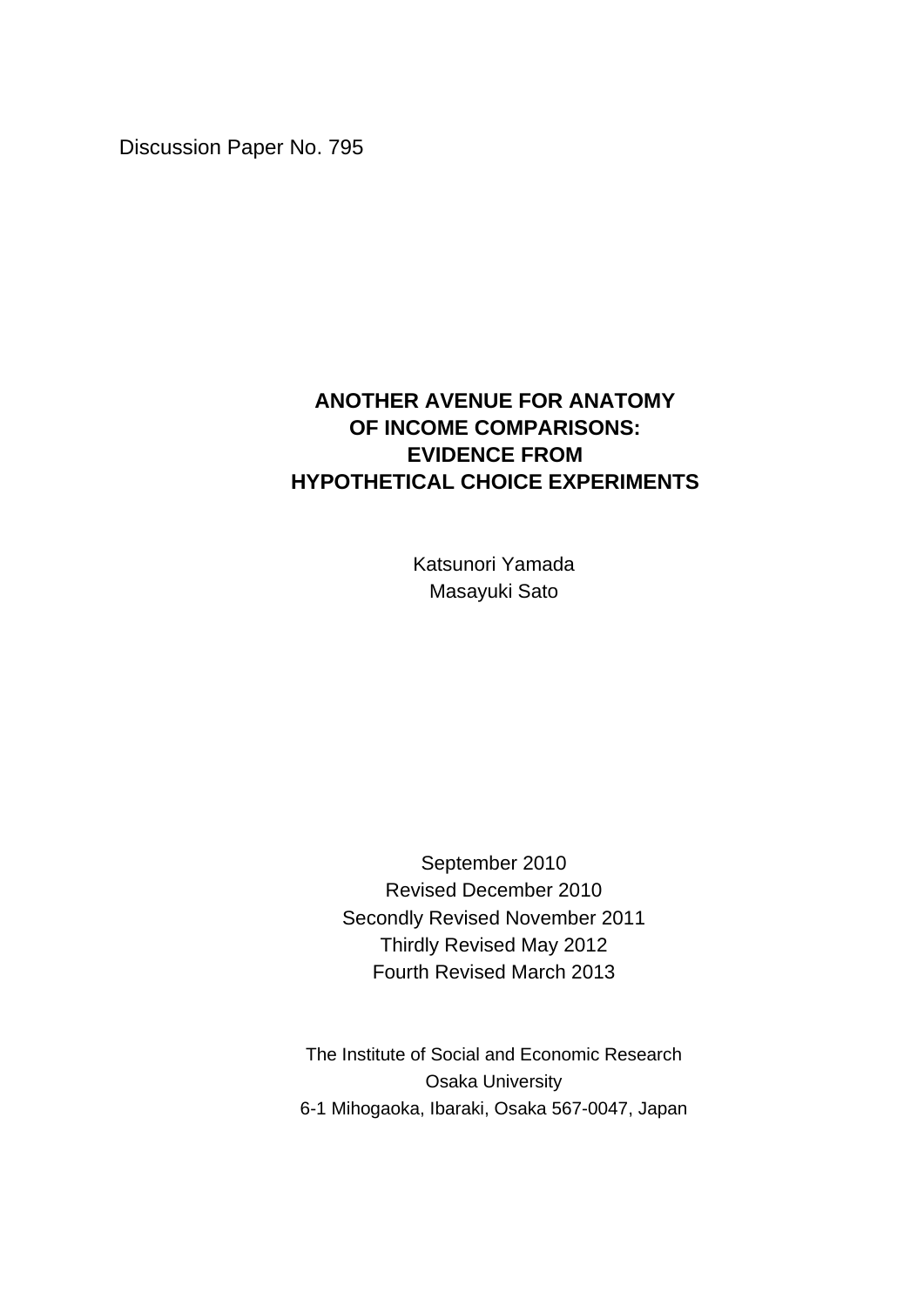# Another Avenue for Anatomy of Income Comparisons: Evidence from Hypothetical Choice Experiments*<sup>∗</sup>*

Katsunori Yamada*†*

Institute of Social and Economic Research, Osaka University 6-1 Mihogaoka, Ibaraki 567-0047, Japan.

MOVE, Universitat Autonoma de Barcelona.

UAB Edifici B (s/n) 08193 Cerdanyola del Valles, Barcelona, Spain.

Masayuki Sato

Graduate School of Human Development and Environment, Kobe University. 3-11 Tsurukabuto, Nada-ku, Kobe 657-8501, JAPAN

#### **Abstract**

We propose a new avenue for studying income comparisons effects, namely hypothetical discrete choice experiments in which respondents are presented with alternative combinations of hypothetical monthly income amounts, both for themselves and certain reference persons. With this experimental method we can avoid the problems associated with researcher-imposed reference persons' incomes that are found in most of the happiness studies testing comparison effects. This approach

*<sup>∗</sup>*We thank the associate editor and the two anonymous referees for their constructive and detailed advice that has substantially improved the paper. We also appreciate helpful comments from Andrew Clark, David Flath, Ronald Harstad, Arne Risa Hole, Takahiro Ito, Louis Levy-Garboua, Shigeru Matsumoto, Fumio Ohtake, Claudia Senik and Akihisa Shibata, as well as seminar participants at Academia Sinica, Kyoto University, Nagoya University, Paris School of Economics, Universitat Pompeu Fabra, and Singapore Management University. The usual disclaimers apply. Financial support was provided by the Global COE program at Osaka University and by the JSPS research fund KAKEN (24683006), which was very much appreciated.

*<sup>†</sup>Corresponding author:* Parmanent Address: 6-1 Mihogaoka, Ibaraki 567-0047, Japan. Tel/Fax: +81- 6-6879-8566. Email: kyamada@iser.osaka-u.ac.jp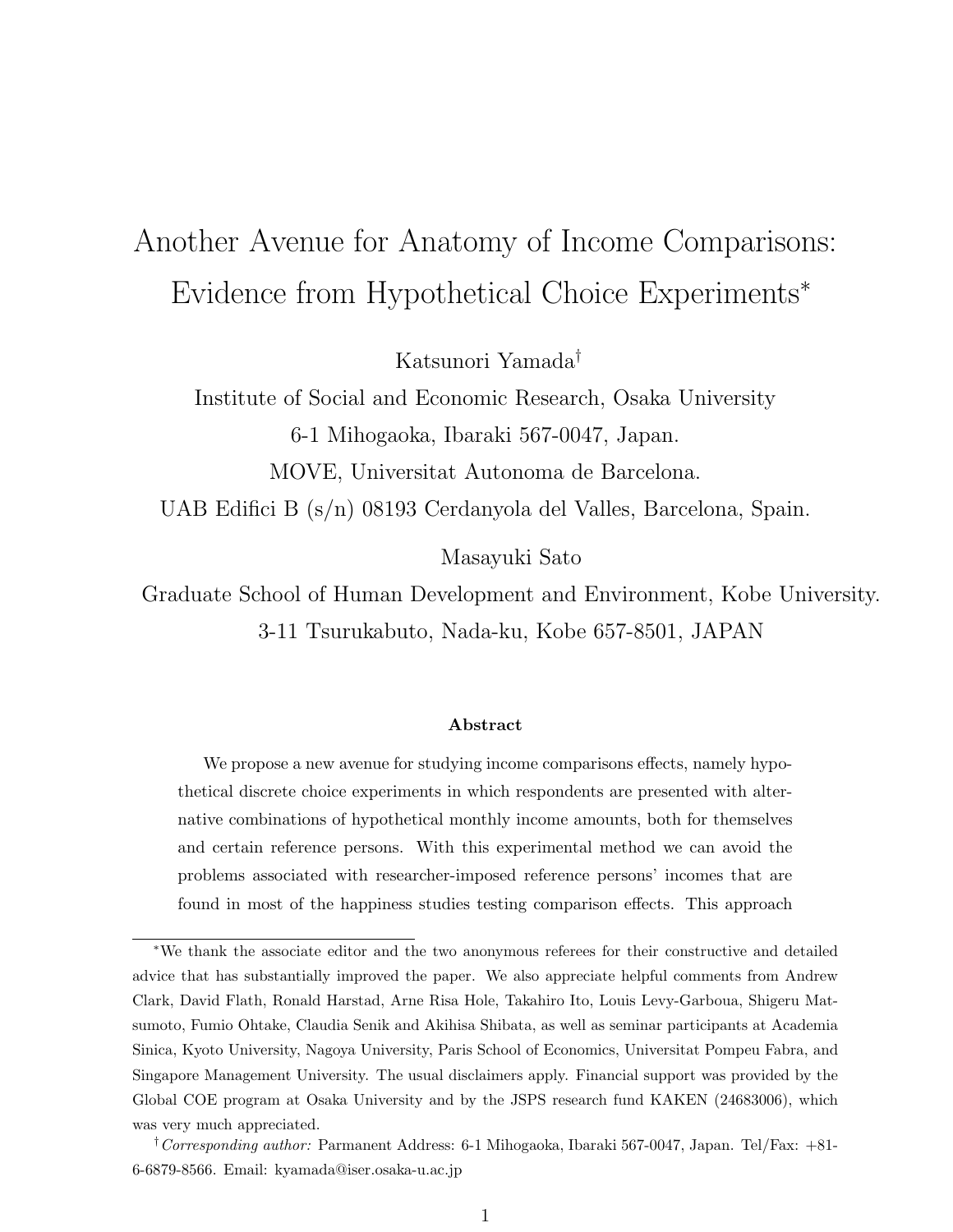allows investigation of the differences in comparison effects across types of reference groups as well as respondents' individual characteristics, including specific comparison benchmarks, which are the main open questions in the literature. Some results from our original, large-scale, Internet-based survey are provided.

**Keywords:** Relative utility; Hypothetical choice experiment; Reference group; Comparison benchmark

**JEL classifications:** C9; D1; D3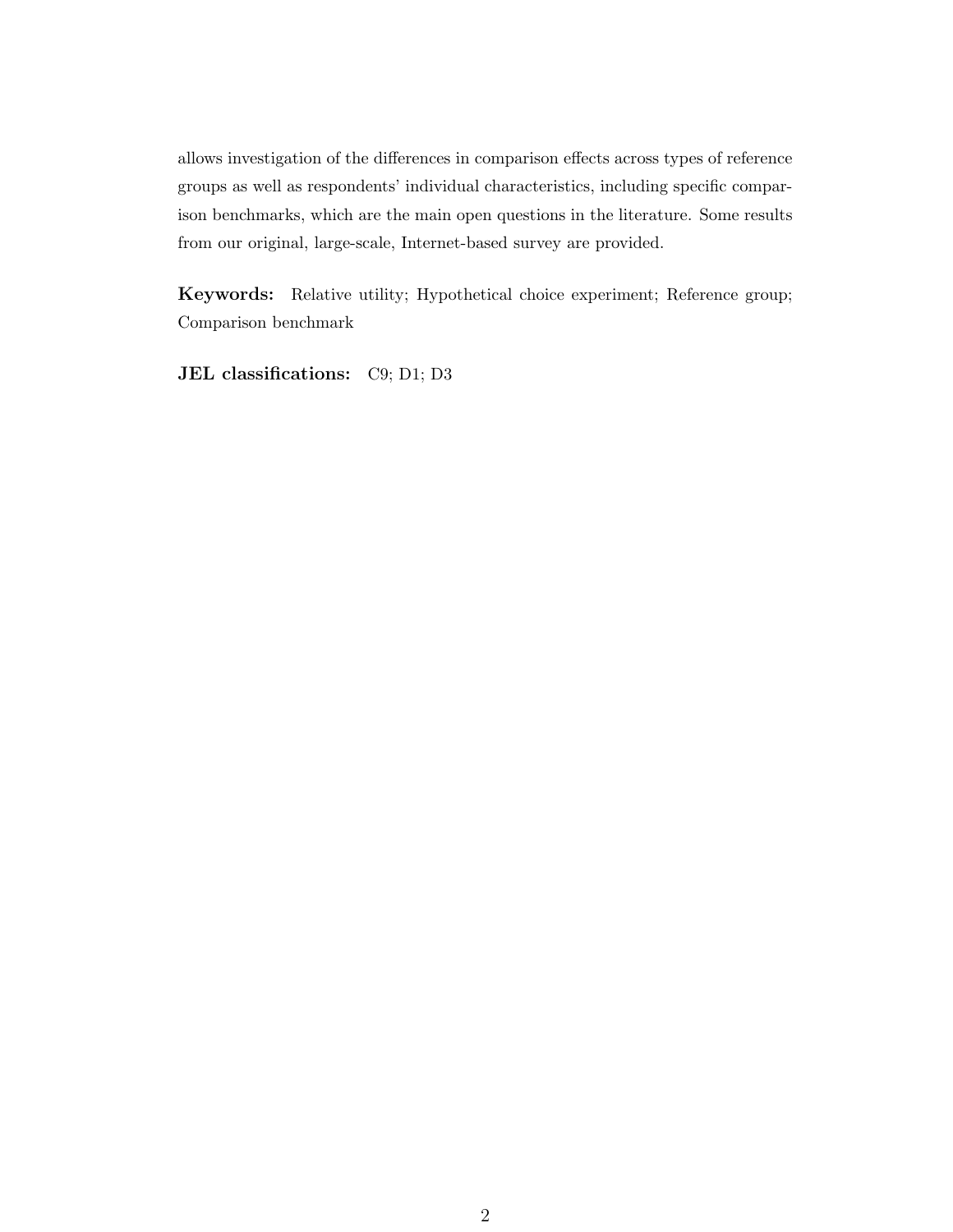# **1 Introduction**

Traditional economic theories focus on the role of absolute income or consumption, whereas behavioral evidence suggests that social comparisons influence well-being and decisions (Fliessbach et al. 2007, p. 1305). Whether social comparisons do in fact affect individual utility is critically important in understanding human behavior in any social context, and in evaluating the outcomes of economic behavior.

This study provides a new way to measure income comparison effects using hypothetical discrete choice experiments. A critical component in empirical studies of income comparison and relative utility is defining the appropriate reference person or group for each subject. Our approach estimates the income comparison parameters in the utility function through the *decision utility approach*, which was originally put forth by Kahneman et al. (1997) in the field of environmental valuation. Hence, this method is different from the standard *experienced utility approach* used in happiness studies, where respondents' subjective reports of well-being and proxies for reference income are used to estimate the relative utility effects. By using the decision utility approach, we are able to avoid the use of researcher-imposed reference persons' incomes, which must be constructed by econometricians without knowledge of the subjects who provided data on happiness but who were not asked with whom they made a comparison or how much they think their rivals earn.<sup>1</sup> In our experimental approach, we impose alternative combinations of hypothetical monthly income amounts on subjects, both for themselves and certain reference persons. Using data on respondents' choices of preferred income scenario, we can estimate the utility function parameters that capture the intensity and sign of income comparisons with certain reference persons. As such, the methodological merits of our study include that (i) the subjects can see the characteristics of reference persons and how much these persons earn compared with themselves in clear situation choice tasks, and (ii) the subjects can choose discrete choices with a lower cognitive burden than when evaluating their lives with more general happiness scores.

Exploiting the features of the choice experiment, we can investigate differences in comparison effects by reference person type through changing the characteristics of reference persons in hypothetical income scenarios. Another important issue that can be addressed with our method is determining how individual characteristics such as age, gender, educational attainments, and respondents' specific comparison benchmarks affect attitudes in

<sup>1</sup>Critiques of using researcher-imposed reference persons' incomes to estimate income comparison effects in happiness regressions were detailed in Manski (1993) and Sloane and Williams (2000).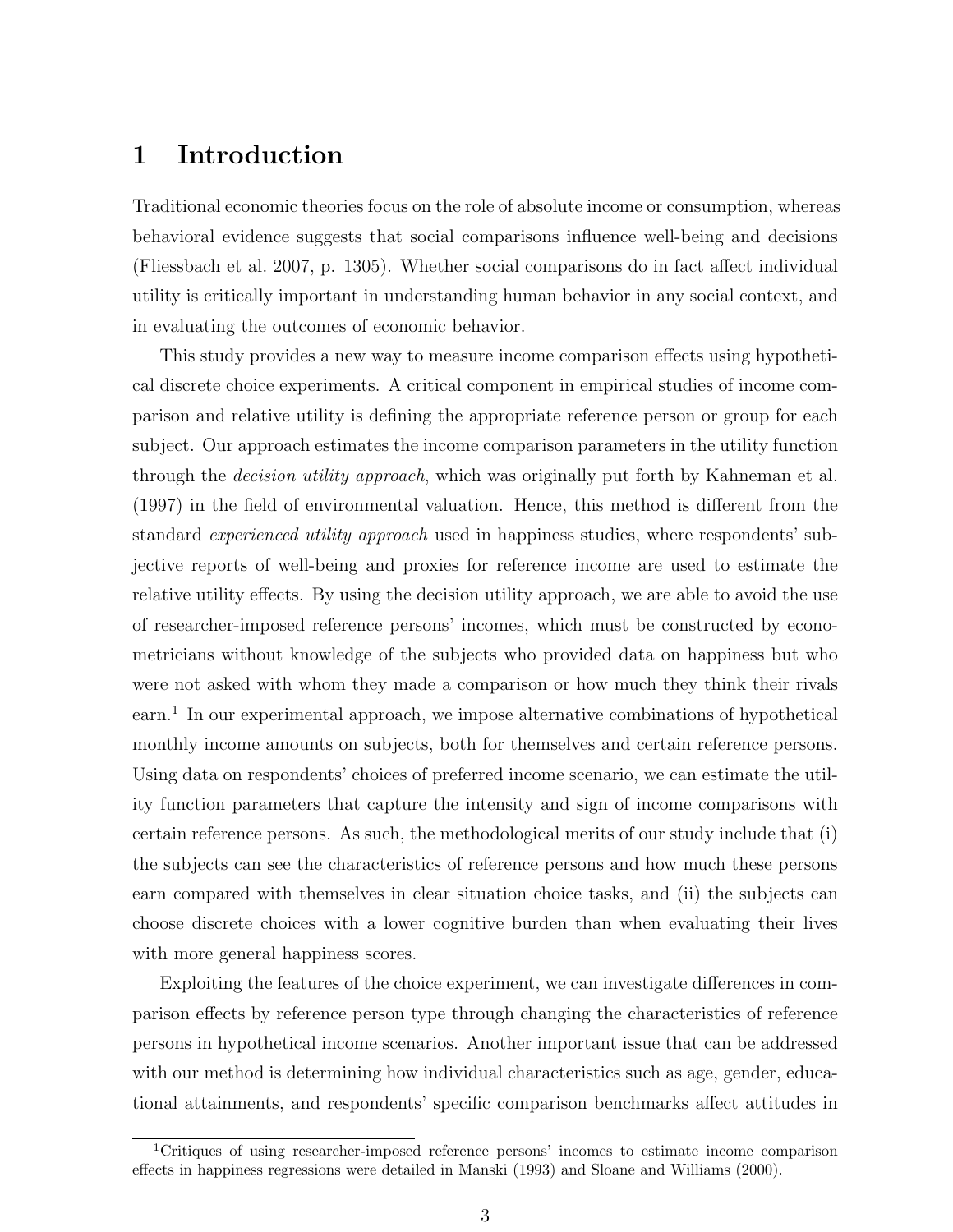income comparisons. Among these variables, the comparison benchmarks are of particular interest for researchers in the field, because these were recently studied by Clark and Senik (2010) via the experienced utility approach. We provide empirical results on these issues by using our original, large-scale, Internet-based survey of Japanese subjects. Our data set is socially representative in terms of age and gender distribution, which is an important virtue of our sample, as many studies often rely on potentially biased student samples. Problems of sample bias also affect experimental studies that provide incentives for a small number of subjects such as Fehr and Schmidt (1999) and Fehr and Schmidt (2006).<sup>2</sup> Our Internet-based survey overcomes this issue by accessing an enormous number and wide variety of registered subjects through a reliable subcontracted research company.

While the Internet offers immediate access to a large and diverse subject pool and research opportunities at cheaper costs, there are also caveats and potential pitfalls that pertain to Internet-based experiments. Typical critiques include the inability to monitor the motivations and understanding of participants and uncertainty about the precise identity of the experimental subjects, among others. On these issues, Horton et al. (2011) provided clear evidence that online experiments on social preferences through Amazon Mechanical Turk (MTurk) replicate previous experimental results from physical laboratories, encouraging the use of Internet-based surveys.<sup>3</sup> The fact that our experiment was hypothetical may be another source of concern, but neuroscience studies such as Bickel et al. (2009) and Kang et al. (2011) show that incentivized and hypothetical experiments do not generate significant differences in human neural activity. In addition, Amir et al. (2012) found that experimental participants in MTurk showed no differences in responses between incentivized experiments and non-incentivized experiments in the public goods game and in the trust game.

The remainder of the paper is organized as follows. Section 2 reviews the empirical literature on income comparisons and relative utility and places this study in historical context. In Section 3 we explain the experimental design of hypothetical discrete choices for income comparisons and the methods employed in our original Internet-based survey. The questionnaire and data construction for empirical analyses are also explained in the section. Section 4 outlines the estimation method following Train (2009). Section 5

<sup>2</sup>Recent experimental studies on social preferences by Falk et al. (2011) and Exadaktylos et al. (2012) report that only slight student bias can be observed, if any, and argue that experimental results from student samples are useful even in designing policy for the whole population.

<sup>3</sup>See also Paolacci et al. (2010), Suri and Watts (2011), Rand (2011), and Amir et al. (2012) for the potential pitfalls of Internet-based experiments and surveys and rebuttals to those critiques in the literature of social preferences.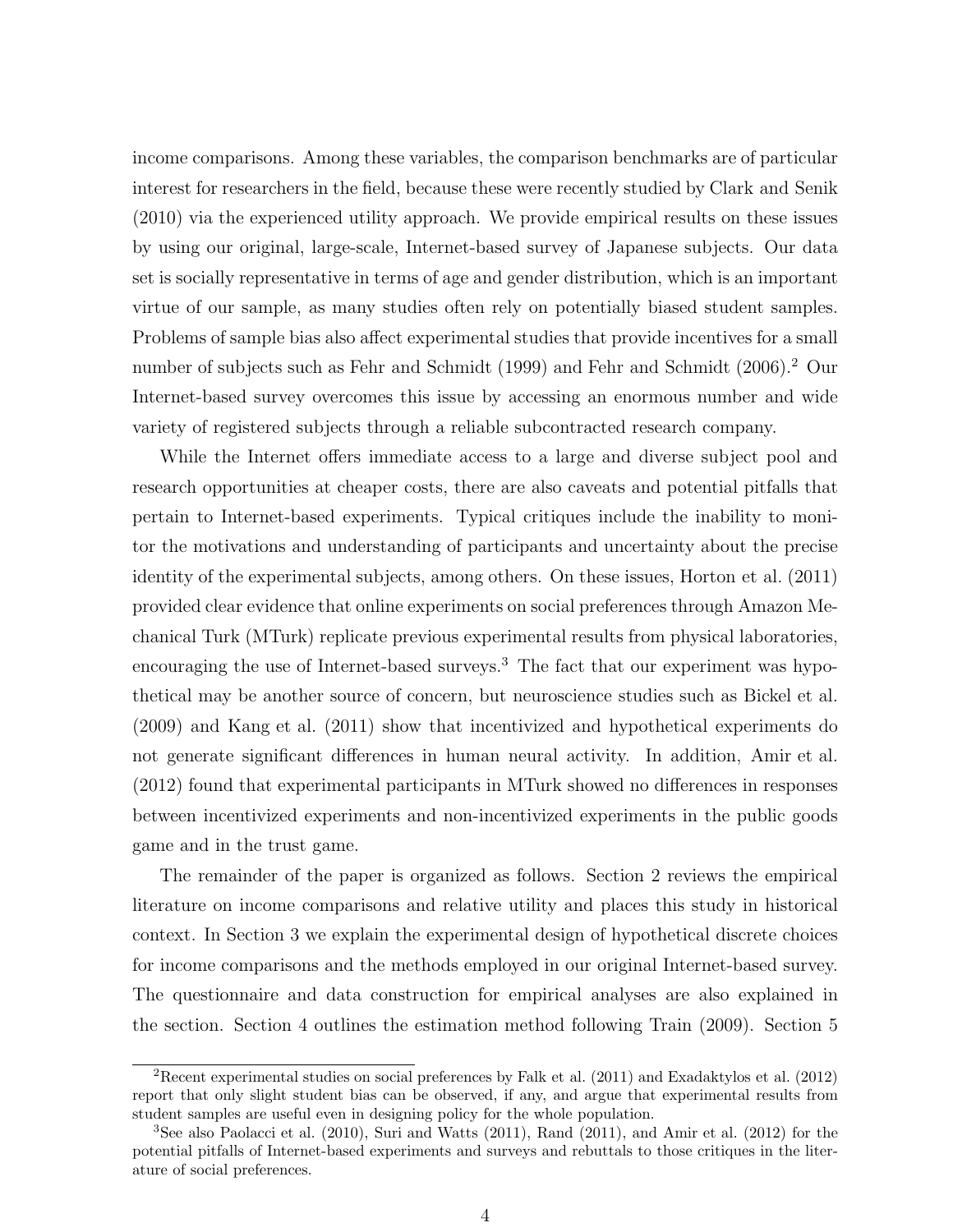presents the results for our benchmark task, in which the reference person is defined as "the social average" as in the series of studies by Richard Easterlin. Section 6 provides some additional results when different types of reference persons are presented in hypothetical income scenarios. Section 7 discusses potential biases related to experimental studies and concludes the paper.

# **2 Related studies on income comparisons**

In the literature of happiness studies on income comparisons, reference persons are defined according to the researchers' choices, and the list of reference groups examined in previous studies is almost endless: an average (representative) person in society (Easterlin 1974, Easterlin 1995, Easterlin 2001, Stevenson and Wolfers 2008), someone like you (Clark and Oswald 1996, Ferrer-i Carbonell 2005), colleagues (Cappelli and Sherer 1988, Brown et al. 2008, Clark et al. 2009b), friends (Senik 2009), family (Senik 2009), neighbors (Luttmer 2005, Clark et al. 2009a, Knight et al. 2009, Senik 2009), and so forth. The accumulated evidence on the various cases is plentiful, and a prominent area of progress in the happiness literature recently is reported by Clark and Senik (2010), who investigated the effects of individual-specific comparison benchmarks on comparison attitudes using data on *who compares to whom*. They found that the intensity of social comparison changes in combination with specific groups that people ascribe to their comparison benchmarks. For example, those who think that their reference group is *friends* tend to make more comparisons than those whose think the comparison benchmark group is *work colleagues*. 4

Despite all these evidence from field data on happiness scores, an alternative experimental approach for testing the relative utility hypothesis is necessary (Falk and Heckman 2009). One reason is that the reference income proxies used in empirical tests in previous happiness studies were imposed on subjects by an econometrician because information on both the *direct* and *cardinal* measures of reference income typically was missing. To our knowledge, the only exception in the literature that has information on both the *direct and cardinal* measures of reference income is de la Garza et al. (2010). Knight et al. (2009) and Senik (2009) used information on the perceptions of relative position in the respondents' villages or among friends and family members. However, their proxies of relative comparisons were ordinal, so interpretations of the magnitudes of coefficients for

 $4$ See also Mayraz et al.  $(2009)$ .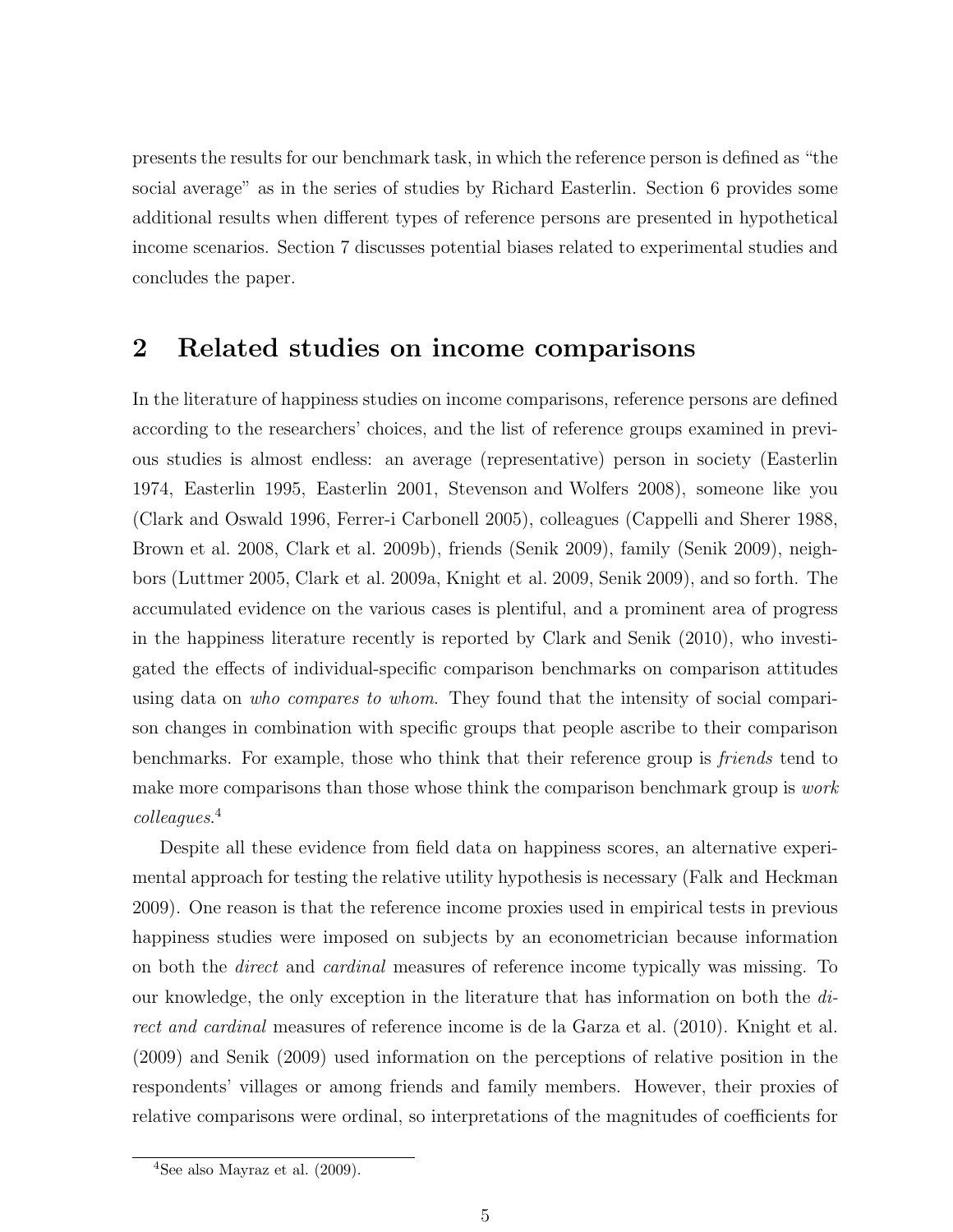comparison effects were not straightforward. Another reason is that the use of information on subjective well-being is sometimes a cause for criticism by economists in other fields, even though the view that subjective well-being information is valid has been well established (Hollander 2001, Ferrer-i Carbonell and Frijters 2004, Kahneman and Krueger 2006, Oswald and Wu 2010).

Aiming to overcome these issues, we present an alternative approach to hypothetical discrete choice experiments. In our experiments, similar to Clark and Senik (2010), we investigate how people change their comparison behavior (intensity and sign of social comparison) on the basis of their demographics, including comparison benchmarks. Moreover, similar to Senik (2009), heterogeneity of comparison effects driven by differences in reference groups can be examined by changing the definition of reference persons in hypothetical situation choice tasks. This method provides a much easier way of clarifying such heterogeneity compared with researchers who collect information in surveys on direct and cardinal measure of reference income for each reference group, together with happiness scores.

Solnick and Hemenway (1998), Johansson-Stenman et al. (2002), Alpizar et al. (2005), Carlsson et al. (2007), and Andersson (2008) investigated the intensity of social comparisons by addressing the methodologies of hypothetical choice experiments. One issue in Johansson-Stenman et al. (2002), Alpizar et al. (2005), and Andersson (2008) is that the choice format was designed in such a way that respondents made iterative choices to arrive at the point of indifference. This strategy is known to result in starting point bias (Carson 1991). Solnick and Hemenway (1998) and Carlsson et al. (2007) did not use iterative choices. Instead, each respondent only made a single choice between two alternatives related to relative income. With these strategies, we cannot apply a mixed logit framework to estimate the distribution of a parameter of relative utility. Also, the *degree of positionality* inferred by these previous studies, except for Solnick and Hemenway (1998), contained measurement error because the assigned value for the degree of positionality was given arbitrarily. To our knowledge, Carlsson et al. (2009) is the only study that conducted hypothetical and discrete choice experiment on income comparisons with repeated choice questions. They considered changes in the intensity of relative utility across different caste classes in India, but they did not provide results from factorial design analyses with different reference persons being tested in the same experiment. In Carlsson et al. (2009), sample representativeness is also an issue, as they conducted in-person surveys of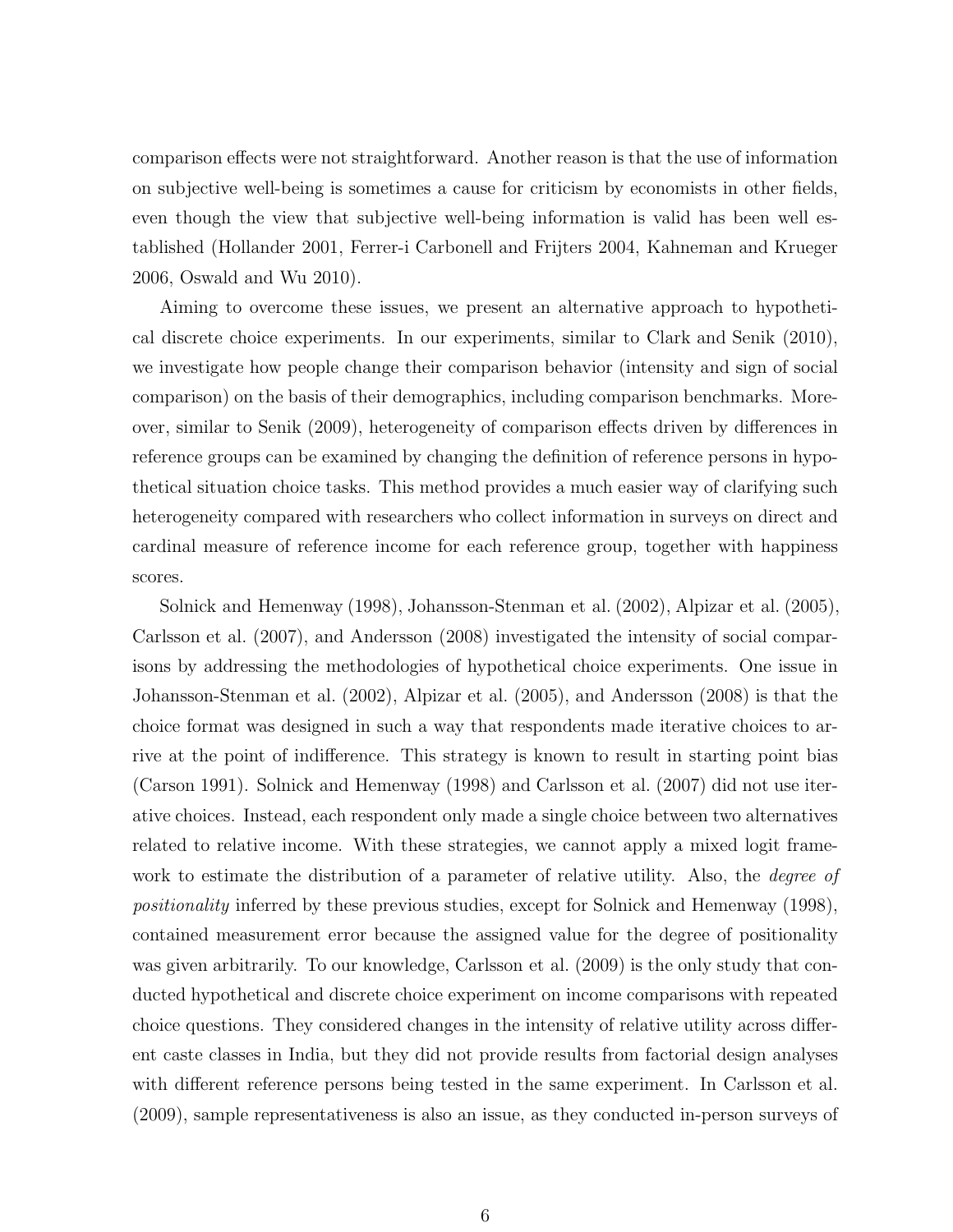498 college students.<sup>5</sup>

Finally, studies on social preferences that differ from income comparison studies are mentioned. Using game theoretical frameworks such as the dictator game, the ultimatum game, and the public goods provision game, researchers had subjects interact in their experiments and examined the implications on reciprocity, trust and fairness. These studies include, for example, Andreoni and Bernheim (2009), Paolacci et al. (2010), Andreoni and Rao (2011), Suri and Watts (2011), Rand (2011), Horton et al. (2011), and Amir et al. (2012). Unlike these studies, studies on income comparisons, including happiness studies and our study of discrete choice experiments, there are no strategic interactions among subjects. This feature is actually important when we would like to estimate parameters of utility functions that can be used for macroeconomics analyses, e.g., Abel (1990), Gali (1994), Futagami and Shibata (1998), Liu and Turnovsky (2005), and Garcia-Penalosa and Turnovsky (2008), as in macroeconomics the number of agents is infinite, which is different from game theoretical situations.

# **3 Experimental design, questionnaire, and data collection**

#### **3.1 Hypothetical discrete choice question: Social average task**

First we explain the experimental paradigm in the survey, using the example of a benchmark experiment called the social average task. The methods described for the social average task are representative of the methods for all the tasks we conducted in our study. We discuss the results of the other two tasks in Section 6 and provide detailed explanations of their experimental settings and empirical results in the Appendix because of space constraints.

The Easterlin paradox, which suggests that "increasing the income of society as a whole will not increase the well-being of anyone," has been discussed in the literature on *experienced utility* that considers how national average income acts as a driving force of relative utility effects. The social average task provides a useful alternative method for investigating the validity of the paradox and relative utility effects in general. The merits

<sup>&</sup>lt;sup>5</sup>In terms of the representativeness of the sample, the respondents in Solnick and Hemenway (1998), Johansson-Stenman et al. (2002), and Alpizar et al. (2005) included only students and the respondents in Andersson (2008) were only people in academia. In contrast, the respondents in Carlsson et al. (2007) were from a socially representative survey.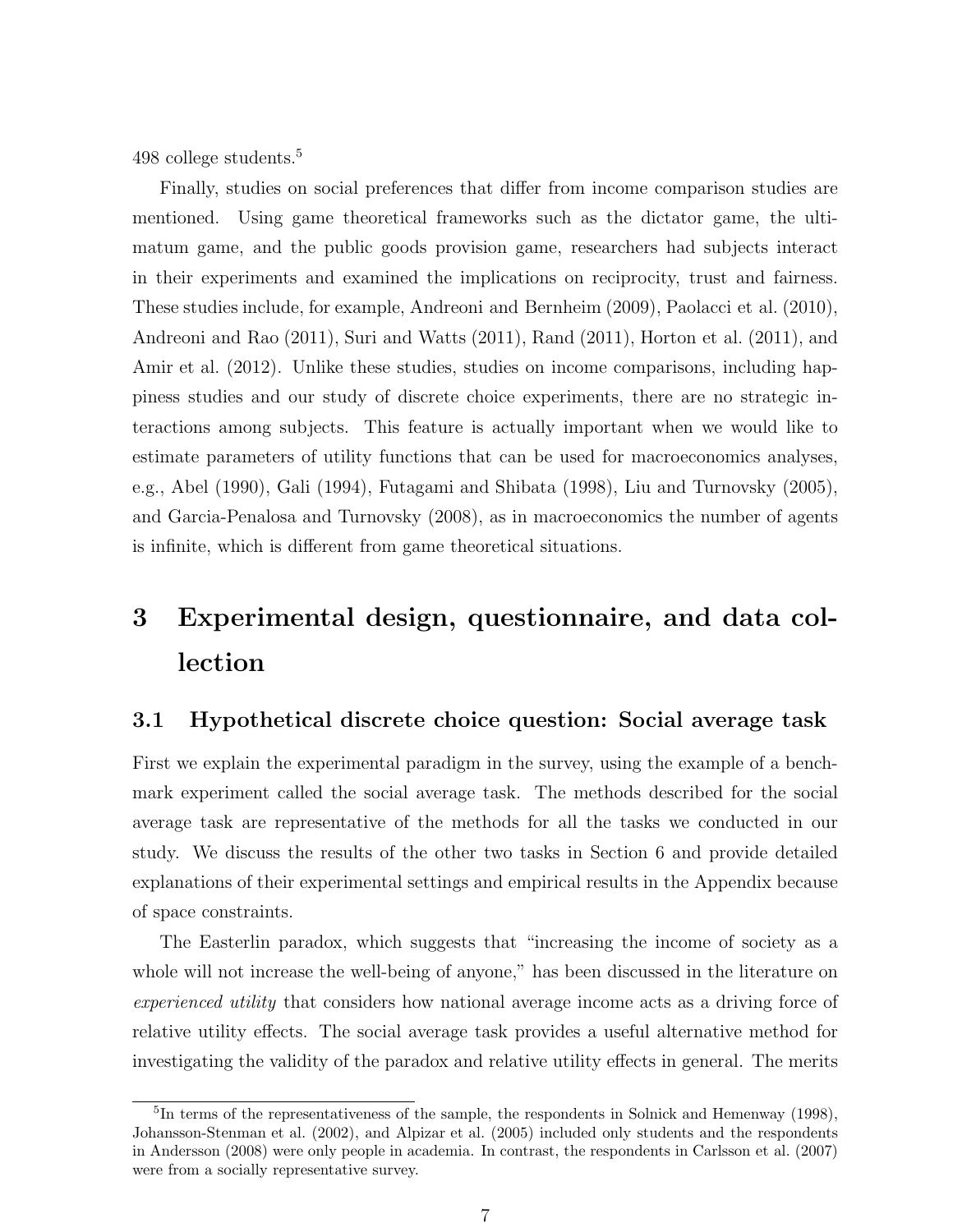of our method are that subjects recognize that they are competing with the Japanese social average when making choices and that the economic situations are explicitly shown to them.

Before the subjects began responding to repeated choice questions, they were shown an instruction screen displaying the following:

*The following figures show your hypothetical monthly income (before tax). Also displayed in the same figure is Japan's overall average monthly income (before tax). Suppose that these are current situations of your monthly income (before tax) and Japan's overall average monthly income (before tax).*

In the subsequent screens, we asked respondents hypothetical discrete choice questions while showing them various figures for different alternatives after the question as shown below.<sup>6</sup>

*Comparing situation 1 and situation 2 shown in the figures, which is more preferable to you? Suppose that the price levels in the two situations are the same. Please choose from the following options.*



In the figure, each situation is defined by two *attributes*, one's own monthly pre-tax income and the monthly pre-tax income of the reference group. The choice scenario also provided the option "Don't know / Cannot answer."<sup>7</sup> Section 4 explains how we estimate

<sup>&</sup>lt;sup>6</sup>In the survey information in the figures was presented in Japanese. The images for monthly income differ in terms of number of banknotes shown according to the attribute levels. Subjects repeated five questions and they were not allowed to go back to a previous question once they had made a choice. This survey format was also used in the other two tasks: the Leyden task and the "who-compares-to-whom task.

<sup>7</sup>We provided this no-choice option because of the suggestion by Arrow et al. (1993) and Haaijer et al. (2001), who pointed out the importance of including a no-choice option in hypothetical choice experiments. We then removed observations in which the no-choice option was selected from our regressions. An alternative way of coping with these observations is to interpret them as showing indifference between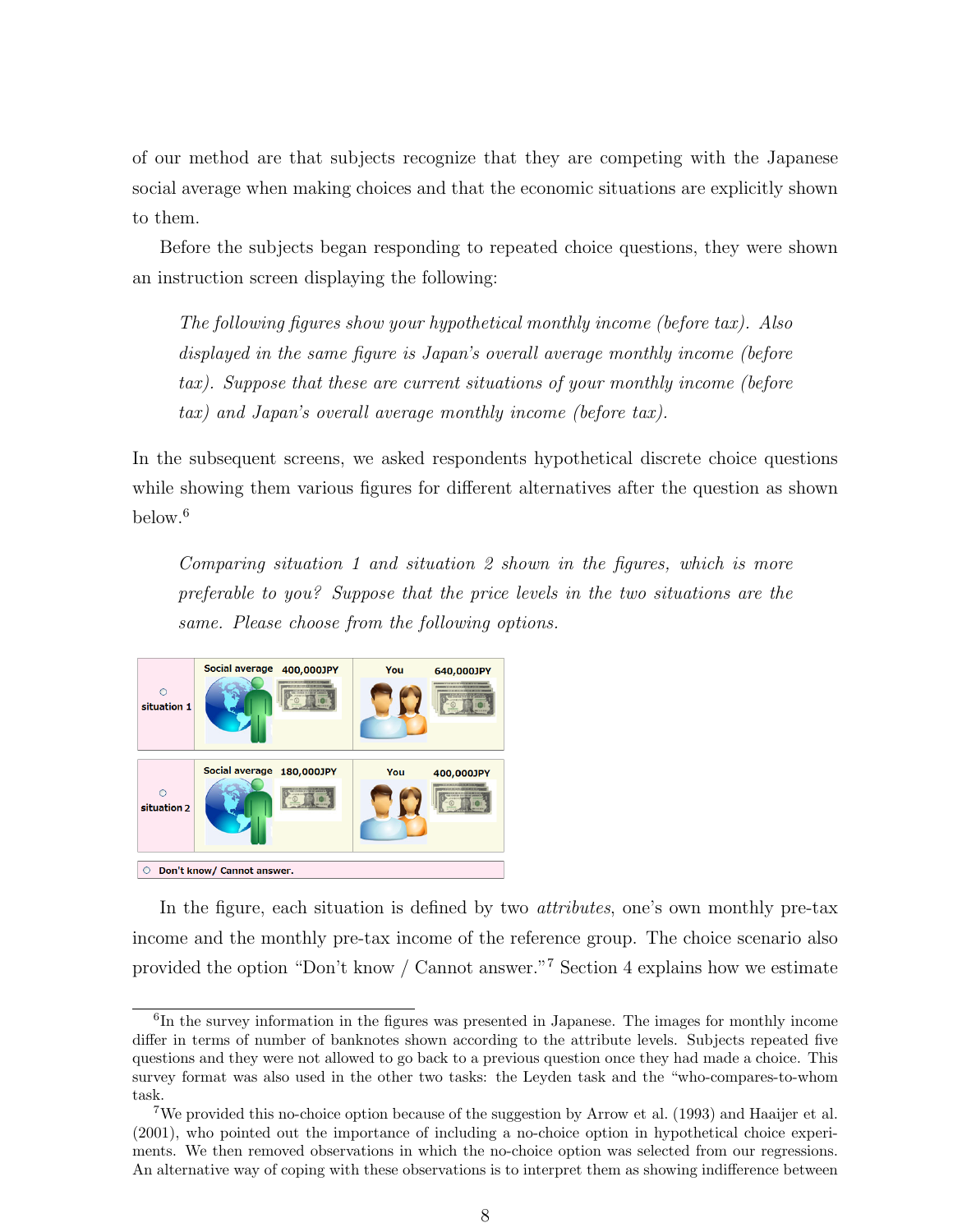parameters for a utility function using observations of discrete choices on preferred income scenarios. Next, we explain how we constructed our choice questions.

Considering the monthly income distribution in Japan, the levels of the attributes are set using the following distribution: 180,000 JPY, 240,000 JPY, 400,000 JPY, 640,000 JPY, and 900,000 JPY. The two attributes (own income and reference income) and five possible income levels for each attribute provide 25 potential variations in the income situation scenario. In the literature, these scenarios are called *alternatives*.

Researchers have to make their own choices about which alternatives to use in survey questions and which ones to discard. Following Louviere et al. (2000), we conducted *orthogonal planning* in choosing the alternatives to be used in choice questions. This method effectively pairs multi-dimensional and multiple-level attributes in alternatives, and provides an experimental plan with the greatest amount of information using the least number of observations. Further, employing orthogonal planning, we can avoid multicollinearity problems in the regressions of the random utility model explained in Section 4, because the independent variables in the regressions become orthogonal. We used SPSS Conjoint (ver. 15.0) for orthogonal design of alternatives in this study.

Next, we constructed *choice sets* consisting of pairs of alternatives and the no-choice option. By the requirement of orthogonal design, we generated two different alternative vectors, each of which consists of 25 pairs of own income levels and reference income levels.<sup>8</sup> Finally, choice sets, with a no-choice option, are created by pairing two alternatives, one of which is taken from an alternative vector and the other of which is chosen from the other alternative vector. The pairing strategy is at the discretion of the researchers, but all the variations must be exploited and same alternative cannot be used twice. Because the orthogonality in the alternative matrix is maintained for each row permutation, we can arbitrarily pair alternatives to meet the requirement.

As documented in Huber and Zwerina (1996) and Viscusi et al. (2008), it is ideal if the choice design can be paired so as to balance the utility of each alternative. One difficulty in choice experiments of relative utility, however, is that an increase (decrease) in a reference

the two situations, rather than a failure to understand the survey question. Unfortunately, we have no information about the true reason why the no-choice option was chosen. Hence, following the literature, we use the results of the first choice out of the five questions for a robustness check and found that the results presented are robust (not shown here due to space constraints, but available upon request).

<sup>8</sup>As such, in the social average task, 25 alternatives out of 25 potential variations *had to be used* to meet the requirement of orthogonal design. In the case of the Leyden task, 25 out of 1,000 potential alternatives were chosen to make an alternative vector, while in the "who-compares-to-whom task, 25 out of 125 potential variations were selected via orthogonal design. These alternative vectors were generated from different random seeds.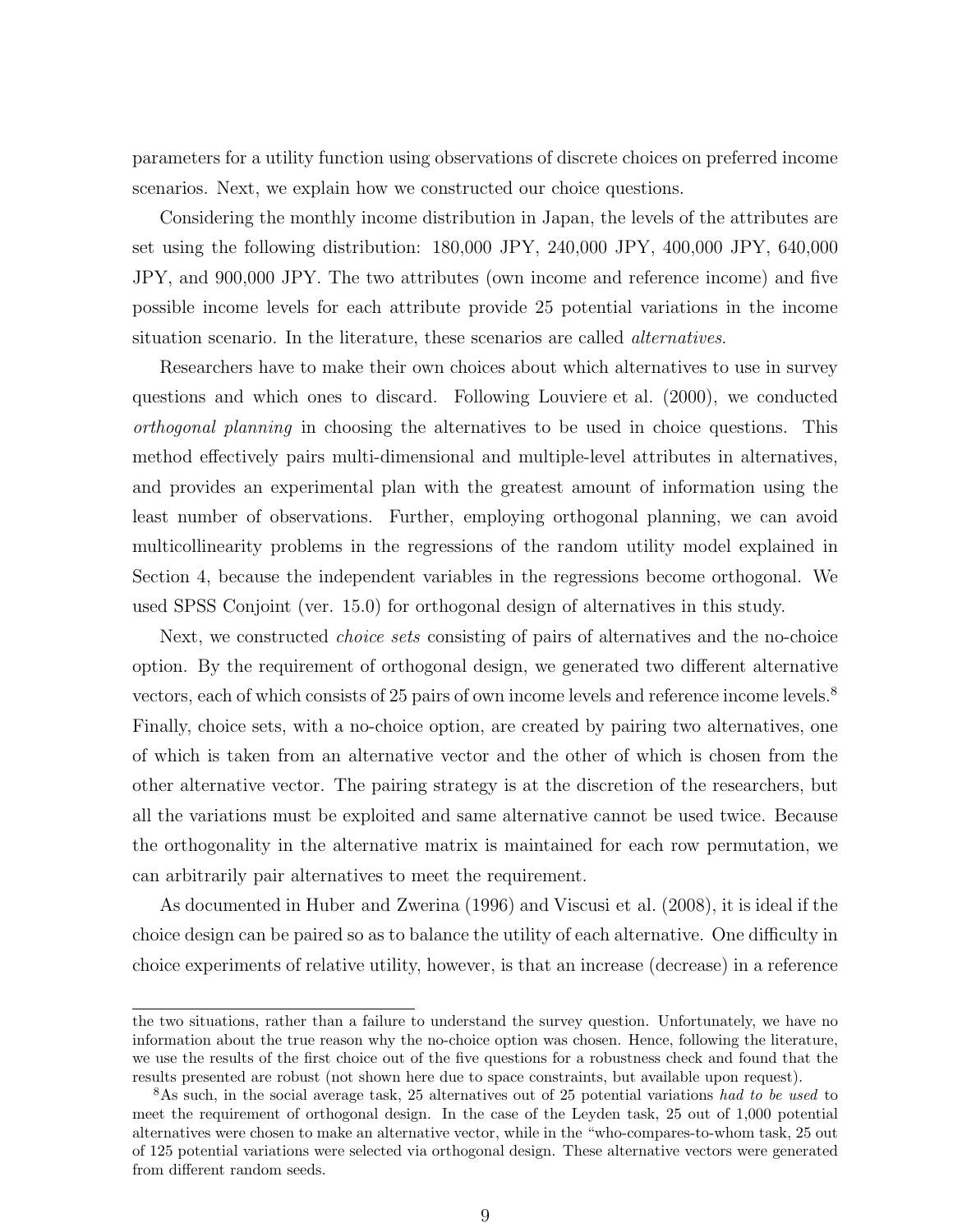group's income does not necessarily mean that there is a decrease (increase) in one's own utility level; as such, we did not exclude the possibility of altruistic preference. Given these constraints, our best strategy for pairing alternatives is as follows.

Suppose we have the scenario  $S = (x, y)$ , where *x* denotes the level of one's own income and *y* is others income. Then, qualitatively, candidates of paired scenarios consist of the following 8 variations: (*x, y*+), (*x, y−*), (*x*+*, y*), (*x*+*, y*+), (*x*+*, y−*), (*x−, y*+), (*x−, y*), and  $(x-, y-)$ , where  $x+$  means some value greater than  $x$  and  $x-$  means some value smaller than x. Since we do not exclude the possibility of altruism a priori, there are no a priori dominant choices for *S* from these eight alternatives. We then made pairs such that these eight situations appear as evenly as possible. Using the procedures discussed here, we were able to efficiently obtain parameter estimates. The following table of income levels (in 10,000 JPY) shows the set of questions we used in the survey. Each respondent answered five randomly assigned questions out of the 25 total questions.

|                | Alternative 1 |             |            | Alternative 2  |              |            | Alternative 1 |            | Alternative 2 |
|----------------|---------------|-------------|------------|----------------|--------------|------------|---------------|------------|---------------|
| $\mathbf{Q}$   | Own income    | Ref. income | Own income | Ref. income    | $\mathbf{Q}$ | Own income | Ref. income   | Own income | Ref. income   |
|                | 64            | 40          | 40         | 18             | 14           | 64         | 90            | 90         | 90            |
| $\overline{2}$ | 90            | 90          | 40         | 90             | 15           | 18         | 64            | 24         | 40            |
| 3              | 90            | 64          | 64         | 90             | 16           | 24         | 90            | 18         | 64            |
| 4              | 90            | 18          | 90         | 40             | 17           | 24         | 18            | 64         | 24            |
| 5              | 90            | 40          | 90         | 64             | 18           | 18         | 90            | 40         | 40            |
| 6              | 90            | 24          | 90         | 18             | 19           | 24         | 24            | 64         | 18            |
|                | 24            | 40          | 64         | 64             | 20           | 18         | 24            | 24         | 90            |
| 8              | 64            | 64          | 90         | 24             | 21           | 18         | 40            | 18         | 24            |
| 9              | 40            | 40          | 64         | 40             | 22           | 40         | 64            | 24         | 64            |
| 10             | 64            | 24          | 18         | 18             | 23           | 40         | 18            | 18         | 90            |
| 11             | 40            | 24          | 24         | $\overline{4}$ | 24           | 18         | 18            | 18         | 40            |
| 12             | 64            | 18          | 40         | 24             | 25           | 24         | 64            | 24         | 18            |
| 13             | 40            | 90          | 40         | 64             |              |            |               |            |               |

#### **3.2 Logistics of the survey and questionnaire**

Our data set was created using an original, Internet-based survey.<sup>9</sup> A Japanese consumer monitoring company, Nikkei Research Inc., conducted the survey under the direction of the authors. As clearly documented in Horton et al. (2011), "[t]he validity of economics experiments depends heavily upon trust, particularly subjects' trust that the promulgated rules will be followed and that all stated facts about payment, *· · ·* , are true." In Japanese society, the Nihon Keizai Shimbun (NIKKEI) Group is widely viewed as a trustworthy and neutral media outlet. Nikkei Research, Inc., as a part of NIKKEI group, has established a high reputation among researchers and consumers. For example, in order to provide highly reliable research data, its registered subjects are subject to monthly screenings.

<sup>9</sup>We conducted three preliminary tests before the main test. We then took differences in reference groups into account in designing the questions used in the choice questions.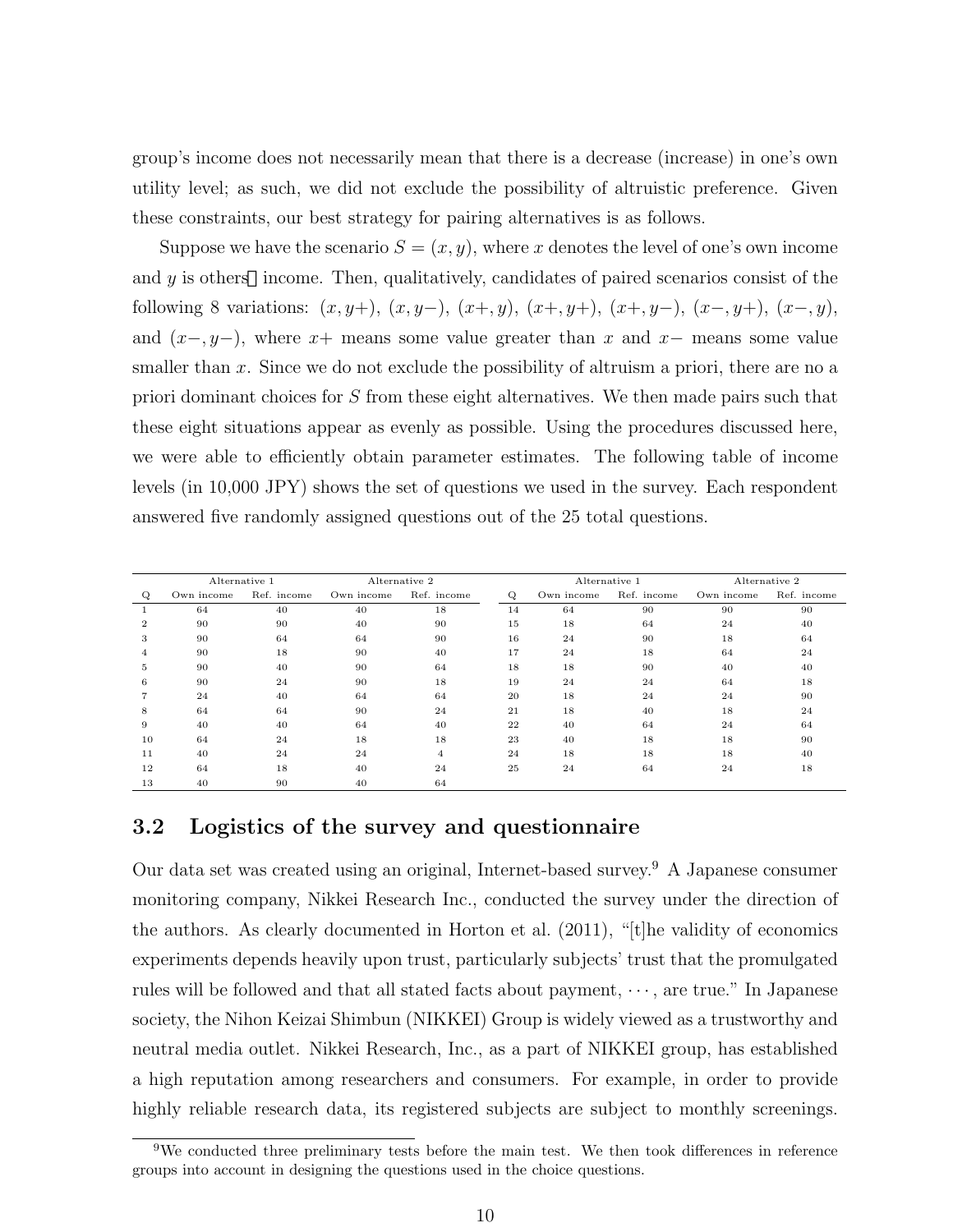The company keeps information up to date and excludes double registrations. Incentives for respondents are provided by cash voucher, rather than by points; point incentives can lead to bias, as particular respondents with points tend to answer.

Nikkei Research, Inc., and the authors reached an agreement that the number of subjects should be over 10,000, given the volume of the research fund. Then, in consideration of the unweighted average of response rates for seven similar academic choice experiment surveys conducted by the same company in 2008 and 2009, the company sent an invitation email for the survey to 60,482 subjects (out of more than 160,000 total registered subjects in the Nikkei Database). Subjects between the ages of 20 and 65 were selected using stratified random sampling so that the cohort profile of our sample mirrored the Japanese census statistics of age and gender distribution. Because subjects are not required to declare their educational attainments during the registration process, we did not use such information in our stratified sampling. In the email, we specified that the survey is being conducted for research purposes and followed the disclosure requirements for research involving human beings provided with incentives as set forth by the ethics committee. We specified our payment rules in the invitation email and stated that the incentive would be on a lottery basis. We informed subjects that 800 winners among those who completed the survey would be paid 500 JPY per person. The anonymity of subjects was completely secured. If subjects wished to participate in the survey, they were instructed to follow the link in the email that directed them to our stand-alone survey website, written in html, that was launched in February 2010. The survey was open for one week (Feb. 18 to 25,  $2010$ ), and 14,370 subjects completed the survey.<sup>10</sup> This approach is in contrast to oneday research, which many other research companies typically adopt for cost reasons. With one-day research, subjects are chosen on a first-come first-served basis, causing potential bias as the resulting sample may well not be representative. Sampling over a one-week period likely reduces this bias. The structure of the questionnaire is as follows.

#### **3.2.1 Part 1: Introductory questions**

At the beginning of the survey, respondents were asked to choose one of five possible categories on their level of satisfaction about *income*. Category 1 corresponds to "Not at all satisfied," while category 5 denotes "Extremely satisfied". The second question

<sup>&</sup>lt;sup>10</sup>This response rate of 23.8% (14.370/60.482) is smaller than might have been desired. The decision of subjects to participate in the survey was driven by unobservable characteristics that likely differ between participants and non-participants. If the unobservable characteristics are independent of the income comparison effects, then sample selection will not bias the results.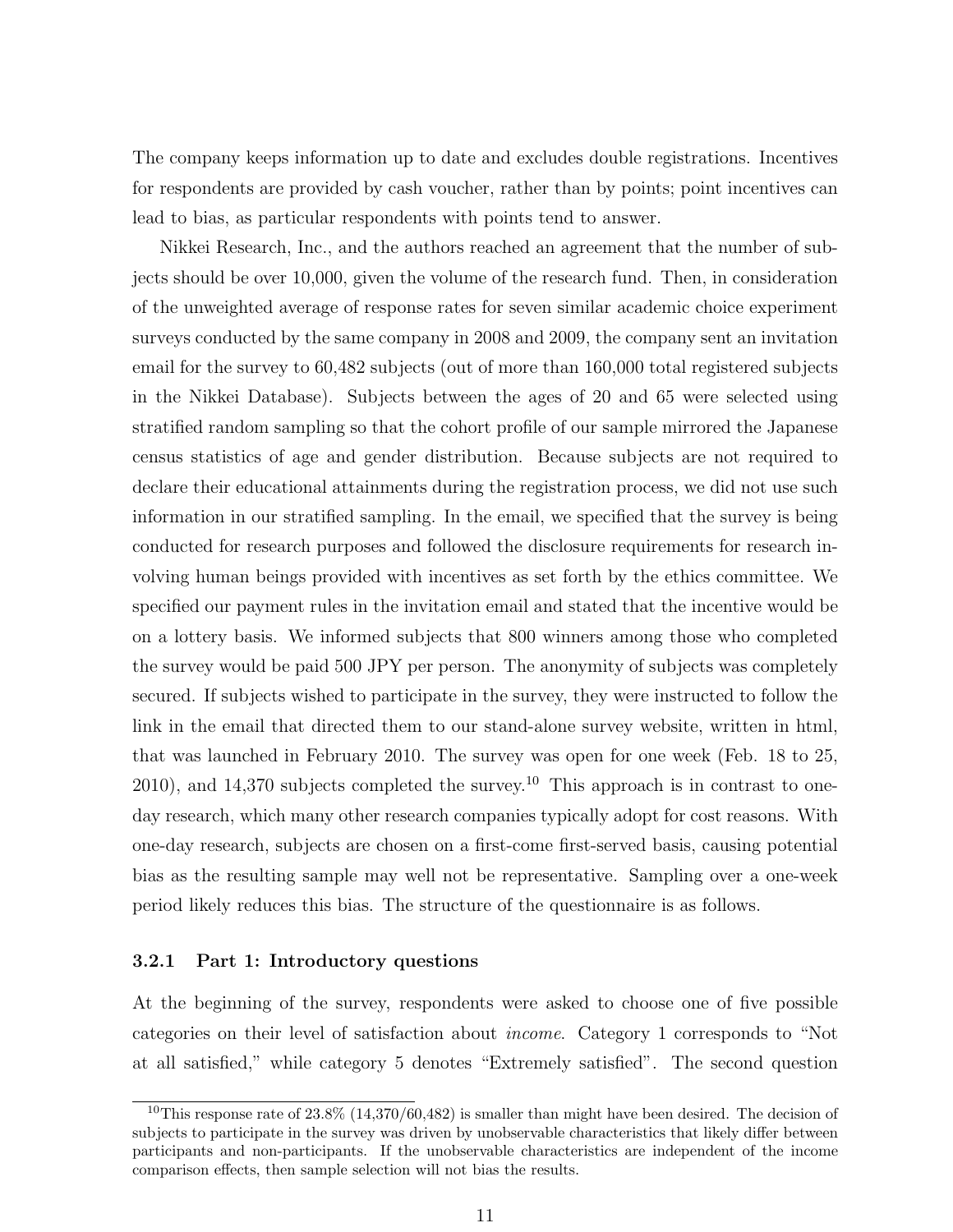related to social comparison and was phrased as "How much are you concerned, anxious, or jealous about the amounts of income received by other people?" The respondents were asked to choose from five response options, where category 1 corresponded to "Not at all" and category 5 denoted "Very concerned." The third question concerned the respondents' definition of their reference group. They were asked to choose one category, from those applicable to them, as their reference group, with the choices being: (i) family, (ii) neighbors, (iii) friends, (iv) colleagues, (v) do not care, and (vi) others. From these last two questions, we can observe "who compares to whom?" and "how much?," which were investigated as the framework of the happiness study of European countries by Clark and Senik (2010). The following table shows the distribution of the reference groups chosen by the respondents.

|              |      |      |       |       | Family Neighbors Friends Colleagues Do not compare Others |      |
|--------------|------|------|-------|-------|-----------------------------------------------------------|------|
| Observations | 483. | 578  | 4279  | 2024  | 2592                                                      | 247  |
|              | 4.73 | 5.67 | 41.94 | 19.84 | 25.40                                                     | 2.42 |

We can see that the most often cited reference group is *friends*, followed by *work colleagues*. These rankings are the opposite of those in European countries, as documented in Clark and Senik (2010), but it is interesting that in both Europe and Japan these two groups are the two most important reference groups. *Family* and *neighbors* play minor roles as reference groups. These findings were used in setting up our hypothetical choice experiment in the "who-compares-to-whom" task. In our data set, one-fourth of subjects answered they do not have comparison groups.

#### **3.2.2 Part 2: Hypothetical discrete choice questions**

- 1. Social average task (randomly assigned 5 questions)
- 2. Leyden task (randomly assigned 5 questions)
- 3. Who-compares-to-whom task (randomly assigned 5 questions)

#### **3.2.3 Part 3: Demographic questions**

The last part of the survey consisted of questions about individual characteristics, including age, gender, educational background, employment, marital status, type of residence, residence area, and annual pre-tax personal income in 2009.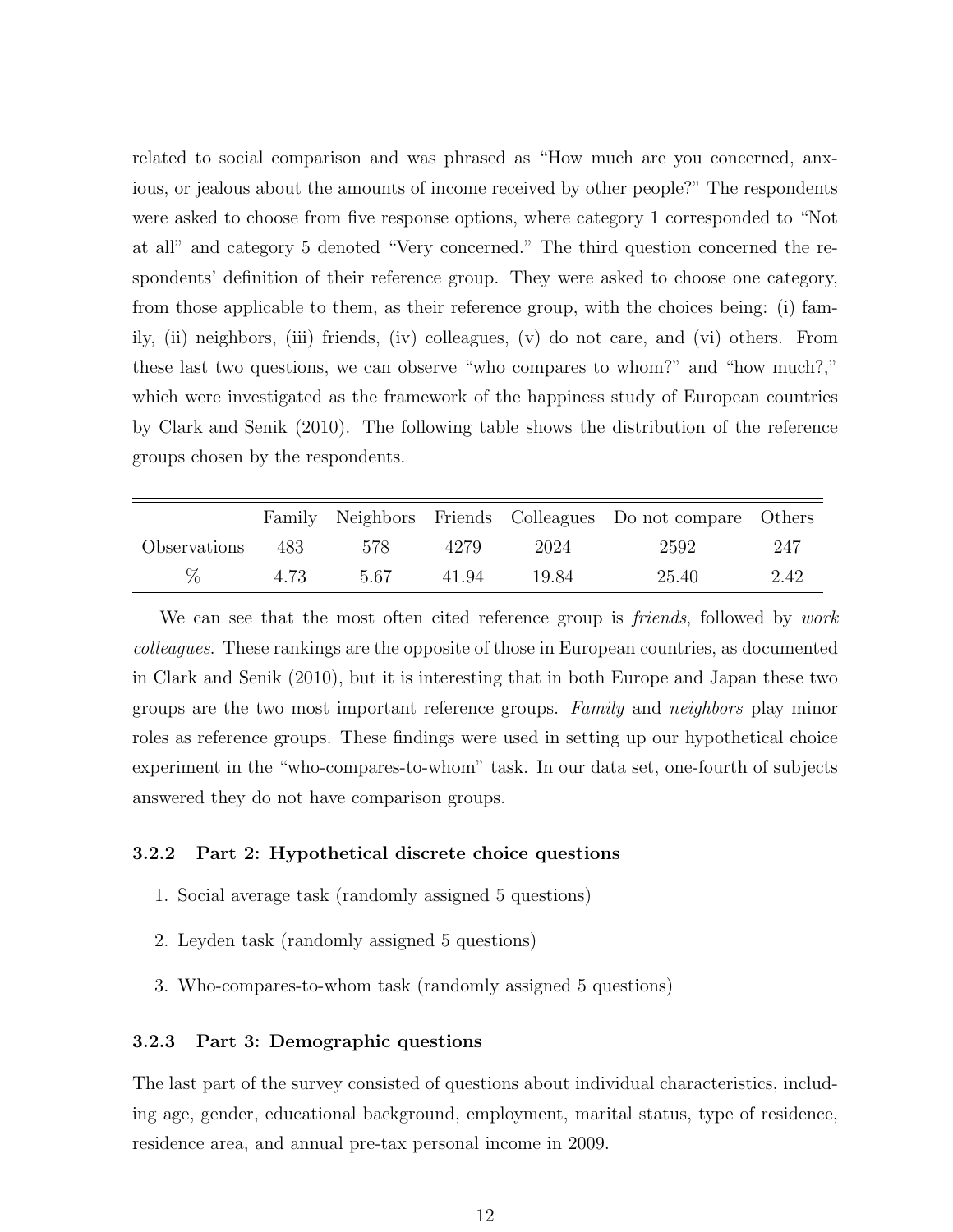#### **3.3 Survey strategy and data construction**

One clear deficiency of such web-based surveys is that researchers cannot actively monitor and encourage subjects to participate in the survey. In particular, when subjects do not have a clear understanding of questions, they will try to complete questions as quickly as possible by making up answers without contemplation. Hence, there is a trade-off between (1) better understanding of the questionnaire by subjects, which reduces the cognitive experimenter demand effect (EDE), and (2) the benefits of conducting the survey "behind the veil of ignorance," which reduces the social EDE (Zizzo 2010). In our case, given that the survey was on the Internet and that specificity was required to meet the study's academic purpose and the requirements of the ethics committee, we leaned toward the former (better understanding by subjects) and explicitly stated that the survey was a "Survey on socio-economic attitudes by Osaka University" in both the invitation email and the top page of the survey website.<sup>11</sup>

A good way to monitor subjects' willingness to participate in the survey is to look at the elapsed time for completing the survey.<sup>12</sup> If the elapsed time is extremely short for a subject, it is obvious that he completed the survey without contemplation, and it is plausible that he just wanted to join the lottery for the research reward. The average elapsed time to finish the survey was 9 min 9 s for our survey, with the median value of 6 min  $5 \text{ s}^{13}$ . For subjects, the easiest way to finish the survey is to provide the same answers for conjoint questions documented above. We eliminated those who provided the same number for all five questions in any tasks  $(2,218)$  after we confirmed that those who provided the same answers on five consecutive questions in a task tended to finish

<sup>&</sup>lt;sup>11</sup>In our survey, the questionnaire started with questions about income satisfaction and comparison attitudes. Because these introductory questions are followed by the hypothetical choice tasks, the question order might make individuals conscious of making pecuniary comparisons. If this is the case, this bias will also be related to social EDE. That said, the fact that the subjects were reminded about social comparisons does not necessarily lead to over- or under-estimates of the true effect. On the one hand, after the instructions subjects may be motivated to "beat" the reference persons in the hypothetical choices, which will over-estimate the true effects of social comparison. On the other hand, one can just as easily think of mechanisms shifting the results in the other direction. Namely, many people dislike thinking of themselves as status-seeking and they therefore underestimate the degree to which they state that they care about social comparisons. This resembles the purchase of moral satisfaction in Kahneman and Knetsch (1992). See the concluding section for more discussion on potential biases in experimental studies.

<sup>&</sup>lt;sup>12</sup>Rubinstein (2007) conducted an Internet-based survey experiment and recorded response time for some questions. He found significant differences in response time across types of questions, and suggested that choices made on the basis of an emotional response require less response time than choices that require the use of cognitive reasoning. In our case, we have information on total response time to complete the entire survey, while response times for individual questions are not available.

<sup>13</sup>Observations with no time records (90) and elapsed time longer than 60 minutes (106) are excluded from our study sample.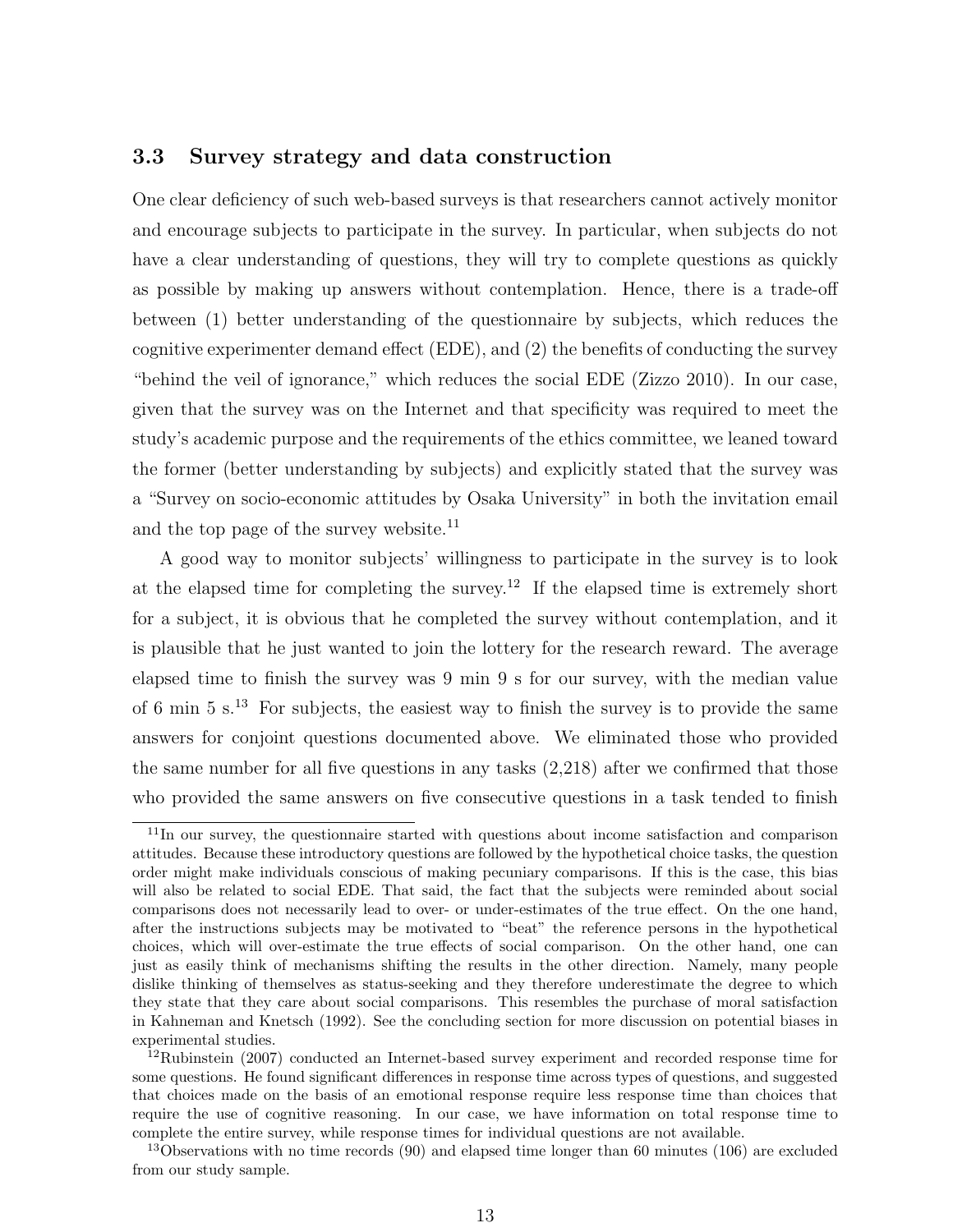the survey very quickly, most likely without contemplation.<sup>14</sup> We also discarded the information of subjects whose elapsed time is shorter than 4 min (968) on the basis of feedback from an internal company pilot test by NIKKEI. So far, we are left with 10,988 respondents.

Next, observations were dropped if they were either missing information for some of the variables used in the empirical analysis below (219), or contained an inconsistency in the data, such as retirement before the age of 55 (1). Finally, we excluded observations of respondents who report their personal annual pre-tax income in 2009 to be higher than 12 million JPY  $(565)$ .<sup>15</sup> To ensure that this cut-off for the income variable was not a result of sample selection, we compared the observations in the two groups along different dimensions including age, education, marital status, and residence area. We are happy to report that the number of observations excluded from our working sample does not seem to be a result of any sample selection problems, and that the main results documented below remain qualitatively unchanged when we use the whole sample as our study sample. At the final stage, we were left with 10,203 respondents.

The descriptive statistics of our data are shown in Table 1. Because the stratified random sample was designed to mirror the population cohort profile of Japanese census statistics, the age and gender structures of our sample appear quite similar to national statistics. There is however considerable under-representation of women who are divorced, separated or widowed. This difference from national statistics comes about because the latter include everyone aged over 15. As the average length of life for Japanese women is around 87 (with that of men being around 78), women tend to be widowed towards the end of their lives, which is reflected in the rate of female divorce/separation/widowhood in national statistics. However, as our sample only includes those who are aged up to 65, the rates of divorce/separation/widowhood for both men and women are lower than those in national statistics.

With respect to educational attainment, in our samples of males, just 1\% of the sample completed middle school only, 18% completed high school only, 10 percent completed some

<sup>14</sup>Rand (2011) reported that at least 80% of experiment participants in MTurk were not merely making random selections on survey questions, which resembles the figure in our case.

<sup>&</sup>lt;sup>15</sup>The cut-off point, 12 million JPY, is higher than the sum of the average of personal pre-tax annual income and three standard deviations of the income distribution. There are two major reasons for the high frequency of high-income level subjects. One reason is that survey participation is biased toward persons with higher education, Internet access, and urban residence. It is natural that these individuals have higher income than others without these characteristics. The other reason is that they tried to cheat by inflating their income levels. According to the exchange rate in March 2009, 12 million JPY is around 130,000 USD.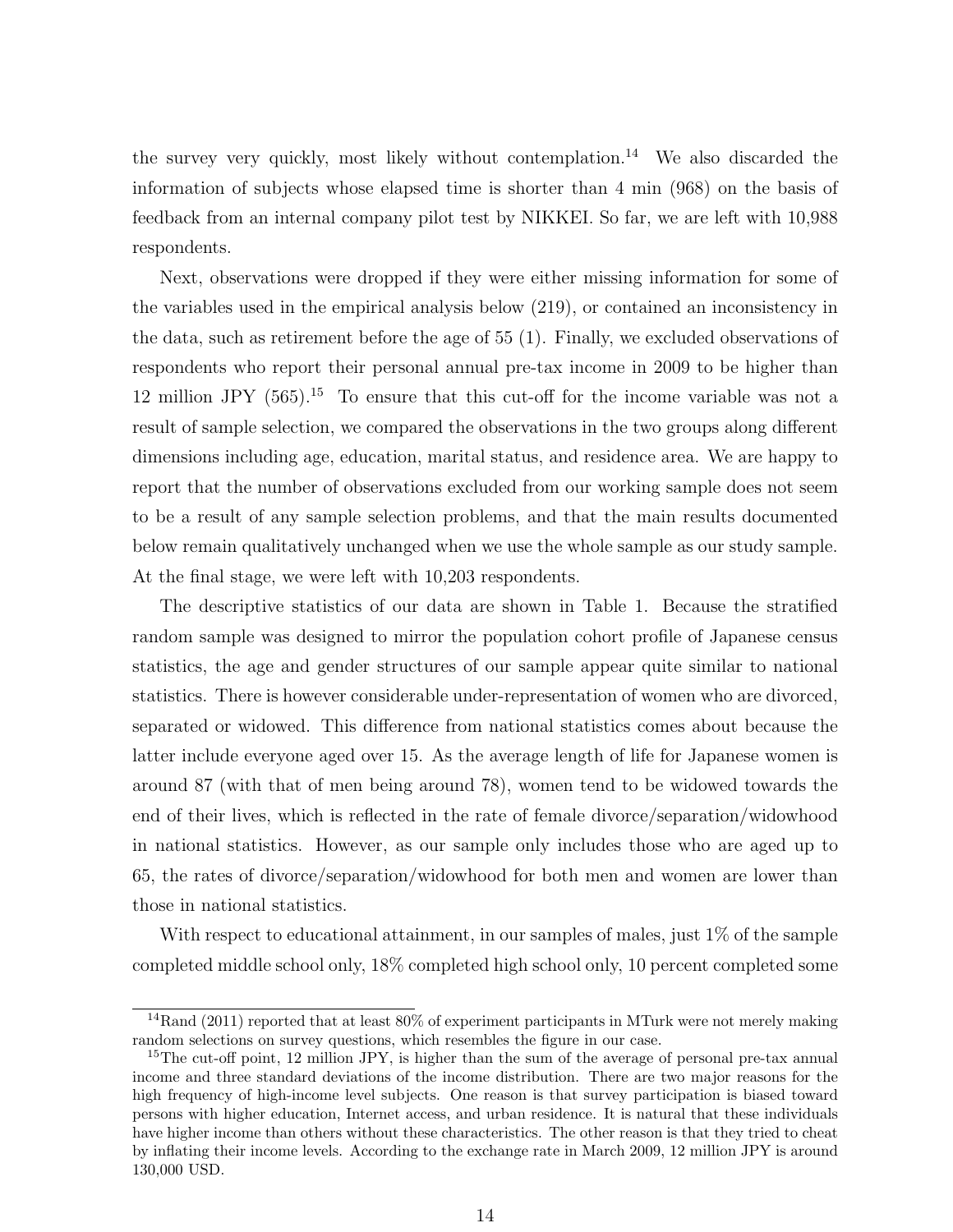of college, and the remaining 70% held college or post-graduate degrees. This bias toward higher education also holds for the female samples. This is an over-sampling of more highly educated participants. Related to this issue, the average income levels from our sample are greater than that in the national statistics. The survey requests that subjects indicate their own income level from a list of 11 categories, where category 1 denotes annual wages of less than 2 million JPY and category 11 corresponds to an annual income level of more than 50 million JPY. When we measure individual income levels as the mid-point in each of the 9 intermediate categories, and use ad hoc values of 1.5 and 55 million JPY for the two extreme categories, respectively, we obtained that the average annual income of our whole sample was 5.69 million JPY for males and 2.93 million JPY for females.

The differences from the national statistics for students and the unemployed do not look severe. Information on residence location is compared. There is an over-sampling from the Kanto region, which includes Tokyo. Also, people from the Kansai region, which contains Osaka, are slightly over-sampled. Overall, we find that our data set captures significant features of Japanese society, except for the distribution of educational attainment. It is difficult to obtain a representative sample with small face-to-face surveys.

## **4 Random utility model and empirical method**

In this section we introduce the econometric foundation on how subjects' choice data can be used to estimate their utility functions. We start by describing a discrete choice model with a general utility function. To analyze decisions in hypothetical choice experiments, we use a random utility model framework. The model deals with data on repeated choices over available alternatives. It is assumed that subjects choose an alternative since they obtain higher utility out of the alternative than from the other available alternatives. When there are two alternatives available (A and B, for example), and if they chose A rather than B, then the choice data is recorded as 1 for alternative A and 0 for alternative B, along with the levels of the explanatory variables (attributes) in alternatives A and B, respectively. These pieces of information comprise the observation for regression analyses.

Now more specifically, there are *N* subjects and they answer  $T(\geq 1)$  repeated choice questions. The utility of subject *n* when s/he chooses alternative *i* at question  $t \in T$ ,  $U_{itn}$ , consists of observable components in experiments  $V_{itn}$  and unobservable components  $\epsilon_{itn}$  so that utility can be viewed as  $U_{itn} = V_{itn} + \epsilon_{itn}$ . Utility from observable components are assumed to be linear combinations of each attribute as  $V_{itn} = \sum_{k=1}^{K} \beta_k X_{ik}$ , where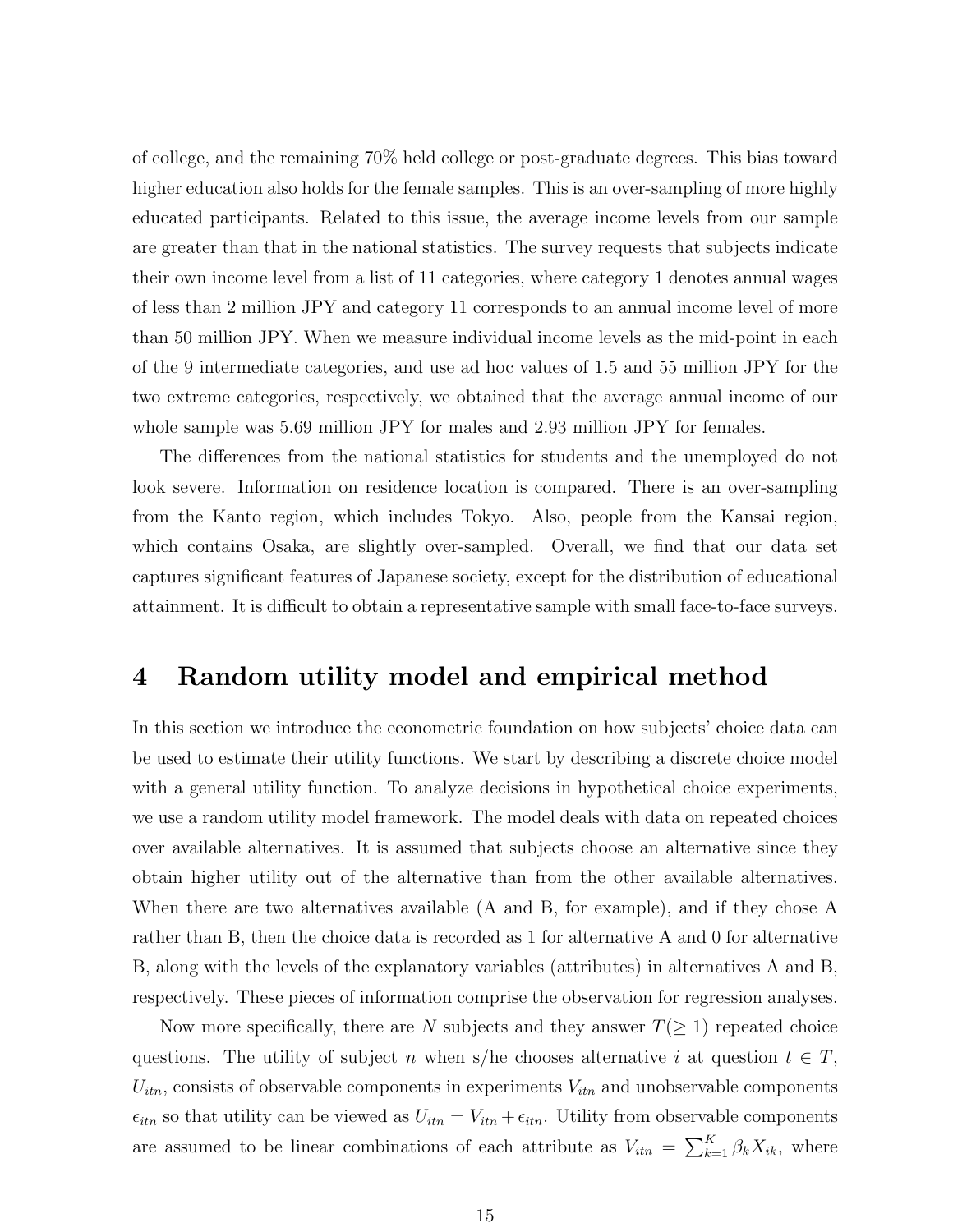$k = 1, \dots, K(K \geq 2)$  represents the variety of attributes,  $X_k$  denotes the levels of kth attributes, and  $\beta_k$  measures marginal utility of each attribute. In the following analysis, the vector of  $\beta \equiv (\beta_1, \dots, \beta_K)$  that maximizes the log likelihood function of observed choice patterns by subject is the estimator of conditional or mixed logit model regressions. Following McFadden (1974),  $\epsilon_{itn}$  is distributed following independent and identical distribution of extreme value type 1 (IIDEV1) with variance  $\sigma^2$ .

The logit formula of choice probability  $P_{itn}$  that subject *n* chooses alternative *i* from the set of alternatives  $S_t$  (choice set) in question  $t \in T$  can be written as

$$
P_{itn} = prob(U_{itn} > U_{jtn}, \forall j \neq i \in S_t) = prob(\epsilon_{jtn} - \epsilon_{itn} < V_{itn} - V_{jtn}, \forall j \neq i \in S_t).
$$

McFadden (1974) showed that  $P_{itn} = \exp(\lambda V_{itn}) / \sum_{j \in S} \exp(\lambda V_{jtn})$ , where  $\lambda = \pi / \sqrt{6\sigma}$  is the scale parameter.

Finally, a dummy variable  $d_{itn}$  is defined, taking a value of 1 if subject *n* choose alternative *i* for question  $t \in T$ , and 0 otherwise. Together with the logit formula of choice probability  $P_{itn}$ , the log likelihood function of repeated choices observed in experiments can be written as

$$
LL(\beta) = \sum_{n} \sum_{t} \sum_{i \in S_t} d_{itn} \ln P_{itn}.
$$

In the conditional logit model, the parameters of utility function,  $\beta$ , can be obtained with the first-order condition of *∂LL*(*β*)*/∂β* = 0 (McFadden 1974). To be more specific, when we estimate the model assuming that the independence of irrelevant alternatives (IIA) holds, we obtain a conditional logit model where all of N subjects share the same set of parameter in *β*. Alternatively, when we allow for distributions of some parameters in *β* across subjects, we obtain the mixed logit model. In the latter case, while we assume that the error term is independently and identically distributed as in the conditional logit model, non-IIA situations are allowed. In the case of the mixed logit model, we can obtain the distribution of parameters  $f(\beta)$  as follows. Following Train (2009), we specify that  $f(\beta)$  is either a normal or a log normal distribution function with parameters set as  $\theta$ . The choice probability function  $P_{itn}^{ML}$  for the mixed logit model can be written as

$$
P_{itn}^{ML} = \int P_{itn}(\beta) f(\beta | \theta) d\beta,
$$

where  $P_{itn}$  is the logit choice probability in the conditional logit model given  $\beta$ .  $\theta$  can be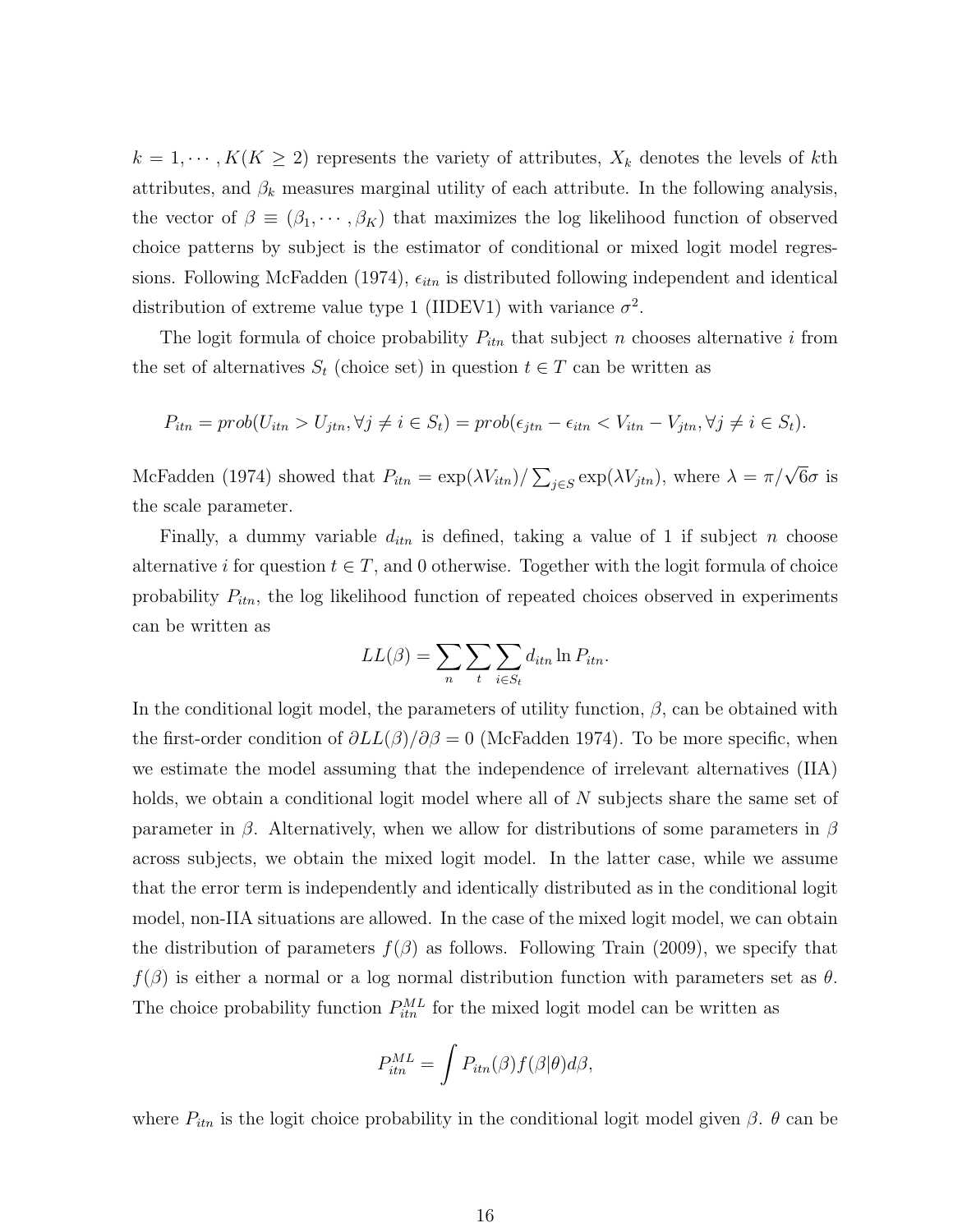obtained via simulation which maximizes the simulated log likelihood function<sup>16</sup>

$$
SLL(\theta) = \sum_{n} \sum_{t} \sum_{i \in S_t} d_{itn} \ln P_{itn}^{ML}.
$$

Next, we specify the shape of the utility function for our own purposes. Here we present the specific theoretical framework for the social average task only because of space constraints. Individuals derive utility not only from their own income  $X_1 = y$  but also from the social average income  $X_2 = \bar{y}$ . From textbook assumptions, we suppose that subjects value attribute *y* positively. On the other hand, the social average income  $\bar{y}$  can be valued positively (altruism) or negatively (jealousy). Following Johansson-Stenman et al. (2002), Dupor and Liu (2003), Liu and Turnovsky (2005), we consider the constant relative risk aversion-type utility function as

$$
(1) \t\t V = \frac{(y\bar{y})^{1-\rho}}{(1-\rho)},
$$

where  $\rho > 0$ . If  $\rho = 1$ , it reduces to the log felicity function. The parameter  $\gamma$  regulates the intensity and sign of relative utility and is the central topic of this study. If  $\gamma < 0$ , the individual has jealousy. If  $\gamma > 0$ , the individual has an altruistic preference, whereas if  $\gamma = 0$ , there is no relative utility.

Again, let *i* denote the alternative and *n* denote the subject. We take the logarithms of both sides in Equation 1 to obtain

(2) 
$$
\ln V_{ni} = (1 - \rho) \ln y_{ni} + (1 - \rho) \gamma \ln \bar{y}_{ni} - \ln(1 - \rho).
$$

With an error term  $\epsilon_n$ , the probability  $P_{in}$  that respondent *n* prefers alternative *i* to alternative *j* is given by

$$
P_{in} = Prob((1 - \rho) \ln y_{in} + (1 - \rho)\gamma \ln \bar{y}_{in} - \ln(1 - \rho) + \epsilon_{in}
$$
  
> (1 - \rho) \ln y\_{in} + (1 - \rho)\gamma \ln \bar{y}\_{in} - \ln(1 - \rho) + \epsilon\_{in}), for all  $j \neq i$ .

Using maximum-likelihood estimation we obtain coefficients for  $\ln y$  as  $\beta_1 = 1 - \rho$  and ln  $\bar{y}$  as  $\beta_2 = (1 - \rho)\gamma$ .  $\beta_1$  and  $\beta_2$  are regarded as marginal utility in the random utility model framework. It is noteworthy here that estimated  $\beta_1$  and  $\beta_2$  are divided by the scale parameter  $\lambda$ , which is unknown to researchers (Train 2009, p41). This means that

<sup>16</sup>See Section 6 of Train (2009) for details.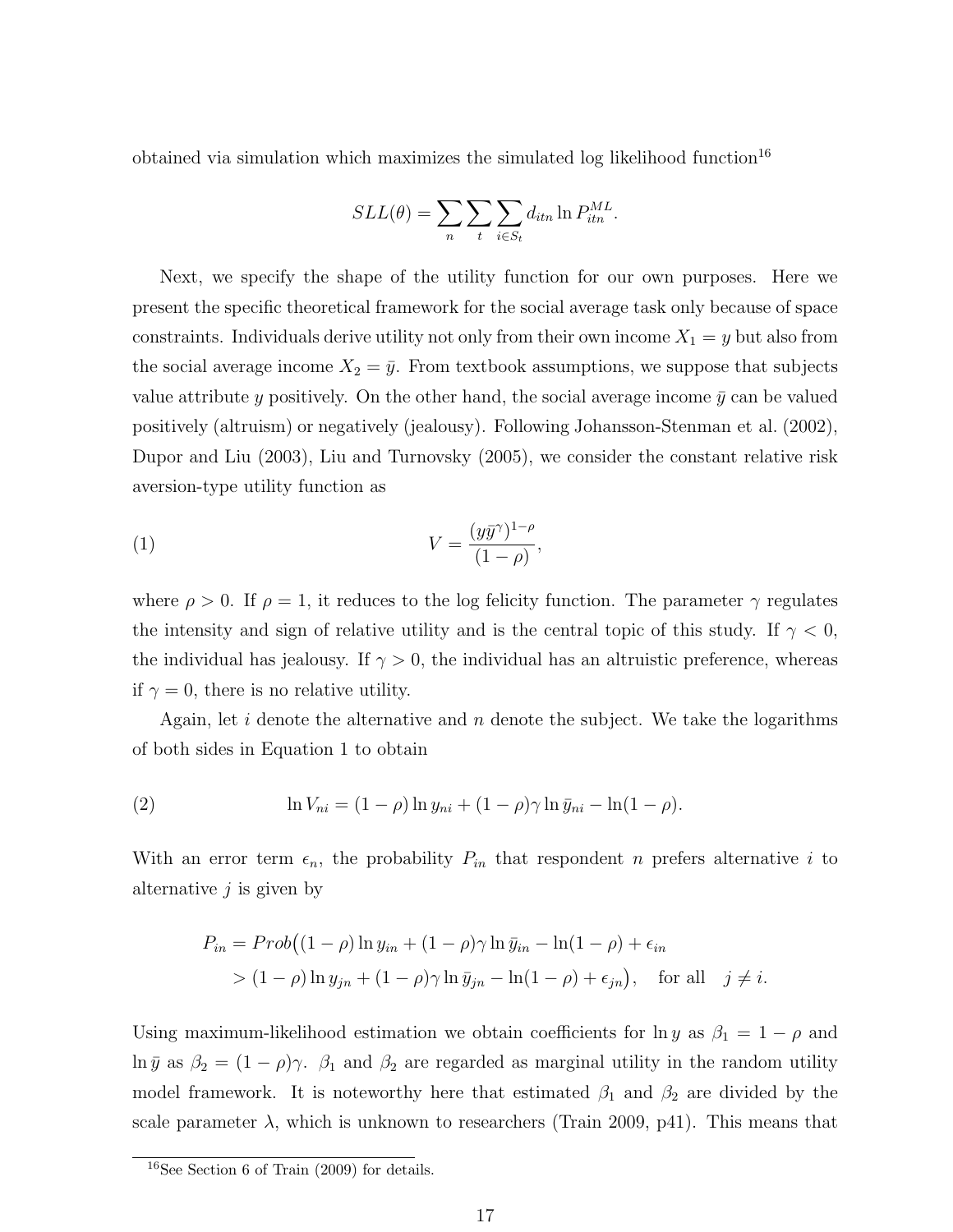we cannot obtain true magnitudes of all the parameters in Equation 2. However, we can obtain true estimates of our interested variable  $\gamma$  by dividing  $\beta_2$  with  $\beta_1$ , thus canceling  $λ$  out.<sup>17</sup>

### **5 Benchmark results from the social average task**

Our benchmark results from social average task are shown here. Results in this section will be informative to theoretical macroeconomists because previous theoretical studies on relative utility effects such as Abel (1990), Gali (1994), Liu and Turnovsky (2005), and Garcia-Penalosa and Turnovsky (2008) were conducted without estimating important parameters in the utility function. As such, they put forward various propositions in accordance with the parameters assumed and do not necessarily reflect "reality."

Table 2 provides results for the whole sample. The first column shows the results from the conditional logit model. We see that a person's own income affects utility positively and significantly, as is expected. Next, from the coefficient of the reference income term, it is shown that relative utility exists among Japanese respondents, and that, on average, the effect appears in the form of *jealousy*. These two coefficients provide the true magnitude for the parameter of relative utility  $\gamma$ , by dividing the second by the first. From the estimates in column (1) of Table 2, we obtain that  $\gamma = -0.458$ . From a decision utility framework, this result stands in the middle of two extremes in experienced utility frameworks: the fully relative utility function of Easterlin (1995) and the solely absolute utility function of Stevenson and Wolfers  $(2008).<sup>18</sup>$  It is noteworthy that a recent finding in the happiness studies literature by de la Garza et al. (2010) reached the same conclusion that money buys happiness *to some extent* in Japan, through the use of direct and cardinal measures of reference income. Also note that our result is perfectly in line with the other studies based on hypothetical choices in different societies such as Solnick and Hemenway

<sup>&</sup>lt;sup>17</sup>Ida and Goto (2009) compared estimated parameters in a logit model framework by assuming that  $\sigma = 1$  through all regressions of subsamples. However, researchers cannot compare estimates from different subsamples without taking differences in  $\sigma$  into consideration. As stated in the body, the coefficients that are estimated indicate the effect of each *observed* variable relative to the variance of the *unobserved* factors. It is useful to recognize that the likelihood ratio test designed for confirming statistically significant difference of parameters among subgroups is not suitable here. For example, a larger  $\sigma$  in a subsample leads to smaller coefficients in its regression, even when the observed factors in two subsamples have the *same* effect on utility. A heteroscedastic logit model can be used in investigating the difference of  $\sigma$  between the subgroups.

<sup>18</sup>According to Figure 3 in Easterlin (1995), the Easterlin paradox evidently held for Japan in the period from 1958 to 1987. One reason why the comparison intensity we estimated falls short of the level validating the paradox reason is that the social comparison effect is just one of many explanations of the Easterlin paradox. Habit formation, for example, explains the paradox as well (van de Stadt et al. 1985).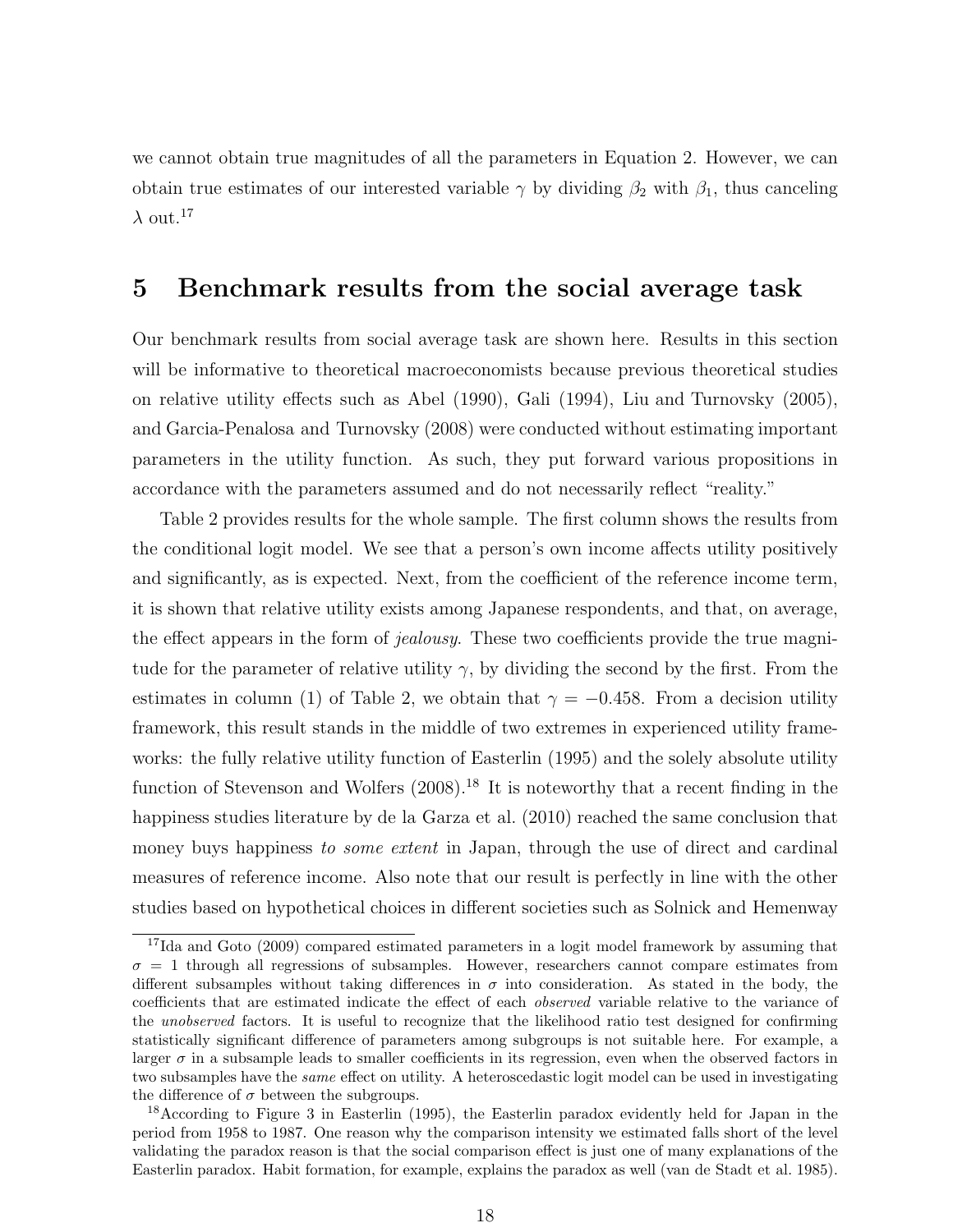(1998), Johansson-Stenman et al. (2002), Alpizar et al. (2005) and Carlsson et al. (2007).

#### **5.1 Representativeness of the result**

As was documented in section 3.3, our data set under-sampled those who completed middle school only. A simple estimation of Mincer equation with our data showed that educational attainment was positively correlated with income levels. As was shown by Ravallion and Lokshin (2010), it is well known in the literature that people with lower income tend to become less jealous, and we found the same result in our data set, as is documented below in Section 5.2. Hence, the representativeness of our results is an issue, and it is likely that we *over-estimated* the relative utility effects because of the oversampling of persons with higher educational attainment. In column (2) of Table 2, we show the result when we adjust the sampling weights using a post-stratification method.<sup>19</sup> The estimated  $\gamma$  after the post-stratification adjustment suggests, against our expectation, that the original  $\gamma$  in Column (1) was a slight *under-estimation* of the negative relative utility effect compared with the adjusted, representative data set in terms of gender, age, and educational attainment.

The reason for this result is as follows. First, the coefficient of the own income term in Column (2) is smaller in comparison with that in Column (1). Comparing coefficients of own income term from columns (1) and (2), we see that subjects with higher educational attainment and higher income levels enjoy higher marginal utility from own income.<sup>20</sup> Second, after the adjustment, the coefficient of the reference income term in Column (2) is smaller in absolute value than the one in Column (1). The direction of the change is hence in line with the presumption that people with higher educational attainment and higher income levels tend to become more jealous. In our data set, the first effect dominates the second effect to provide  $\gamma$  of stronger jealousy after adjusting for the oversampling of persons with higher educational attainment.

Given the results, an accurate depiction of the representative relative utility effects in

<sup>&</sup>lt;sup>19</sup>We computed post-stratification adjustments to survey sampling weights. The sampling weights in gender and educational attainments were adjusted such that the sum of the weights equals the control total for each stratum.

 $^{20}$ Because marginal utility from consumption becomes smaller as your consumption levels increases in neoclassical economics theory, at first sight this seems odd. This observation, however, can be justified when we allow for heterogeneity of a parameter in the utility function between the poor and the rich. When a shift parameter of the utility function is greater for the rich than the poor, the marginal utility of consumption at a certain level of consumption becomes higher for the rich. The heterogeneity of the utility function, reversely, could explain why some become rich while the other stay poor, even when the other demographic conditions are the same for all the subjects.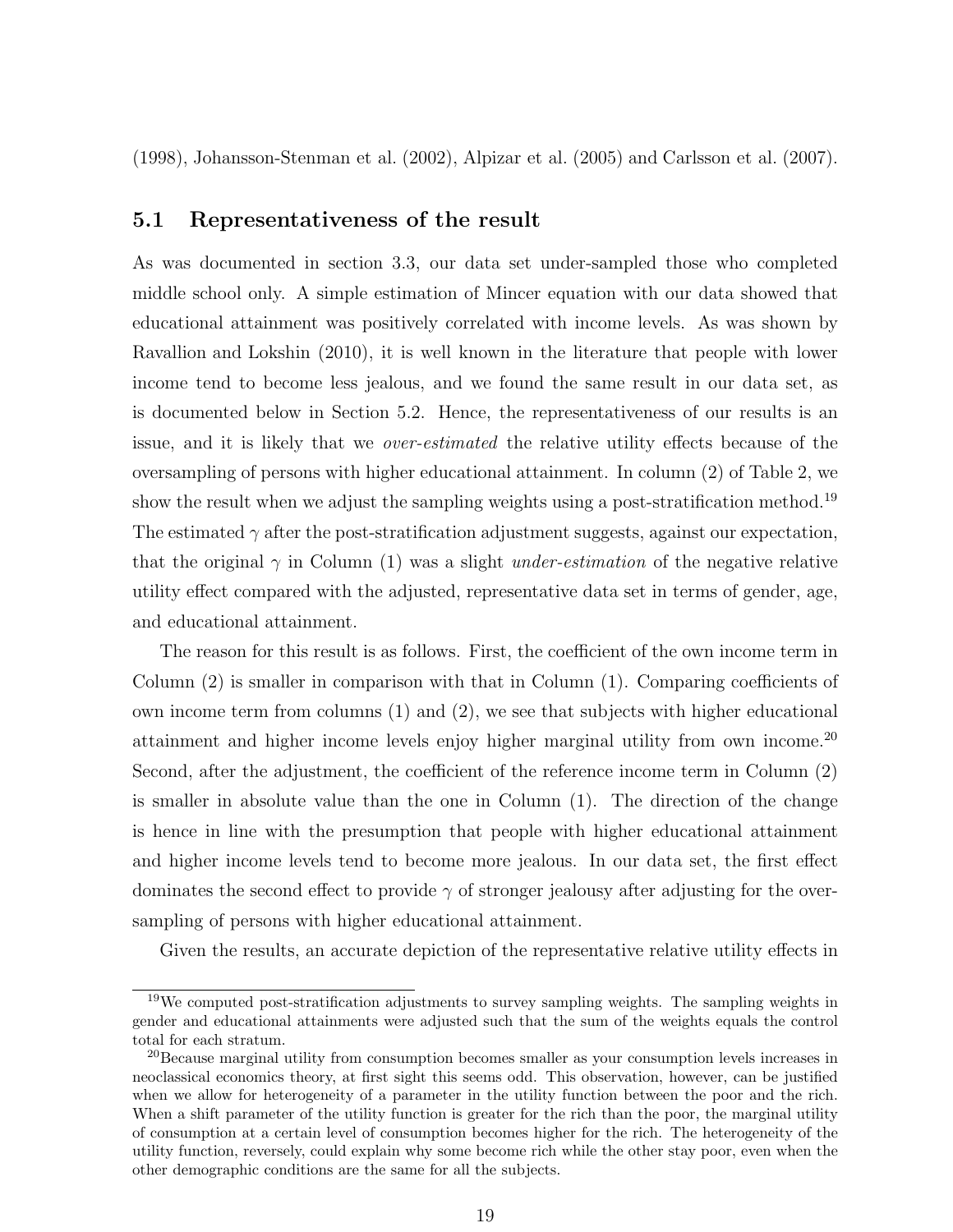Japanese may not be necessary since, as described above, samples with lower educational attainment are under-sampled. Nonetheless, because of the large size of our sample, the breadth of coverage across Japan's 47 prefectures, and the wide variety of job types from public servants to students and the unemployed, we believe that our data set does capture significant features of the relative utility effects in Japan. Hereafter, we show results using the unweighted sample for brevity.

#### **5.2 Heterogeneity of preference parameters**

In the last columns of table 2, we show the result from the mixed logit model in which normal distributions of parameters across subjects are allowed.<sup>21</sup> We find that own income affects utility positively, whereas the reference income has a negative impact on utility on average. We also find a similar ratio in the values estimated for the own income term to that of reference income term in both the conditional logit model and the mixed logit model, which validates the robustness of previous findings from the conditional logit model.

It is interesting to note that the standard deviation terms estimated in the mixed logit model are both significant at the 1% level. Behavioral economics has provided evidence that demographic differences lead to substantial differences in preference parameters, such as the time discount rate and the level of risk aversion.<sup>22</sup>

Following Viscusi et al. (2008), we identify the effects of individual characteristics on preference parameters by controlling for interaction terms of attributes in the surveys and demographic variables in conditional logit models.<sup>23</sup> In doing so, we consider two organic factors, six acquired individual characteristics, and three subjective variables as potential sources of parameter heterogeneity. The two organic variables are age and gender. We consider annual income level, educational attainment, urban residence, marital status,

 $21$ The STATA module for mixed logit model estimation is provided by Hole (2007).

<sup>22</sup>Small et al. (2005) applied the framework of a mixed logit model to investigate the distribution of commuters' preferences for speedy and reliable highway travel, finding that there was substantial heterogeneity in motorists' values of travel time and reliability. Hole (2008) investigated the preferences of patients about general practitioner appointments using standard logit, mixed logit, and latent class logit models. He showed that there was significant preference heterogeneity for all the attributes in the experiment. Viscusi et al. (2008) showed that eco-conscious individuals have a lower rate of time discounting than those who are not eco-friendly. Ida and Goto (2009) showed that smokers have with a higher value of time discounting and a lower value of risk aversion than nonsmokers.

 $^{23}$ The introduction of interaction terms into conditional logit frameworks is acceptable as long as we confine our attention to the sign and significance of the interaction terms, as is clearly explained on page 22 in Train (2009). See Ai and Norton (2003) for interpretations of the *marginal effects* of dummy interaction terms in logit models. As long as one can interpret the coefficients as marginal utilities, as we do in a random utility model framework, Ai and Norton's point is not relevant.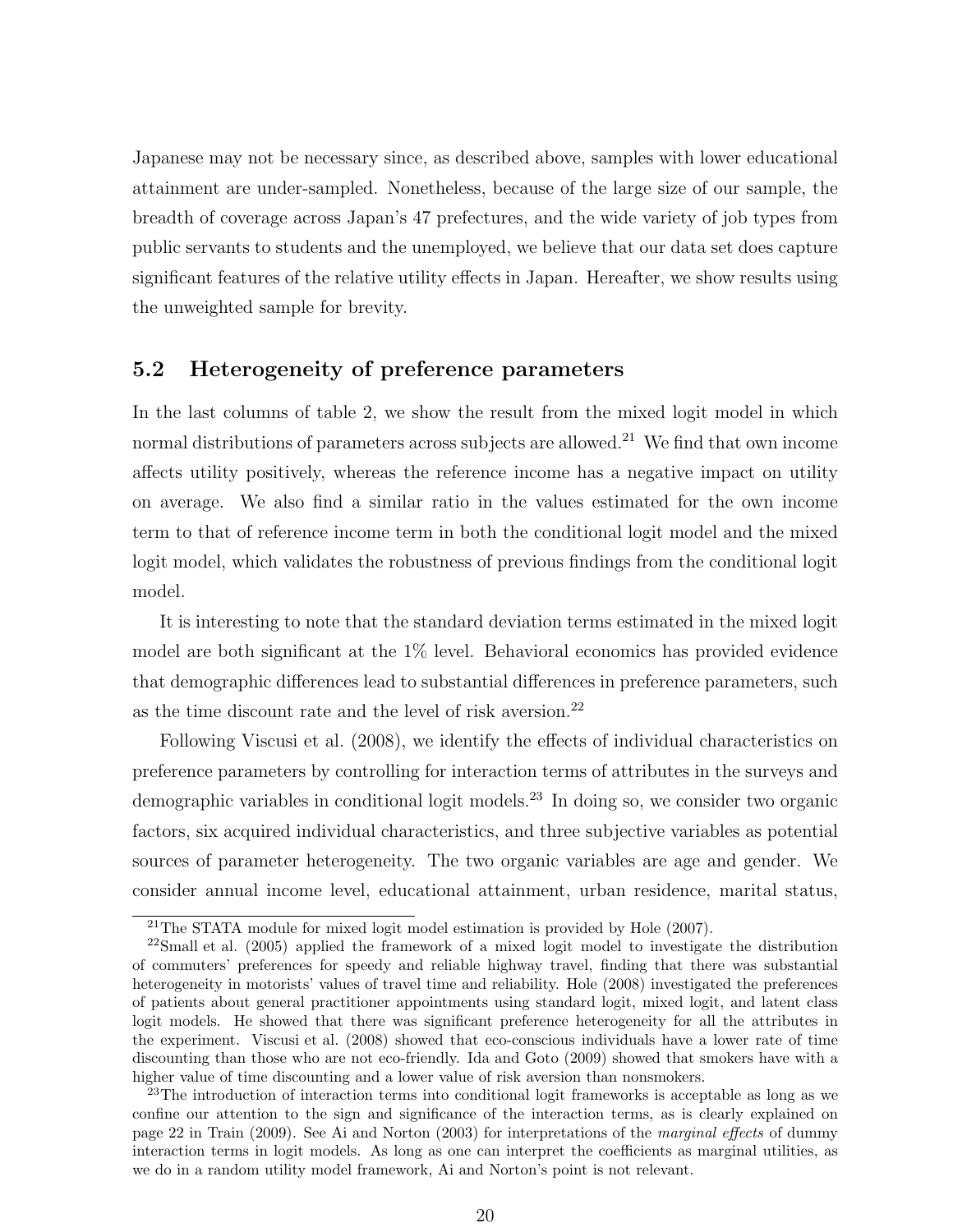unemployment status, and student dummies for the six individual characteristics. The three subjective dummy variables include a "do not compare" dummy, a "very happy" dummy, and a "very comparison conscious" dummy.

We report the results without a detailed table to save space (the full results are available upon request). We find that people tend to become more jealous if they are rich, female, highly educated, or married. Interestingly, urban residents do not have stronger comparison attitudes when compared to those who do not live in major cities. It is also interesting that age does not affect comparison intensity. In terms of the marginal utility of own income, as previously introduced, those with higher income and higher educational attainment tend to obtain higher utility from a certain amount of income. Regarding the subjective variables, we find that those who report that they do not compare have weaker comparison attitudes, which we discuss in more depth in the following section, and that the more they care about comparisons, the stronger their jealousy becomes. These findings are as expected. Feelings of being happier do not affect comparison intensity. Our findings are robust against changes in the threshold level for the comparison conscious group, the happy group, high income group, and elder group.

Thus, we can confirm that heterogeneity plays a role in determining the intensity of social comparison, just as previous behavioral economics studies have found in other fields.

#### **5.3 Analysis with comparison benchmark information**

A recent caveat from the happiness study of Clark and Senik (2010) is that comparison attitudes can differ depending on the reference group that people ascribe as their comparison benchmark. In our data set, similar to Clark and Senik (2010), information on specific and relevant reference groups for each subject is available. It is interesting to see how people change the intensity of comparison on the basis of their comparison benchmarks.

Since the target reference group is based on a general concept, the differences in relative utility intensity derived in this task reflect basic differences in the intensity of relative utility across subgroups. We divide our study sample into subgroups of individually relevant reference groups and compare the obtained *true* magnitudes of *γ* across the subgroups.

The variances of the estimated *γ* by subgroup for the comparison benchmarks are obtained by using the Delta method to examine the statistical significance of the differences. Since  $\gamma$  takes the form  $\gamma = r/s$ , where *r* and *s* are stochastic variables, the variance of  $\gamma$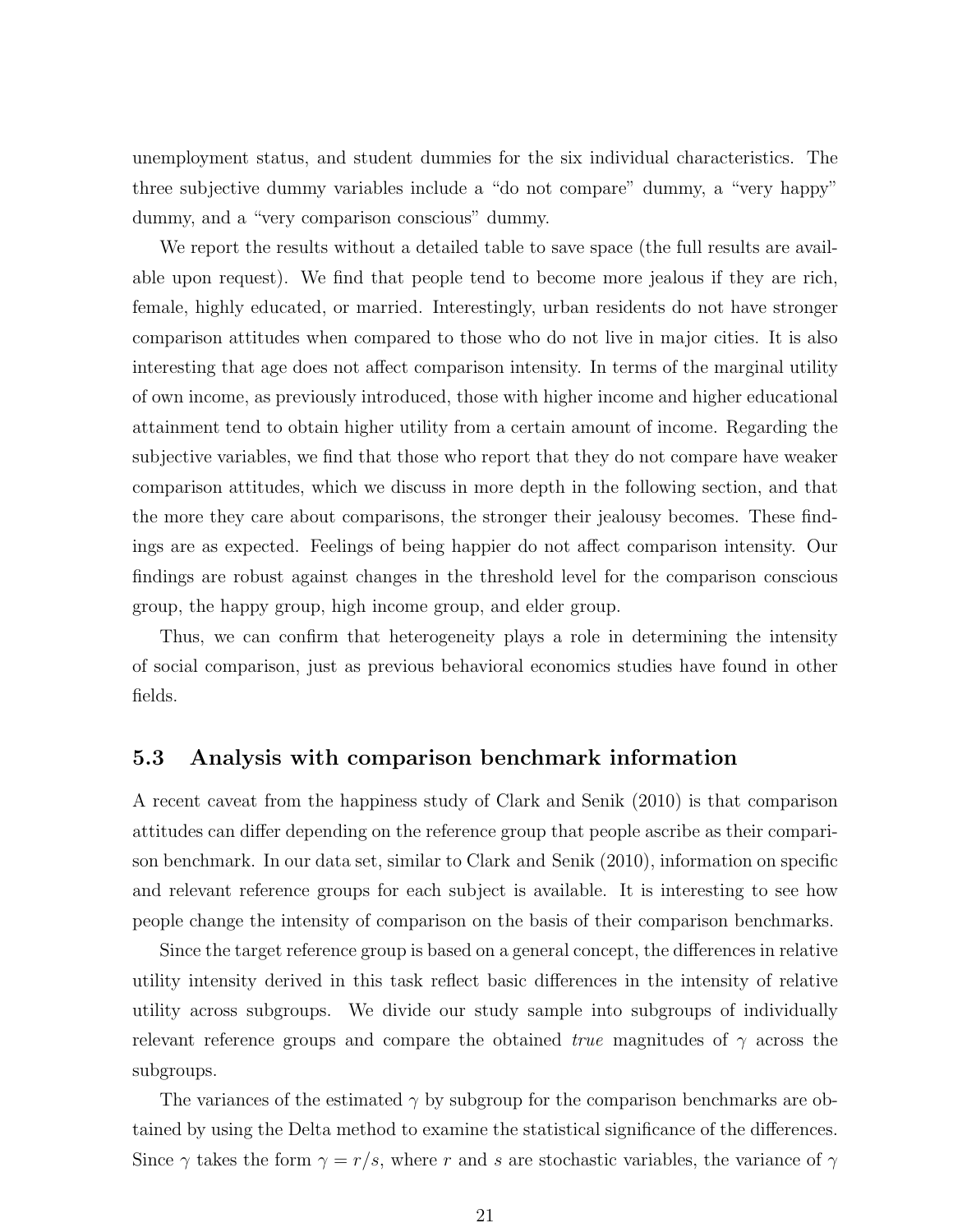is obtained as follows:

$$
Var(\gamma) = \begin{pmatrix} \frac{\partial \gamma}{\partial r} & \frac{\partial \gamma}{\partial s} \end{pmatrix} \begin{pmatrix} Var(r) & Cov(r,s) \\ Cov(r,s) & Var(s) \end{pmatrix} \begin{pmatrix} \frac{\partial \gamma}{\partial r} \\ \frac{\partial \gamma}{\partial s} \end{pmatrix} = \frac{1}{\beta_s^2} Var(r) + \frac{\beta_r^2}{\beta_s^4} Var(\beta_s) - \frac{2\beta_r}{\beta_s^3} Cov(r,s),
$$

where for *r* and *s*,  $\beta_r$  and  $\beta_s$  are the averages and  $Var(r)$  and  $Var(s)$  are the variances, respectively. *Cov*(*r, s*) is the covariance of *r* and *s*.

Columns (1) through (5) of Table 3 show the coefficients and estimated  $\gamma$  across subgroups for the comparison benchmarks. We exclude the subgroup of "others." An interesting estimate of  $\gamma$  appears in column (2), where the comparison benchmark is neighbors. People who tend to compare themselves with neighbors are the most jealous in Japan. The value of  $\gamma$  for the "neighbors" subgroup is significantly different from the other subgroups  $(p < 0.01)$ .

The finding that those who compare themselves with neighbors have the strongest intensity of relative utility requires further attention. The reference group of neighbors is characterized by close contact. Hence, the result seems natural if we accept that people endogenously choose their reference groups from groups of close contacts, as Clark et al. (2008) argued. However, it is interesting to see a weaker intensity of relative utility for those whose comparison benchmark is work colleagues, another type of close contact, shown in column (4). The difference of estimated  $\gamma$  between the two subgroups of comparison benchmark is significant (*p <* 0*.*01). Regarding this finding, it may make sense when considering the tunnel effect proposed by Hirschman and Rothschild (1973). He argued that an increase in work colleagues' income could be interpreted as a positive signal regarding likely future outcomes. However, the effect seems not so strong as to provide  $positive$  relative utility, as was found by Senik (2004) using a Russian data set.<sup>24</sup>

It is important to note that the "Do not compare" group in column (5) has a significantly smaller estimated  $\gamma$  than the other groups ( $p < 0.01$ ).<sup>25</sup> However, the fact that social comparison effects are observed among those who explicitly state that they do not compare, and that differences in the estimated gamma from other subgroups appears marginal, despite being significant, draws our attentions.

The benefits of our experimental approach are that we showed subjects clearly illustrated income comparison scenarios with information on their own income levels and

 $24$ Card et al. (2012) compared the positive effects of the tunnel effects and negative effects of relative utility in a social experiment setting, and showed that the negative effects are dominant in the United States.

 $^{25}$ In the previous section we picked up the same effect when we interacted a "Do not compare" dummy variable with reference income terms.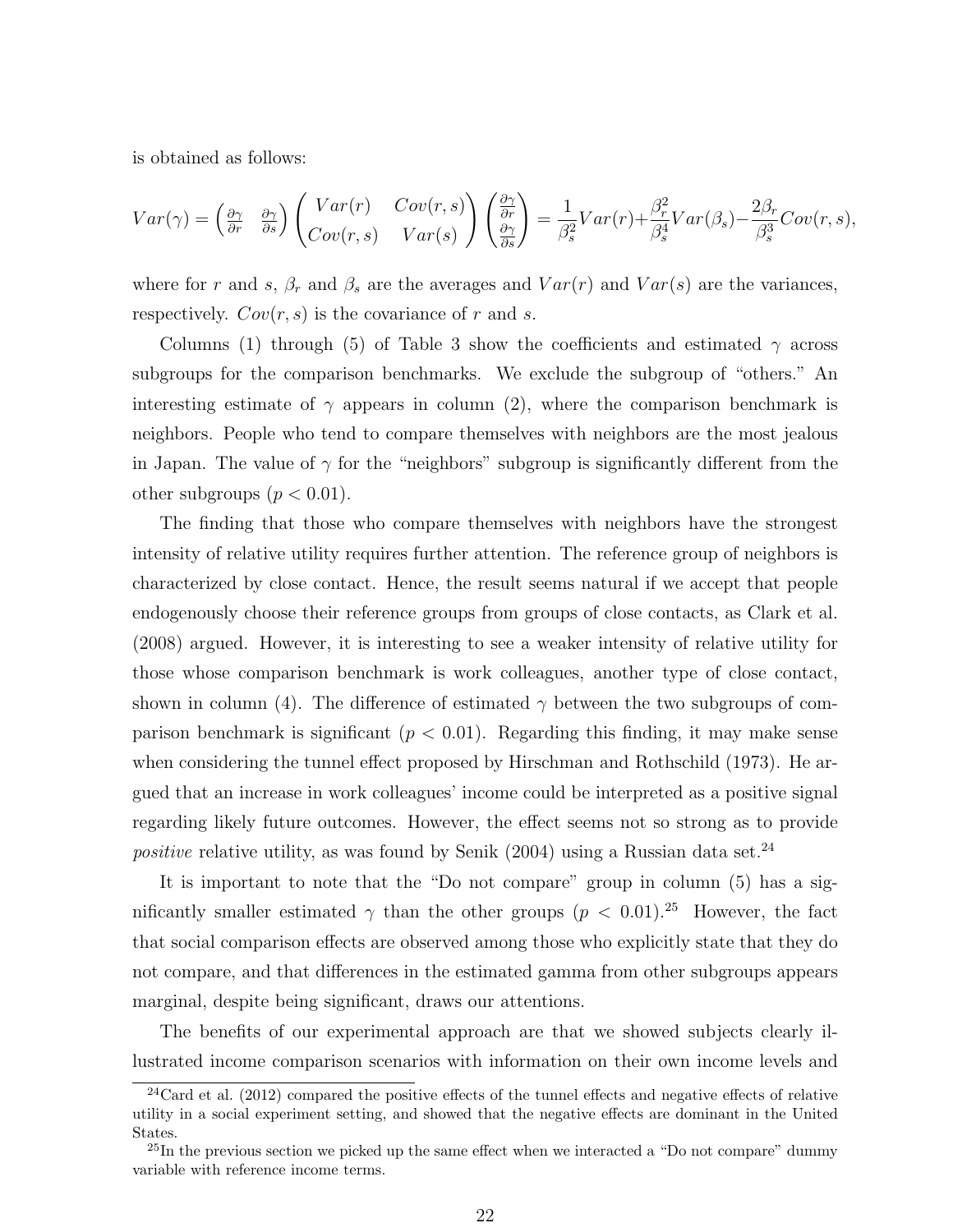reference income levels, and that we elicited information on comparison benchmarks. This procedure resolves uncertainty in existing happiness studies that do not elicit comparison benchmarks as to whether the negative coefficients for the relative income proxies in happiness regressions are in fact capturing social comparisons. Hence, a natural expectation for the results from our experimental approach is that we find no social comparisons effects among those who say they do not compare. It is also noteworthy that we did not get the result because of a biased construction of the experiment: from the construction of choice sets as explained in Section 3.1, we can obtain positive, negative, or no relative utility effects depending on patterns of subjects' choices.

Table 4 shows the results when we divide the observations of the "Do not compare group into subgroups of survey-elicited intensity of jealousy (from 1 to 5). The number of subjects who declared the maximum intensity of jealousy (5) was too few to provide a relevant result, as shown in Column (5) of the table. As it can be seen, the estimated values of  $\gamma$  across subgroups of survey elicited intensity of jealousy make some sense. In subjects who declared weaker jealousy in the questionnaire, their choice patterns in the choice experiment provided weaker intensity of income comparisons of *γ*. For those who declared the minimum intensity of jealousy (1), the estimated  $\gamma$  was -0.342. This figure is a 25% reduction from the comparison effect for the whole sample, but again, is significantly different from zero. Our interpretation of the result, considering that the result is not found because of a biased construction of the experiment favoring negative comparisons, is that ultimately humans make comparisons, even though they themselves declare that they do not. In support of this argument, Fliessbach et al. (2007), Takahashi et al. (2009), and Tricomi et al. (2010) revealed a neurological basis for making comparisons in human brains. These studies imply that we inherently cannot escape from making comparisons. We even suggest that our study has provided stronger support for the existence of negative relative utility effects than research that relies on evaluation and rating data can provide: it is easy for subjects to "cheat" in questionnaires to say that they do not make comparisons, or to rate their intensity of jealousy very low, even when they indeed are very jealous. It is not, however, very easy for them to expect what their choices in choice experiments will indicate about their jealousy without knowing the technical aspects of discrete choice experiments.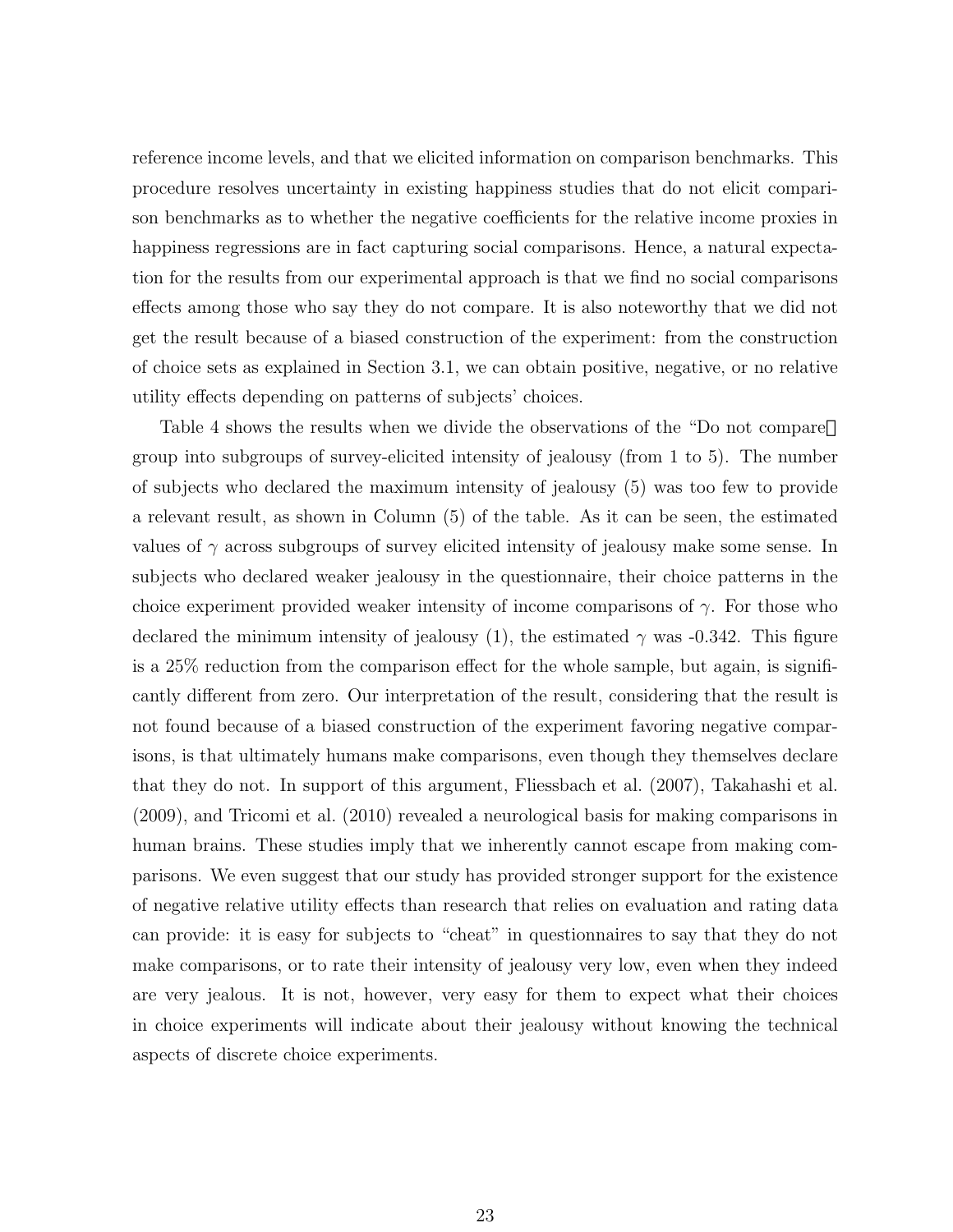## **6 Discussion of results from extended tasks**

A salient feature of the hypothetical discrete choice experiment on income comparisons is that we can investigate differences in such effects across various types of reference persons in well-controlled experimental conditions. Here we introduce the main results from other such applications. The detailed construction of the experiments and empirical results are given in the Appendix.

#### **6.1 Leyden task**

In the Leyden task, reference persons are characterized by specific demographic variables of age, gender, and educational attainment, which we adapted from the Leyden School definition of reference group (van Praag and Frijters 1999). We then would like to see how the intensity and sign of relative utility change in accordance with the characteristics of reference persons.

We found that reference groups with higher educational attainment tend to be the target of stronger jealousy. We also find that if the reference person is older than the subject, feelings of pecuniary emulation are mitigated. The altruistic attitudes toward elderly persons, or admiration of them, are interesting since both higher age and higher education are associated with higher income on average. As we confirmed in the social average task, reference persons with higher income levels draw stronger jealousy. These intriguing relative utility effects for the elderly may be a good reflection of Japanese culture. Regarding the effect of gender, it was found that males are the target of stronger jealousy from both males and females. To sum up, from the Leyden task, we can say that comparison attitudes change on the basis of the features of reference persons. These findings suggest that consideration of social averages as the salient reference group is not sufficient when examining the relative utility effects in the whole society. Instead, researchers should pay attention to the features of the true reference groups of subjects, since they greatly affect the outcome of empirical investigations of relative utility.

#### **6.2 Who-compares-to-whom task**

In this task, we simultaneously consider two types of reference groups, friends and work colleagues, in choice questions. The selection of these reference groups comes from the result of our preliminary tests, which showed that these two groups were the most cited by respondents.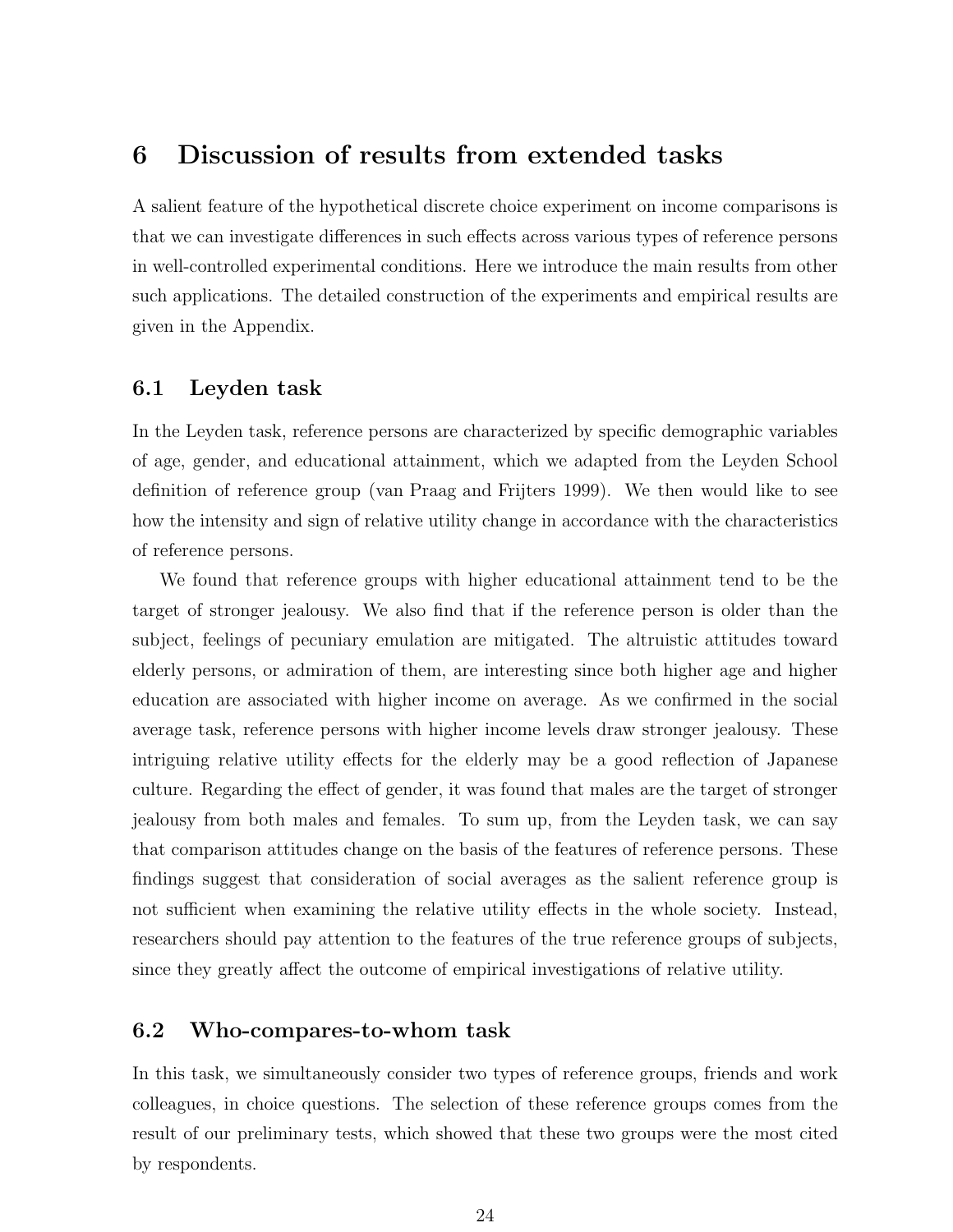In addition to the simultaneous treatment of two external reference groups, in this study we also have information on subjects' specific comparison benchmark, and we examine the following issues: (i) if friends and colleagues are recognized as different type of reference groups, and if so, (ii) how different they are; and (iii) if comparison attitudes toward these two groups vary by specific comparison benchmarks. The answers are as follows.

- (i) The result suggests that friends and colleagues are recognized as different types of reference groups and subjects frequently change their comparison benchmarks from one to the other, rather than stick to one, in accordance with situations they face. This result hints at the fact that reference groups are chosen endogenously.<sup>26</sup>
- (ii) The average comparison effects toward the friend group and the work colleague group are very different in magnitude. The intensity of jealousy toward work colleague group is more than 10 times stronger than that toward the friend group.
- (iii) A noteworthy finding is the large standard deviation of the income comparisons effect toward "friends," compared with the small mean effect. We found that a mean estimate of comparison effects toward friends reflected differing attitudes in the subjects toward their friends. In fact, around 30% of subjects feel altruism toward friends. Another intriguing pattern is found when we compare the estimates of standard deviations for the relative utility effects toward work colleagues by two subgroups of subjects with friends and those with work colleagues as the comparison benchmark. On one hand, the standard deviation is found to be significant (though it is not particularly large) in the subgroup with a comparison benchmark of friends. On the other hand, for the subgroup with a comparison benchmark as work colleagues, the standard deviation is found to be *insignificant*, implying that the negative relative utility effect against work colleagues spikes near the group average. These outcomes suggest that reference groups of friends and work colleagues are different, not only in terms of the average intensities of the relative utility effects, but also in the sense that their distributions differ by subsample groups of specific comparison benchmarks. We argue that this outcome reflects that *friends* encompasses many aspects of life, such as benevolent rivals, persons of understanding, and so forth, and that work colleagues tend to be regarded as rivals.

 $26$ See Train et al. (1987) and Herriges and Kling (1996) for technical discussion on the nested logit model that derived this implication.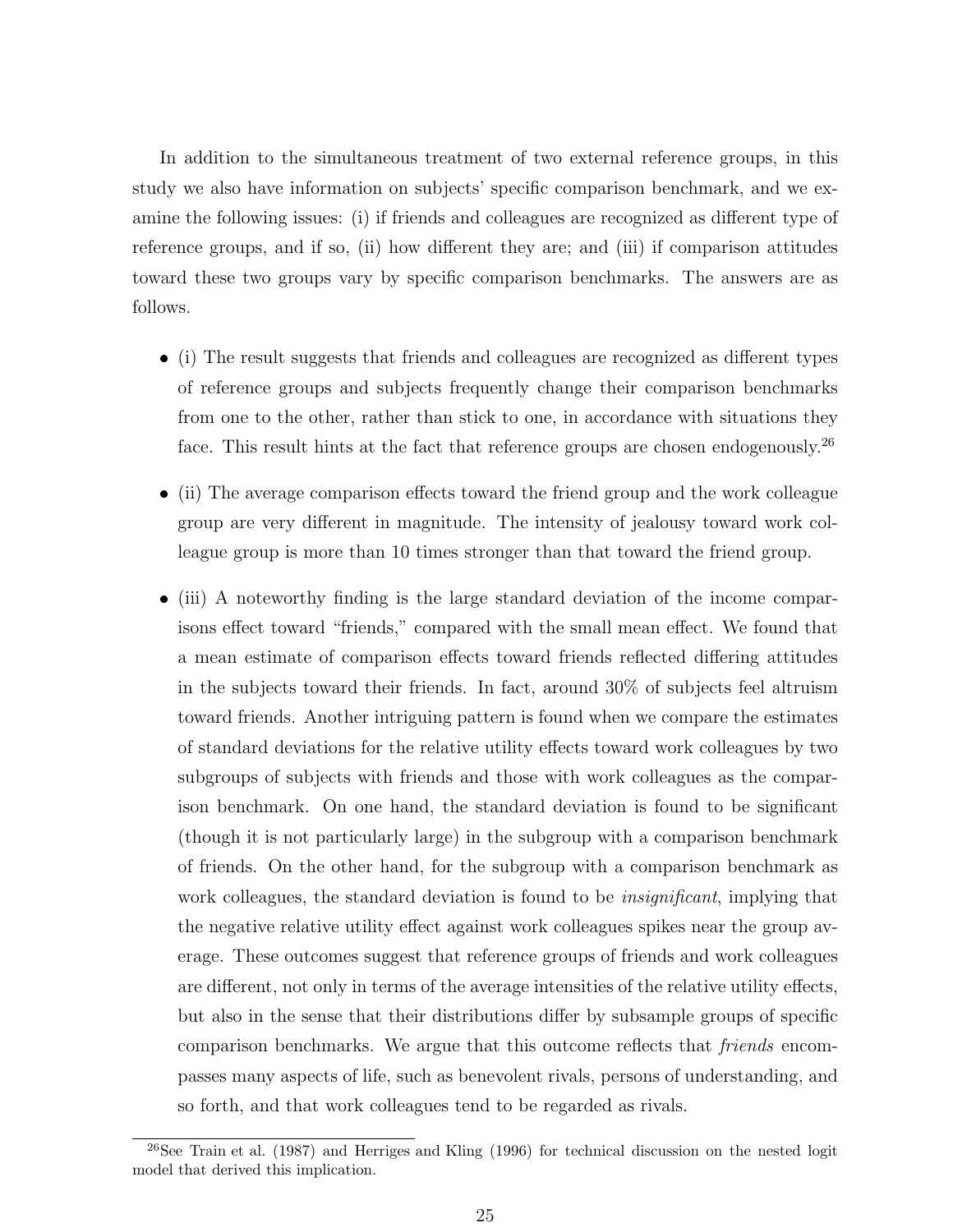# **7 Concluding remarks**

In this concluding section, we discuss biases that are normally associated with *stated preference methods*.

As Hausman (1993) and Carson et al. (2001) pointed out, there are some potential biases in stated choice methods. Bateman et al. (2002) categorized these biases into three broad categories: (i) incentives to misrepresent responses, (ii) implied value cues, and (iii) scenario misspecification. The first category relates to false answers to the survey questions. This bias arises when the questions and scenario settings are not well designed. The second and the third biases result from respondents' misunderstandings of the survey questions, namely cognitive EDE as coined by Zizzo (2010). To avoid these potential biases, researcher should carefully design choice tasks through pilot surveys, repeated preliminary tests and close investigation of the preliminary results. In the present study, we conducted pilot surveys and three preliminary tests to fine tune our questionnaire. The most substantial change in our main test from the preliminary test was the introduction of visual images in the choice situation tasks. By introducing visual images, the cognitive burden on subjects was decreased, with the average elapsed time for finishing the survey reduced by half from the initial preliminary test without images. We also see that standard errors in the logit model estimations were also reduced compared to the estimations obtained from preliminary test data. By comparing our results with those from the preliminary tests, we also find that the order of questions and selection of questions, other than the choice questions in the present study, do not seem to seriously affect the main results of our study.

Dolan and Kahneman (2008) critically summarized biases associated with stated preference methods including hypothetical discrete choice experiments. They then advocated happiness (or experienced utility) research for situations where researchers would like to infer the market values of non-market goods. Note, however, that footnote 4 in Dolan and Kahneman (2008) holds that "[their] critique is focused on the use of measures of decision utility to elicit values of this kind, rather than their usefulness in other contexts, such as predicting behavior." The purpose of this paper is to elicit the sign and the intensity of comparison effects which affect human behavior.<sup>27</sup>

 $27$ The other drawback inherent in stated choice methods that is often mentioned is the artificial nature of the questions and incentive incompatibility for subjects in making choices. Regarding the issue, Lusk and Schroeder (2004) showed that stated choice methods provided similar results for marginal effects compared with the results in non-hypothetical settings. They held that careful design of the survey is the key issue in avoiding this bias, a requirement that we argue that we have satisfied through the use of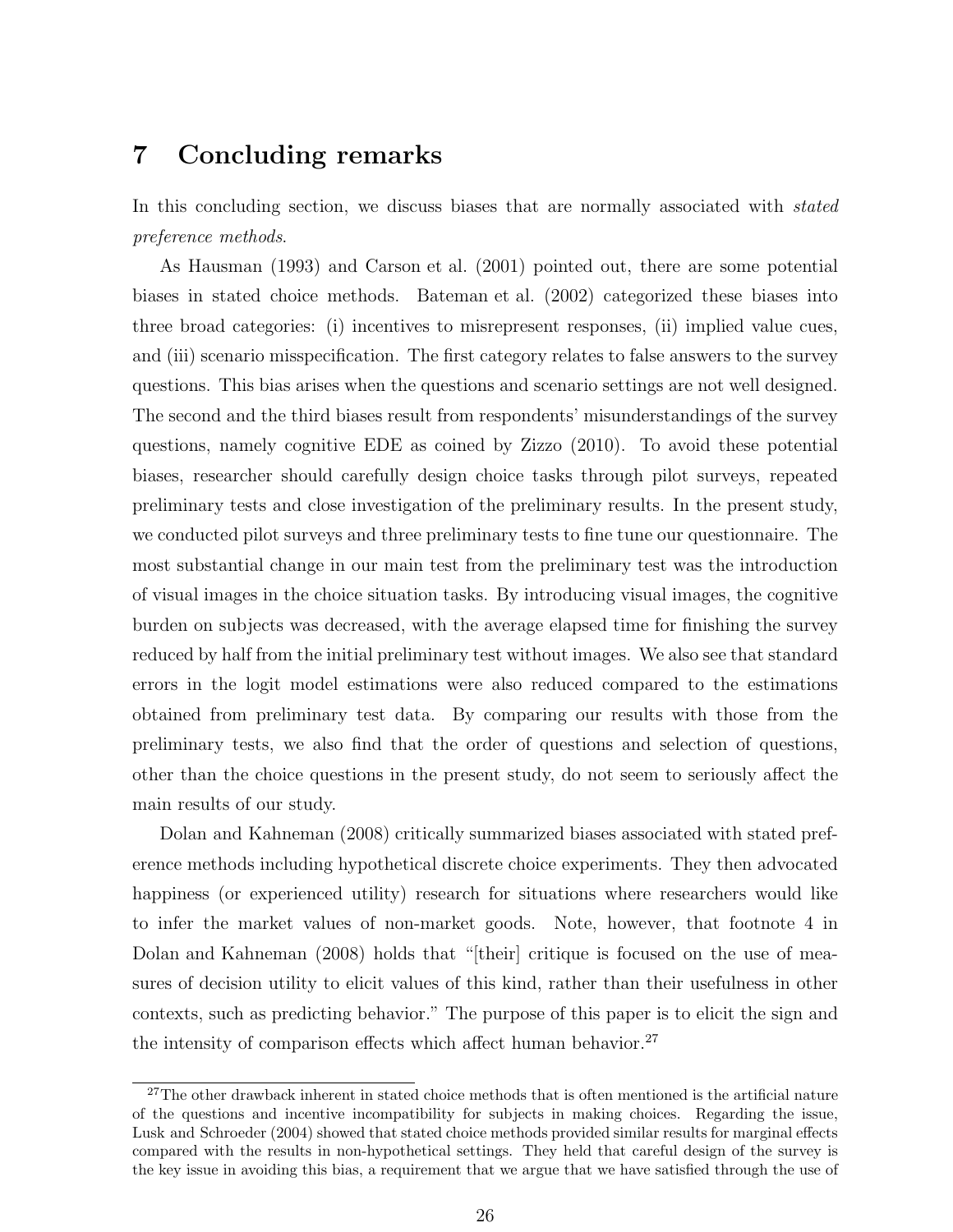In stated choice method studies of Johansson-Stenman et al. (2002), Alpizar et al. (2005), Carlsson et al. (2007), and Andersson (2008), respondents were asked to consider the well-being of their offspring, rather than their own well-being. This framing was used in order to help the respondents liberate themselves from their current circumstances, disentangling their actual consumption from the hypothetical consumption choices in the survey. In the present study, we instead asked about the respondents' own interests. This design choice was made because we would like to know the current situation within Japanese society. The biases associated with ignoring the previous strategy are not expected to be especially severe because we can control for individual fixed effects, as we asked respondents to make five repeated choices in each task, unlike in the previous studies. Our strategy here was also motivated by Dolan and Kahneman (2008), who took a critical view on having subjects make hypothetical choices on the basis of future expectations and past memory.

We suggest a future research agenda as follows. The merit of the hypothetical choice experiment framework under a random utility model is that we do not rely on information of subjective well-being to obtain the true parameters of the (decision) utility function for the relative utility. Because subjective well-being information is usually strongly influenced by country fixed effects and by social norms, hypothetical choice experiment frameworks will be useful alternative avenues in conducting international comparisons of the relative utility effects.

## **References**

- ABEL, A. B., "Asset Prices under Habit Formation and Catching Up with the Joneses," *American Economic Review* 80 (May 1990), 38–42.
- Ai, C. and E. C. Norton, "Interaction terms in logit and probit models," *Economics Letters* 80 (July 2003), 123–129.
- Alpizar, F., F. Carlsson and O. Johansson-Stenman, "How much do we care about absolute versus relative income and consumption?," *Journal of Economic Behavior & Organization* 56 (March 2005), 405–421.
- AMIR, O., G. RAND AND Y. GAL, "Economic Games on the Internet: The Effect of \$1 Stakes.," *Plos One* 7 (February 2012), e31461.

multiple preliminary tests. See also Falk and Heckman (2009).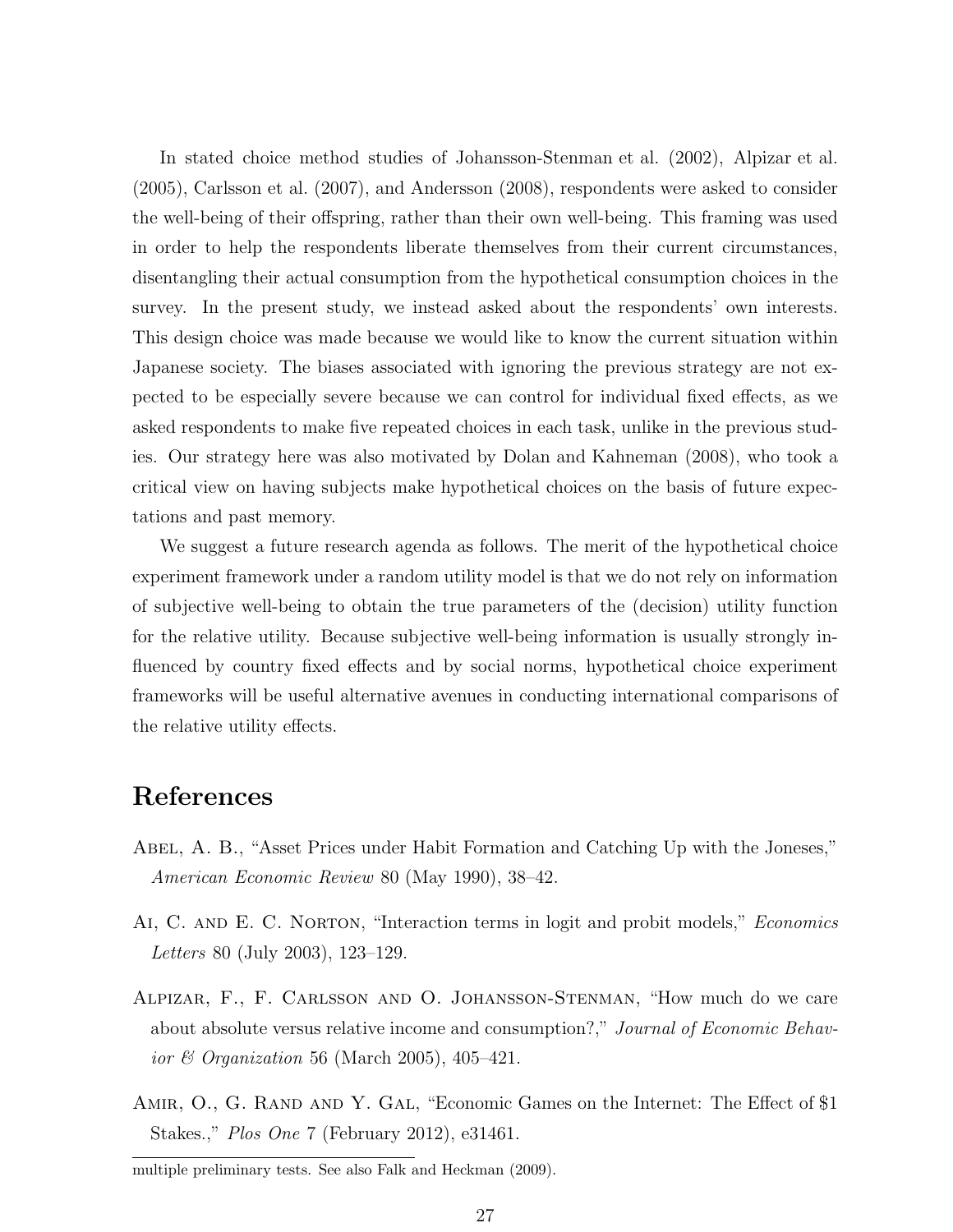- ANDERSSON, F. W., "Is concern for relative consumption a function of relative consumption," *The Journal of Socio-Economics* 37 (February 2008), 353–364.
- Andreoni, J. and B. D. Bernheim, "Social Image and the 50-50 Norm: A Theoretical and Experimental Analysis of Audience Effects," *Econometrica* 77 (September 2009), 1607–1636.
- Andreoni, J. and J. M. Rao, "The power of asking: How communication affects selfishness, empathy, and altruism," *Journal of Public Economics* 95 (August 2011), 513–520.
- Arrow, K., R. Solow, P. R. Portney, E. E. Leamer, R. Radner and H. Schuman, "Report of the NOAA Panel on Contingent Valuation," Technical Report, National Oceanic and Atmospheric Administration, 1993.
- Bateman, I., R. Carson, B. Day, M. Hanemann, N. Hanley, T. Hett, M. Jones-Lee, G. Loomes, S. Mourato, E. Ozdemiroglu, D. Pearce, R. Sugden and J. Swanson, *Economic Valuation with Stated Preference Techniques* (Edward Elgar, 2002).
- Bickel, W. K., J. A. Pitcock, R. Yi and E. J. C. Angtuaco, "Congruence of BOLD Response across Intertemporal Choice Conditions: Fictive and Real Money Gains and Losses," *The Journal of Neuroscience* 29 (2009), 8839–8846.
- Brown, G. D. A., J. Gardner, A. J. Oswald and J. Qian, "Does Wage Rank Affect Employees 'Well-being?," *Industrial Relations* 47 (July 2008), 355–389.
- Cappelli, P. and P. D. Sherer, "Satisfaction, Market Wages, & Labor Relations: An Airline Study," *Industrial Relations* 27 (Winter 1988), 56–73.
- CARD, D., A. MAS, E. MORETTI AND E. SAEZ, "Inequality at Work: The Effect of Peer Salaries on Job Satisfaction," *American Economic Review* 102 (October 2012), 2981–3003.
- Carlsson, F., G. Gupta and O. Johansson-Stenman, "Keeping up with the Vaishyas? Caste and relative standing in India," *Oxford Economic Papers* 61 (January 2009), 52–73.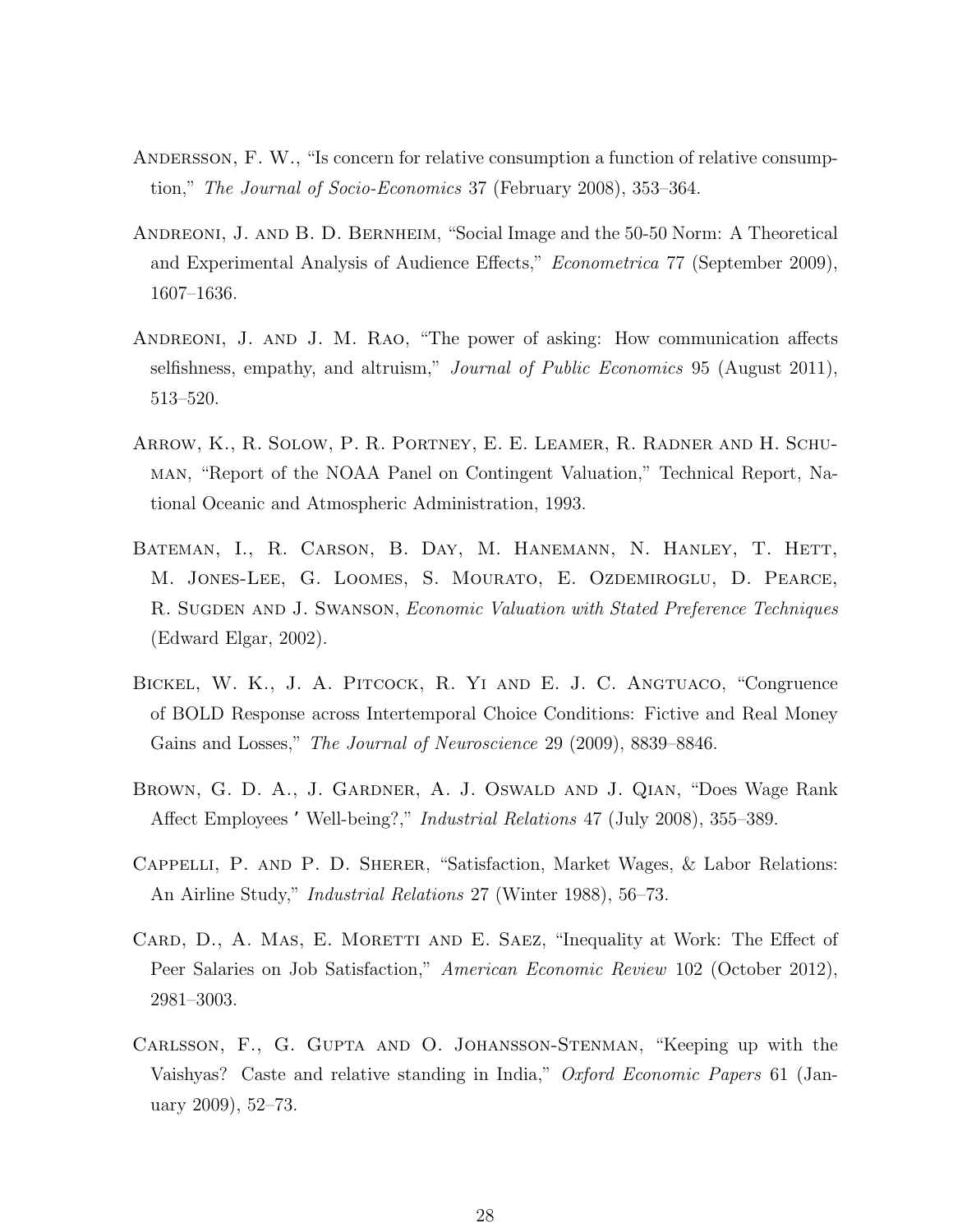- Carlsson, F., O. Johansson-Stenman and P. Martinsson, "Do You Enjoy Having More than Others? Survey Evidence of Positional Goods," *Economica* 74 (November 2007), 586–598.
- Carson, R., "Constructed Markets," in J. B. Braden and C. D. Kolstad, eds., *Measuring the Demand for Environmental Quality, Volume 198* (North Holland: Elsevier Science Publisher, 1991), 122–162.
- Carson, R., N. Flores and N. Meade, "Contingent Valuation: Controversies and Evidence," *Environmental & Resource Economics* 19 (June 2001), 173–210.
- Clark, A. and C. Senik, "Who compares to whom? The anatomy of income comparisons in Europe," *Economic Journal* 120 (2010), 573–594.
- Clark, A. E., P. Frijters and M. A. Shields, "Relative Income, Happiness, and Utility: An Explanation for the Easterlin Paradox and Other Puzzles," *Journal of Economic Literature* 46 (March 2008), 95–144.
- Clark, A. E., N. Kristensen and N. Westergard-Nielsen, "Economic Satisfaction and Income Rank in Small Neighbourhoods," *Journal of the European Economic Association* 7 (04-05 2009a), 519–527.
- ———, "Job Satisfaction and Co-worker Wages: Status or Signal?," *Economic Journal* 119 (March 2009b), 430–447.
- Clark, A. E. and A. J. Oswald, "Satisfaction and comparison income," *Journal of Public Economics* 61 (September 1996), 359–381.
- de la Garza, A., G. Mastrobuoni, A. Sannabe and K. Yamada, "The Relative Utility Hypothesis With and Without Self-reported Reference Wages," Iser discussion paper, Institute of Social and Economic Research, Osaka University, 2010.
- Dolan, P. and D. Kahneman, "Interpretations of Utility and Their Implications for The Valuation of Health," *Economic Journal* 118 (January 2008), 215–234.
- Dupor, B. and W.-F. Liu, "Jealousy and Equilibrium Overconsumption," *American Economic Review* 93 (March 2003), 423–428.
- Easterlin, R. A., "Does Economic Growth Improve the Human Lot? Some Empirical Evidence," *In: David, P.A., Reder, M.W. (Eds.), Nations and Households in Economic Growth: Essays in Honour of Moses Abramowitz* (1974).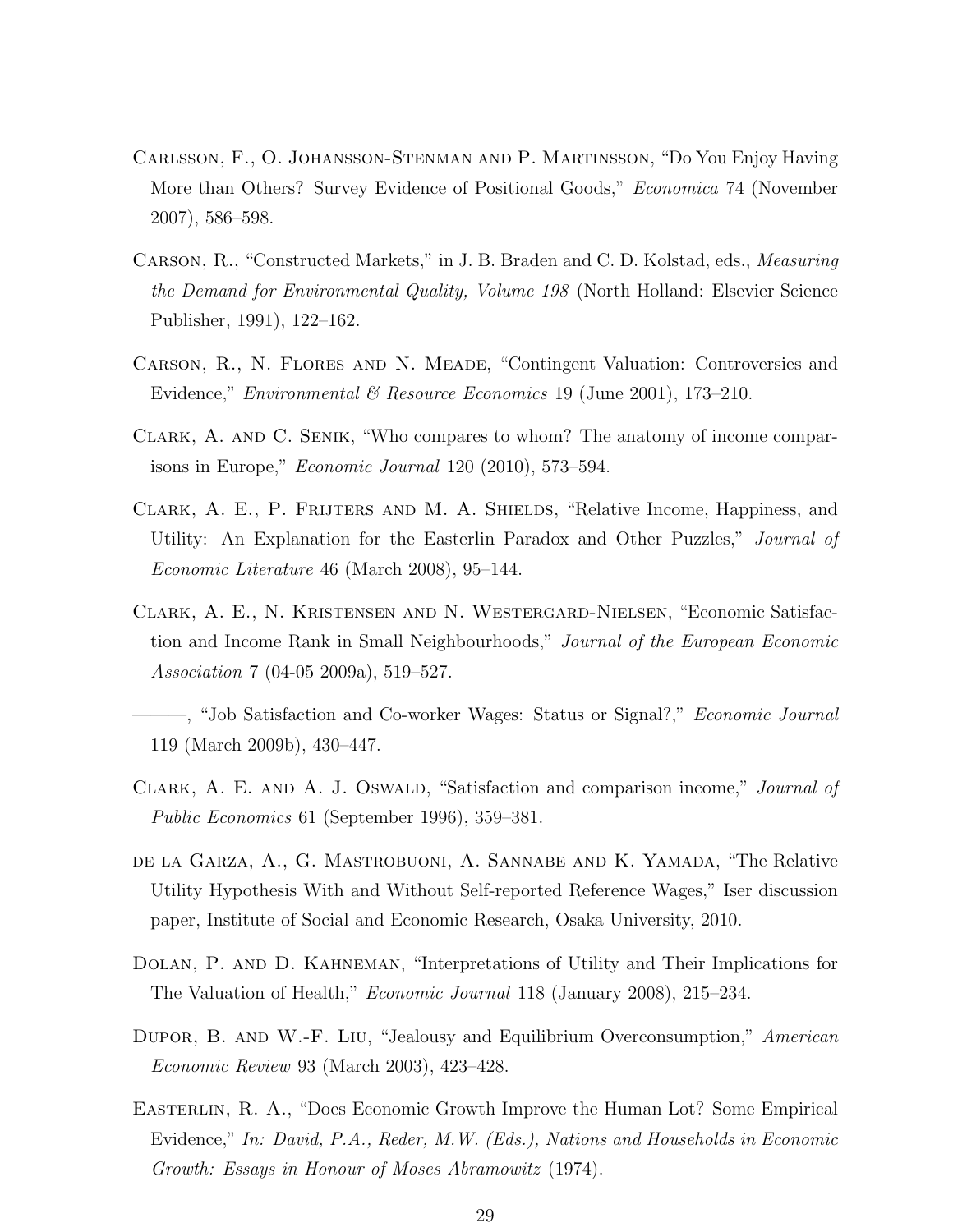———, "Will raising the incomes of all increase the happiness of all?," *Journal of Economic Behavior & Organization* 27 (June 1995), 35–47.

- ———, "Income and Happiness: Towards an Unified Theory," *Economic Journal* 111 (July 2001), 465–84.
- Exadaktylos, F., A. M. Espin and P. Branas-Garza, "Experimental Subjects are Not Different," Technical Report, 2012.
- FALK, A. AND J. J. HECKMAN, "Lab Experiments Are a Major Source of Knowledge in the Social Sciences," *Science* 326 (October 2009), 535–538.
- FALK, A., S. MEIER AND C. ZEHNDER, "Did we Overestimate the Role of Social Preferences? The Case of Self-Selected Student Samples," *Journal of European Economic Association* Forthcoming (2011).
- FEHR, E. AND K. M. SCHMIDT, "A Theory Of Fairness, Competition, And Cooperation," *The Quarterly Journal of Economics* 114 (August 1999), 817–868.

———, "The Economics of Fairness, Reciprocity and Altruism - Experimental Evidence and New Theories," in S.-C. Kolm and J. M. Ythier, eds., *Handbook on the Economics of Giving, Reciprocity and Altruism, Vol. 1* (Amsterdam: Elsevier, 2006), 615–691.

- FERRER-I CARBONELL, A., "Income and well-being: an empirical analysis of the comparison income effect," *Journal of Public Economics* 89 (June 2005), 997–1019.
- FERRER-I CARBONELL, A. AND P. FRIJTERS, "How Important is Methodology for the estimates of the determinants of Happiness?," *Economic Journal* 114 (July 2004), 641–659.
- Fliessbach, K., B. Weber, P. Trautner, T. Dohmen, U. Sunde, C. E. Elger and A. Falk, "Social Comparison Affects Reward-Related Brain Activity in the Human Ventral Striatum," *Science* 318 (November 2007), 11305–308.
- Futagami, K. and A. Shibata, "Keeping one step ahead of the Joneses: Status, the distribution of wealth, and long run growth," *Journal of Economic Behavior & Organization* 36 (July 1998), 109–126.
- Gali, J., "Keeping Up with the Joneses: Consumption Externalities, Portfolio Choice, and Asset Prices," *Journal of Money, Credit and Banking* 26 (February 1994), 1–8.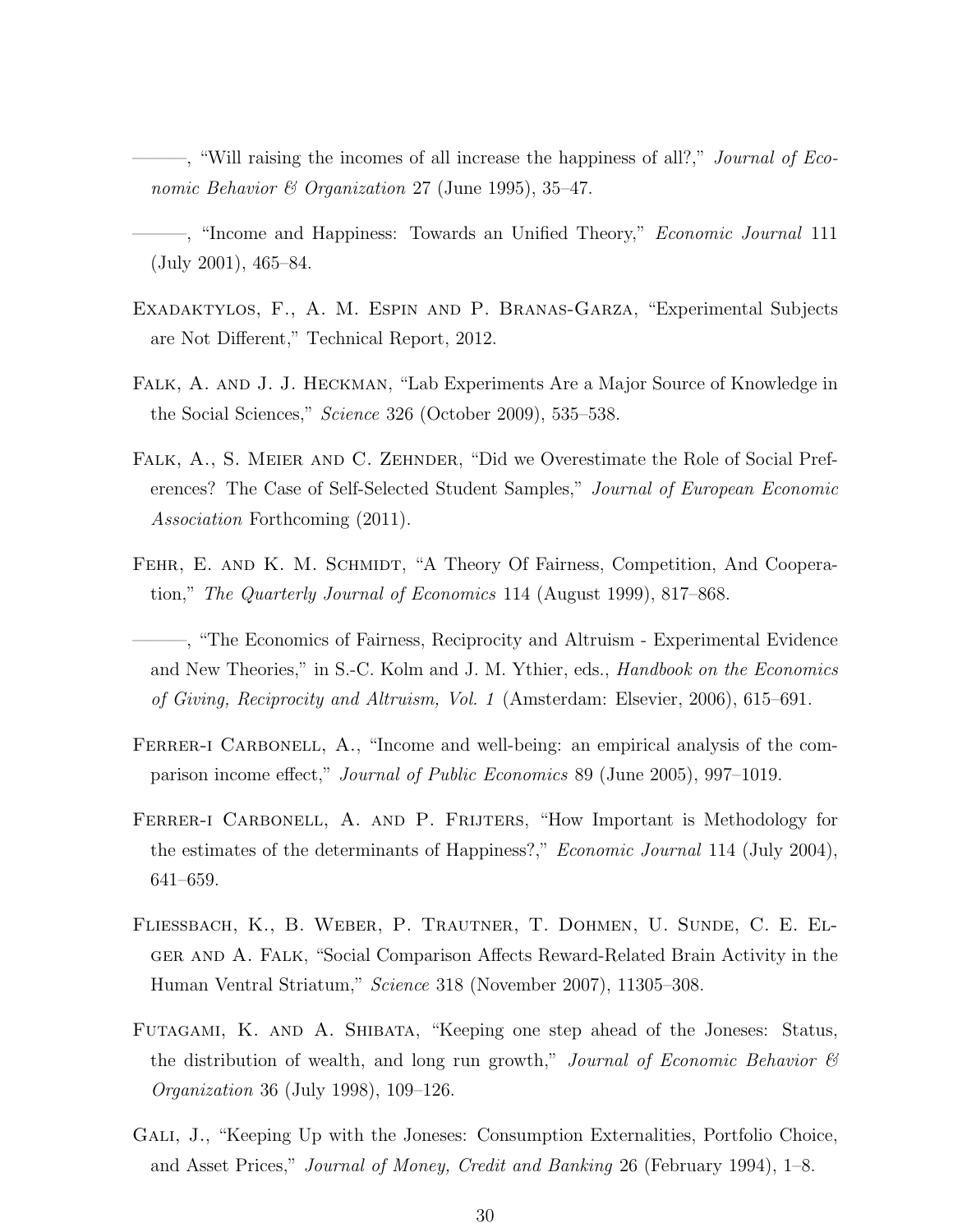- Garcia-Penalosa, C. and S. Turnovsky, "Consumption externalities: a representative consumer model when agents are heterogeneous," *Economic Theory* 37 (December 2008), 439–467.
- HAAIJER, R., W. KAMAKURA AND M. WEDEL, "Mixed Logit With Repeated Choices: Households' Choices Of Appliance Efficiency Level," *International Journal of Market Research* 43 (2001), 93–106.
- Hausman, J., *Contingent Valuation: A Critical Assessment* (North-Holland, 1993).
- HERRIGES, J. A. AND C. L. KLING, "Testing the consistency of nested logit models with utility maximization," *Economics Letters* 50 (January 1996), 33–39.
- HIRSCHMAN, A. O. AND M. ROTHSCHILD, "The Changing Tolerance for Income Inequality in the Course of Economic Development; with a Mathematical Appendix," *The Quarterly Journal of Economics* 87 (November 1973), 544–66.
- Hole, A. R., "Fitting mixed logit models by using maximum simulated likelihood," *Stata Journal* 7 (2007), 388–401.

———, "Modelling heterogeneity in patients' preferences for the attributes of a general practitioner appointment," *Journal of Health Economics* 27 (2008), 1078–1094.

- HOLLANDER, H., "On the validity of utility statements: standard theory versus Duesenberry's," *Journal of Economic Behavior & Organization* 45 (July 2001), 227–249.
- HORTON, J., D. RAND AND R. ZECKHAUSER, "The online laboratory: conducting experiments in a real labor market," *Experimental Economics* 14 (September 2011), 399–425.
- HUBER, J. AND K. ZWERINA, "The importance of utility balance in efficient choice designs," *Journal of Marketing Research* 33 (1996), 307–317.
- IDA, T. AND R. GOTO, "Simultaneous Measurement of Time and Risk Preferences: Stated Preference Discrete Choice Modeling Analysis Depending on Smoking Behavior," *International Economic Review* 50 (2009), 1169–1182.
- Johansson-Stenman, O., F. Carlsson and D. Daruvala, "Measuring Future Grandparents & quot; Preferences for Equality and Relative Standing," *Economic Journal* 112 (April 2002), 362–383.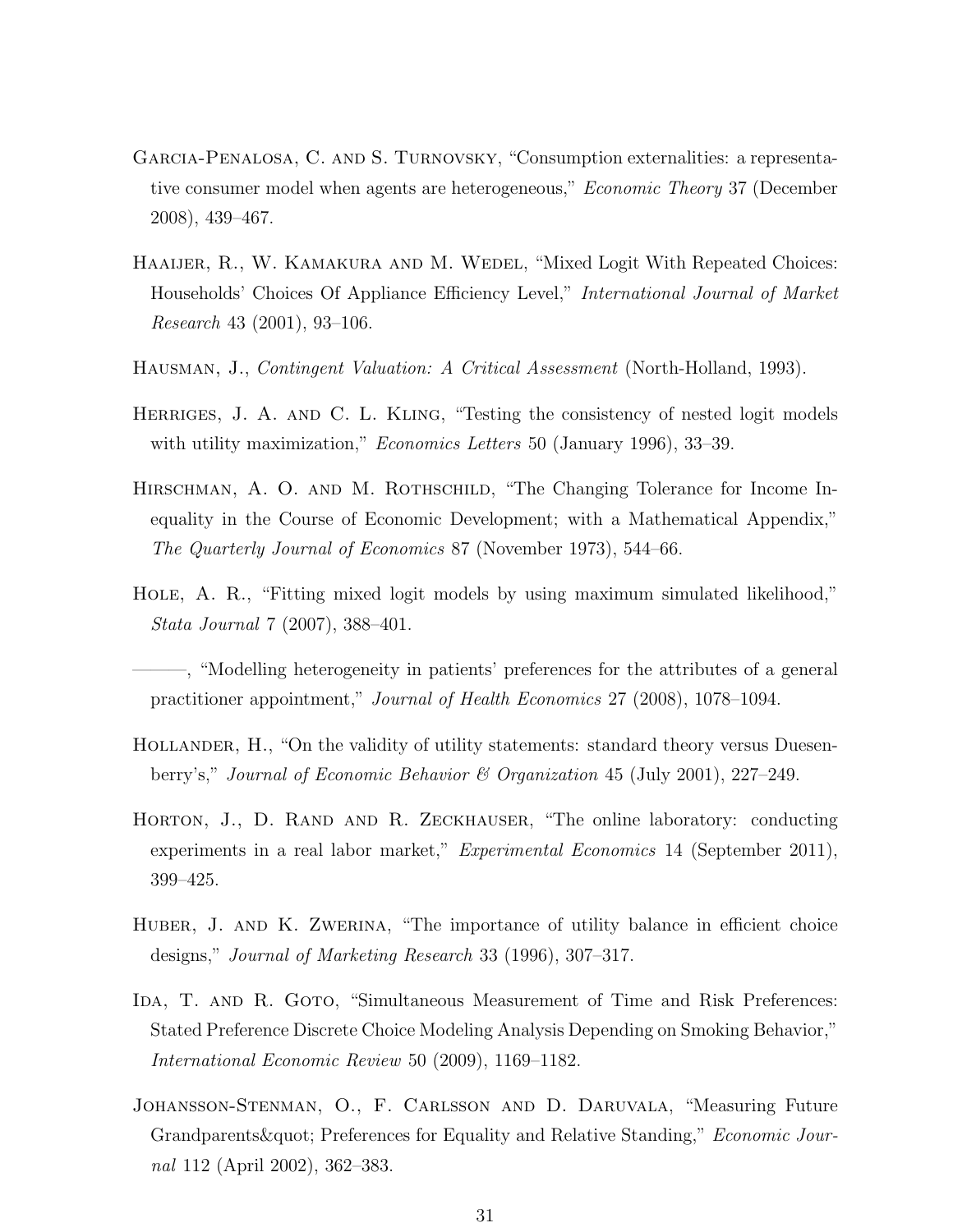- KAHNEMAN, D. AND J. L. KNETSCH, "Valuing public goods: The purchase of moral satisfaction," *Journal of Environmental Economics and Management* 22 (January 1992), 57–70.
- Kahneman, D. and A. B. Krueger, "Developments in the Measurement of Subjective Well-Being," *Journal of Economic Perspectives* 20 (Winter 2006), 3–24.
- Kahneman, D., P. P. Wakker and R. Sarin, "Back to Bentham? Explorations of Experienced Utility," *The Quarterly Journal of Economics* 112 (May 1997), 375–405.
- Kang, M. J., A. Rangel, M. Camus and C. F. Camerer, "Hypothetical and Real Choice Differentially Activate Common Valuation Areas," *The Journal of Neuroscience* 31 (2011), 461–468.
- KNIGHT, J., L. SONG AND R. GUNATILAKA, "Subjective well-being and its determinants in rural China," *China Economic Review* 20 (December 2009), 635–649.
- LIU, W.-F. AND S. TURNOVSKY, "Consumption externalities, production externalities, and long-run macroeconomic efficiency," *Journal of Public Economics* 89 (June 2005), 1097–1129.
- Louviere, J. J., D. A. Hensher and J. D. Swait, *Stated Choice Methods: Analysis and Applications* (Cambridge University Press, 2000).
- LUSK, J. L. AND T. C. SCHROEDER, "Are Choice Experiments Incentive Compatible?; A Test with Quality Differentiated Beef Steaks," *American Journal of Agricultural Economics* 86 (May 2004), 467–482.
- Luttmer, E. F. P., "Neighbors as Negatives: Relative Earnings and Well-Being," *The Quarterly Journal of Economics* 120 (August 2005), 963–1002.
- Manski, C. F., "Identification of Endogenous Social Effects: The Reflection Problem," *Review of Economic Studies* 60 (July 1993), 531–42.
- Mayraz, G., J. Schupp and G. G. Wagner, "Life Satisfaction and Relative Income: Perceptions and Evidence," CEP Discussion Papers dp0938, Centre for Economic Performance, LSE, 2009.
- McFadden, D., *Conditional Logit Analysis of Qualitative Choice Behavior in P. Zarembka (ed.) Frontiers in Econometrics* (Academic Press, 1974).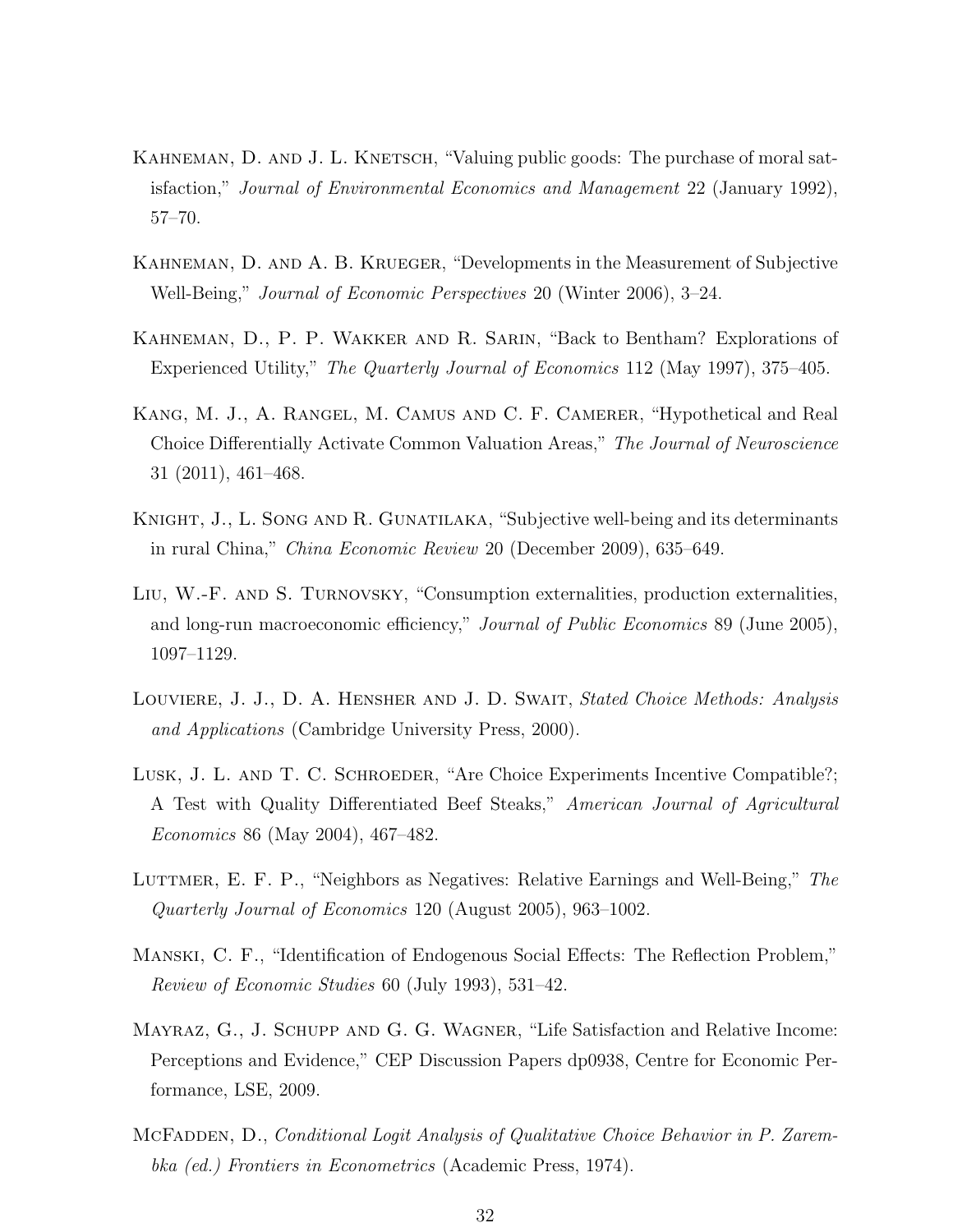- Oswald, A. and S. Wu, "Objective Confirmation of Subjective Measures of Human Well-Being: Evidence from the U.S.A.," *Science* 327 (January 2010), 576–579.
- PAOLACCI, G., J. CHANDLER AND I. P. G., "Running experiments on amazon mechanical turk," *Judgment and Decision Making* 5 (2010), 411–419.
- RAND, D. G., "The promise of mechanical turk: how online labor markets can help theorists run behavioral experiments," *Journal of Theoretical Biology* 299 (2011), 172– 179.
- Ravallion, M. and M. Lokshin, "Who cares about relative deprivation?," *Journal of Economic Behavior & Organization* 73 (February 2010), 171–185.
- Rubinstein, A., "Instinctive and Cognitive Reasoning: A Study of Response Times," *Economic Journal* 117 (October 2007), 1243–1259.
- Senik, C., "When information dominates comparison: Learning from Russian subjective panel data," *Journal of Public Economics* 88 (August 2004), 2099–2123.

———, "Direct evidence on income comparisons and their welfare effects," *Journal of Economic Behavior & Organization* 72 (October 2009), 408–424.

- Sloane, P. J. and H. Williams, "Job Satisfaction, Comparison Earnings, and Gender," *LABOUR* 14 (September 2000), 473–502.
- Small, K. A., C. Winston and J. Yan, "Uncovering the Distribution of Motorists' Preferences for Travel Time and Reliability," *Econometrica* 73 (07 2005), 1367–1382.
- Solnick, S. J. and D. Hemenway, "Is more always better?: A survey on positional concerns," *Journal of Economic Behavior & Organization* 37 (November 1998), 373– 383.
- Stevenson, B. and J. Wolfers, "Economic Growth and Subjective Well-Being: Reassessing the Easterlin Paradox," (Spring 2008), 1–87.
- SURI, S. AND D. J. WATTS, "A study of cooperation and contagion in web-based, networked public goods experiments," *Plos One* 6 (March 2011), e16836.
- Takahashi, H., M. Kato, M. Matsuura, D. Mobbs, T. Suhara and Y. Okubo, "When Your Gain Is My Pain and Your Pain Is My Gain: Neural Correlates of Envy and Schadenfreude," *Science* 323 (2009), 937–939.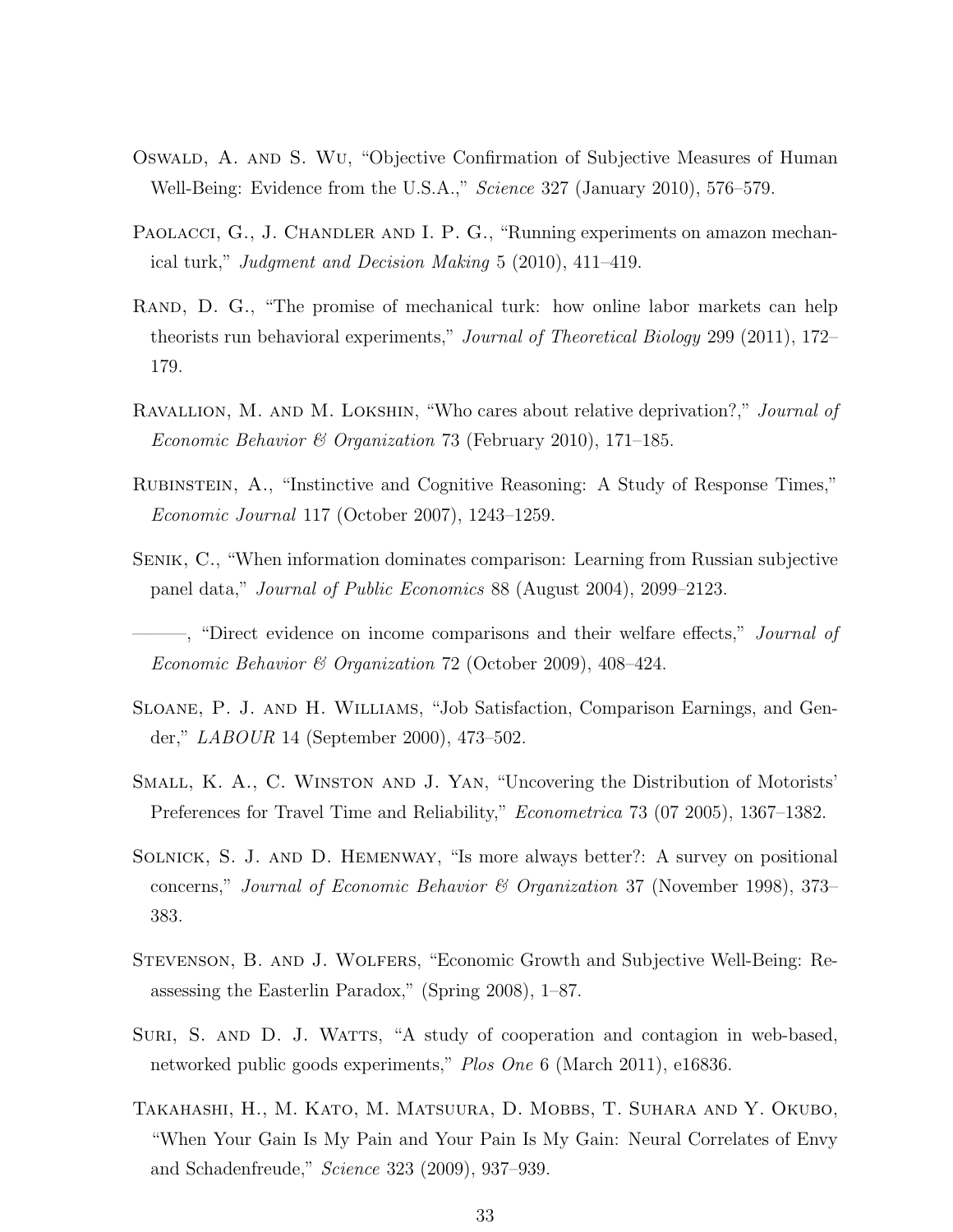- Train, K., *Discrete Choice Methods with Simulation, 2nd edition* (Cambridge University Press, Cambridge, 2009).
- TRAIN, K. E., D. L. MCFADDEN AND M. BEN-AKIVA, "The Demand for Local Telephone Service: A Fully Discrete Model of Residential Calling Patterns and Service Choices," *RAND Journal of Economics* 18 (Spring 1987), 109–123.
- Tricomi, E., A. Rangel, C. F. Camerer and J. P. O'Doherty, "Neural evidence for inequality-averse social preferences," *Nature* 463 (February 2010), 1089–1091.
- van de Stadt, H., A. Kapteyn and S. van de Geer, "The Relativity of Utility: Evidence from Panel Data," *The Review of Economics and Statistics* 67 (May 1985), 179–87.
- van Praag, B. M. and P. Frijters, "The measurement of welfare and well-being; the Leyden approach," Paul frijters discussion papers, School of Economics and Finance, Queensland University of Technology, June 1999.
- Viscusi, W. K., J. Huber and J. Bell, "Estimating discount rates for environmental quality from utility-based choice experiments," *Journal of Risk and Uncertainty* 37 (2008), 199–220.
- Zizzo, D., "Experimenter demand effects in economic experiments," *Experimental Economics* 13 (March 2010), 75–98.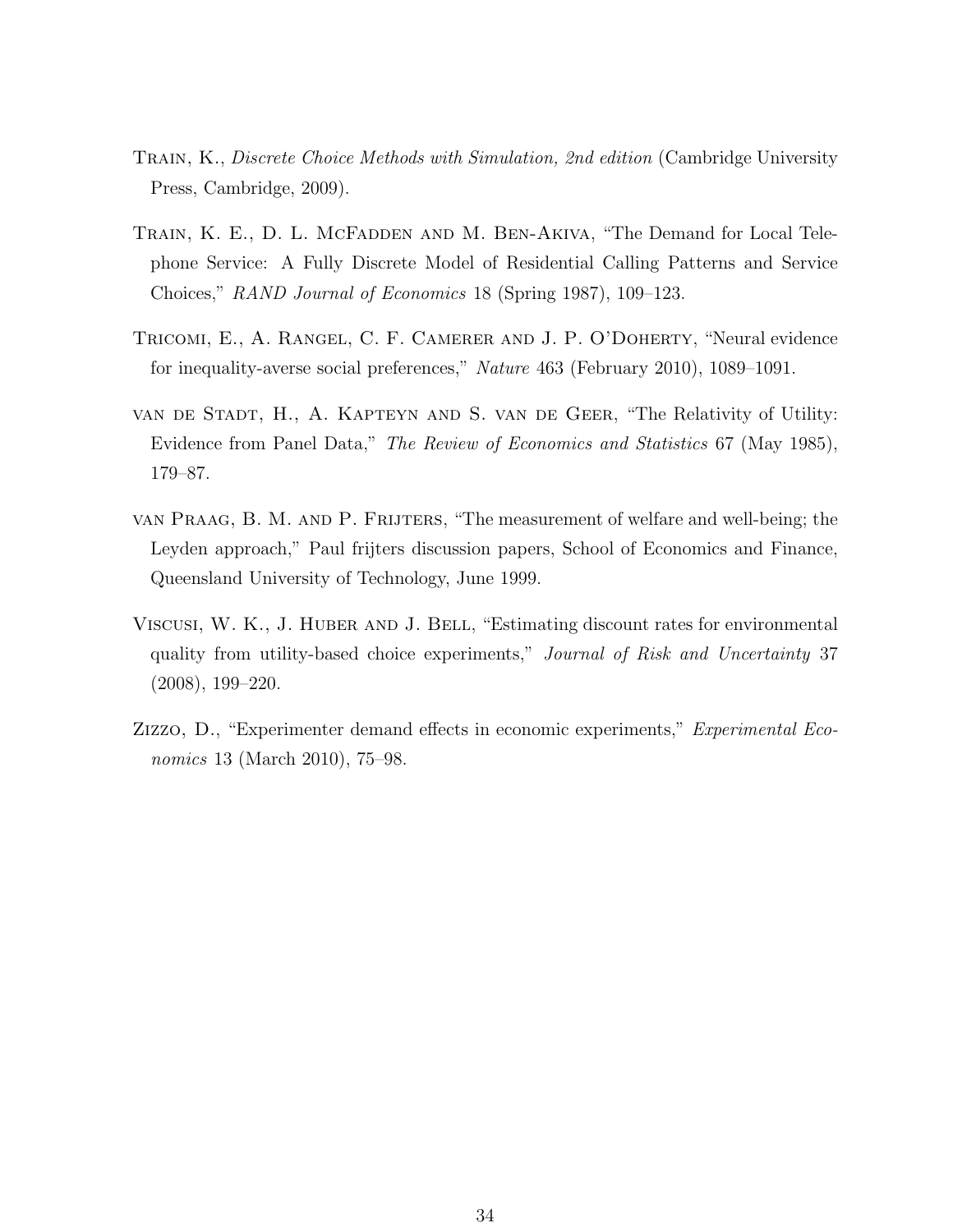|                   |       | $\overline{(1)}$          |          | $\overline{(2)}$          | $\overline{(3)}$    |          | $\overline{(4)}$  |
|-------------------|-------|---------------------------|----------|---------------------------|---------------------|----------|-------------------|
|                   |       | Our Survey (whole sample) |          | Our Survey (study sample) | <b>NIKKEI</b>       |          | National Data (b) |
|                   | Male  | Female                    | Male     | Female                    |                     | Male     | Female            |
| Age category      |       |                           |          |                           |                     |          |                   |
| 20s               | 18.20 | 22.18                     | 18.06    | 21.51                     | 13.73               | 19.48    | 18.75             |
| 30s               | 24.53 | 22.90                     | 25.37    | 23.18                     | 36.42               | 24.48    | 24.06             |
| 40s               | 20.53 | 24.47                     | 19.20    | 24.80                     | 30.07               | 21.78    | 21.73             |
| 50s               | 23.07 | 18.61                     | 22.54    | 18.85                     | 13.88               | 22.11    | 22.64             |
| 60s               | 13.68 | 11.83                     | 14.83    | 11.66                     | $5.89\,$            | 12.15    | 12.82             |
| Education (a)     |       |                           |          |                           | N.A.                |          |                   |
| Middle school     | 1.00  | 0.97                      | 0.94     | 0.89                      |                     | 18.18    | 20.80             |
| High school       | 19.62 | 26.19                     | 21.20    | 25.89                     |                     | 41.60    | 43.39             |
| Some college      | 10.47 | $31.89\,$                 | 11.14    | 32.12                     |                     | 11.36    | 24.54             |
| College           | 68.91 | 40.95                     | 66.73    | 41.10                     |                     | 28.33    | $10.67\,$         |
| Marital Status    |       |                           |          |                           |                     |          |                   |
| Single            | 32.69 | $26.5\,$                  | 33.23    | 25.75                     | 29.99               | 32.00    | 23.40             |
| Married           | 63.95 | 67.24                     | 63.27    | 67.92                     | 60.66               | 61.80    | 57.60             |
| Divorced/widowed  | 3.36  | 6.26                      | $3.50\,$ | 6.34                      | $\boldsymbol{9.35}$ | $6.20\,$ | 19.00             |
| Region            |       |                           |          |                           |                     |          |                   |
| Hokkaido          |       | 4.31                      |          | 4.65                      | 3.97                |          | $4.3\,$           |
| Tohoku            |       | 4.21                      |          | 4.36                      | 4.06                |          | 7.4               |
| Kanto             |       | 45.32                     |          | 44.23                     | 46.94               |          | 32.9              |
| Koshinetsu        |       | $3.95\,$                  |          | 4.19                      | 3.67                |          | 6.7               |
| Chubu             |       | 10.09                     |          | 9.96                      | 9.45                |          | 11.9              |
| Kansai            |       | 20.23                     |          | 20.55                     | 19.73               |          | 16.3              |
| Chugoku           |       | 3.92                      |          | 3.92                      | 3.82                |          | 6.0               |
| Shikoku           |       | 1.84                      |          | 1.88                      | 1.90                |          | 3.1               |
| Kyushu            |       | 6.14                      |          | 6.28                      | 6.45                |          | 11.4              |
| Female $[0.1]$    |       | 52.57                     |          | 55.59                     | 56.64               |          | 51.27             |
| Student $[0,1]$   |       | $3.60\,$                  |          | $3.41\,$                  | N.A.                |          | 7.60              |
| Annual income (b) | 5.69  | $2.93\,$                  | 4.90     | 2.71                      | N.A.                | 4.87     | 1.85              |
| Unemployment      |       | 4.05                      |          | 4.01                      | N.A.                |          | 4.90              |

#### Table 1: Descriptive Statistics

All figures except for annual income (in million JPY) are percentages for each category.

(a) Those who are currently students are excluded from the figure.

(b) Demographic characteristics are from the Population Estimates by the Statistics Bureau (Sep. 2009); education attainment data are from the Employment Status Survey (Table 3; 2007) by the Statistics Bureau; marital status data are from the Population Statistics of Japan (Table 6.21; 2008) by the National Institute of Population and Social Security Research; region data are from the Population Statistics of Japan (Table 9.5; 2008); income information is from the Employment Status Survey (2008); and unemployment data are from the Labour Force Survey (Feb. 2010) by the Statistics Bureau.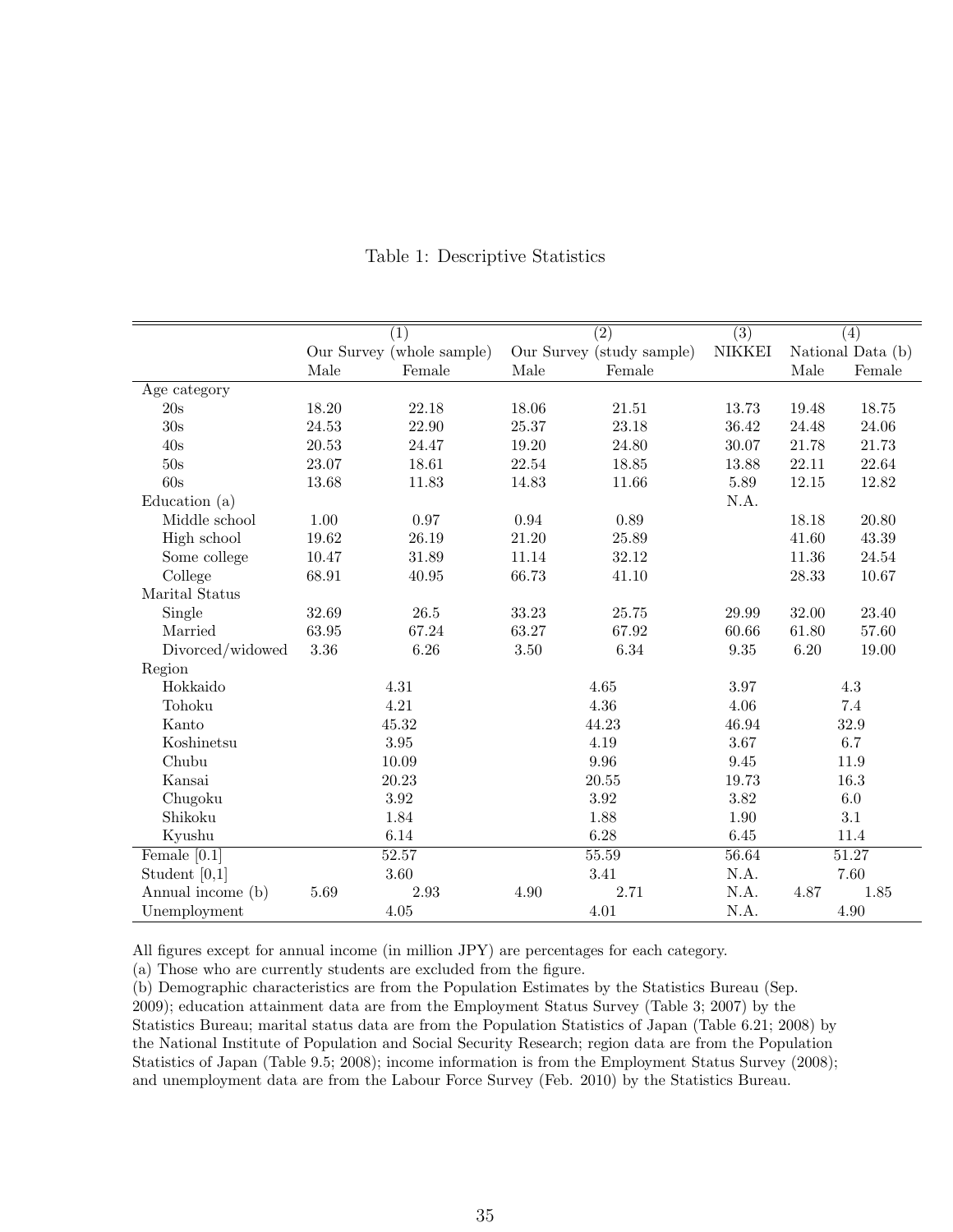| Table 2: Conditional Logit and Mixed Logit Estimates (Social Average Task) |  |  |  |  |  |  |
|----------------------------------------------------------------------------|--|--|--|--|--|--|
|----------------------------------------------------------------------------|--|--|--|--|--|--|

|                    | $\left(1\right)$ | $\left(2\right)$  | (3)         |            |
|--------------------|------------------|-------------------|-------------|------------|
| Model              |                  | Conditional logit | Mixed logit |            |
| Dep. Var: Utility  |                  |                   | Mean        | SD         |
| Own income         | $0.048***$       | $0.039***$        | $0.097***$  | $0.077***$ |
|                    | (0.001)          | (0.002)           | (0.002)     | (0.002)    |
| Reference income   | $-0.022***$      | $-0.021***$       | $-0.044***$ | $0.081***$ |
|                    | (0.001)          | (0.001)           | (0.001)     | (0.002)    |
| Estimated $\gamma$ | $-0.458$         | $-0.546$          |             |            |
| Observations       | 48172            | 48172             | 48172       |            |
| Pseudo R-squared   | 0.249            |                   |             |            |

*∗ ∗ ∗p <* 0*.*01, *∗ ∗ p <* 0*.*05, *∗p <* 0*.*1. Robust standard errors clustered by subject in parentheses.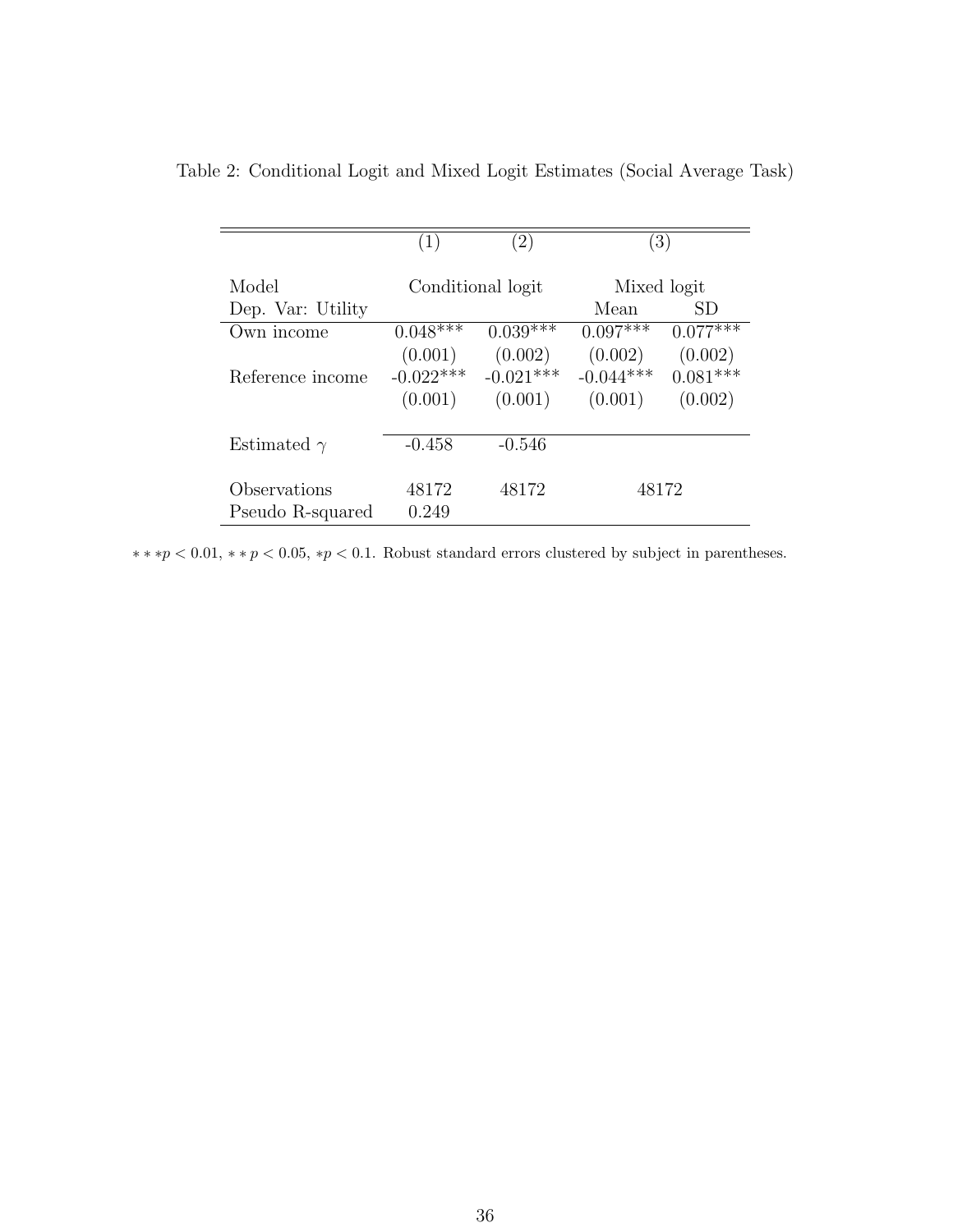|               |  |  | Table 3: Conditional Logit Estimates across Comparison Benchmark Subgroups (Social |  |  |
|---------------|--|--|------------------------------------------------------------------------------------|--|--|
| Average Task) |  |  |                                                                                    |  |  |

|                                | $\left( 1\right)$ | $\left( 2\right)$ | (3)         | (4)               | (5)            |
|--------------------------------|-------------------|-------------------|-------------|-------------------|----------------|
| Comparison benchmark           | family            | neighbor          | friend      | colleague         | Do not compare |
| Model                          |                   |                   |             | Conditional logit |                |
| Dep. Var: Utility              |                   |                   |             |                   |                |
| Own income                     | $0.045***$        | $0.056***$        | $0.052***$  | $0.050***$        | $0.041***$     |
|                                | (0.003)           | (0.003)           | (0.001)     | (0.002)           | (0.001)        |
| Reference income               | $-0.021***$       | $-0.031***$       | $-0.025***$ | $-0.022***$       | $-0.017***$    |
|                                | (0.002)           | (0.002)           | (0.001)     | (0.001)           | (0.001)        |
|                                |                   |                   |             |                   |                |
| Estimated $\gamma$             | $-0.467$          | $-0.554$          | $-0.481$    | $-0.440$          | $-0.415$       |
| Estimated variance of $\gamma$ | 0.049             | 0.018             | 0.064       | 0.073             | 0.026          |
| $\gamma$ same as?              | colleague         | friend            | family      | Do not compare    |                |
| T statistics                   | 68.2              | 16.8              | 21.5        | 52.4              |                |
|                                |                   |                   |             |                   |                |
| Observations                   | 2255              | 2739              | 20442       | 9581              | 11982          |
| Pseudo R-squared               | 0.228             | 0.320             | 0.279       | 0.253             | 0.190          |

*∗ ∗ ∗p <* 0*.*01, *∗ ∗ p <* 0*.*05, *∗p <* 0*.*1. Robust standard errors clustered by subject in parentheses. For estimates of  $\gamma$ , we report variances constructed via the Delta method.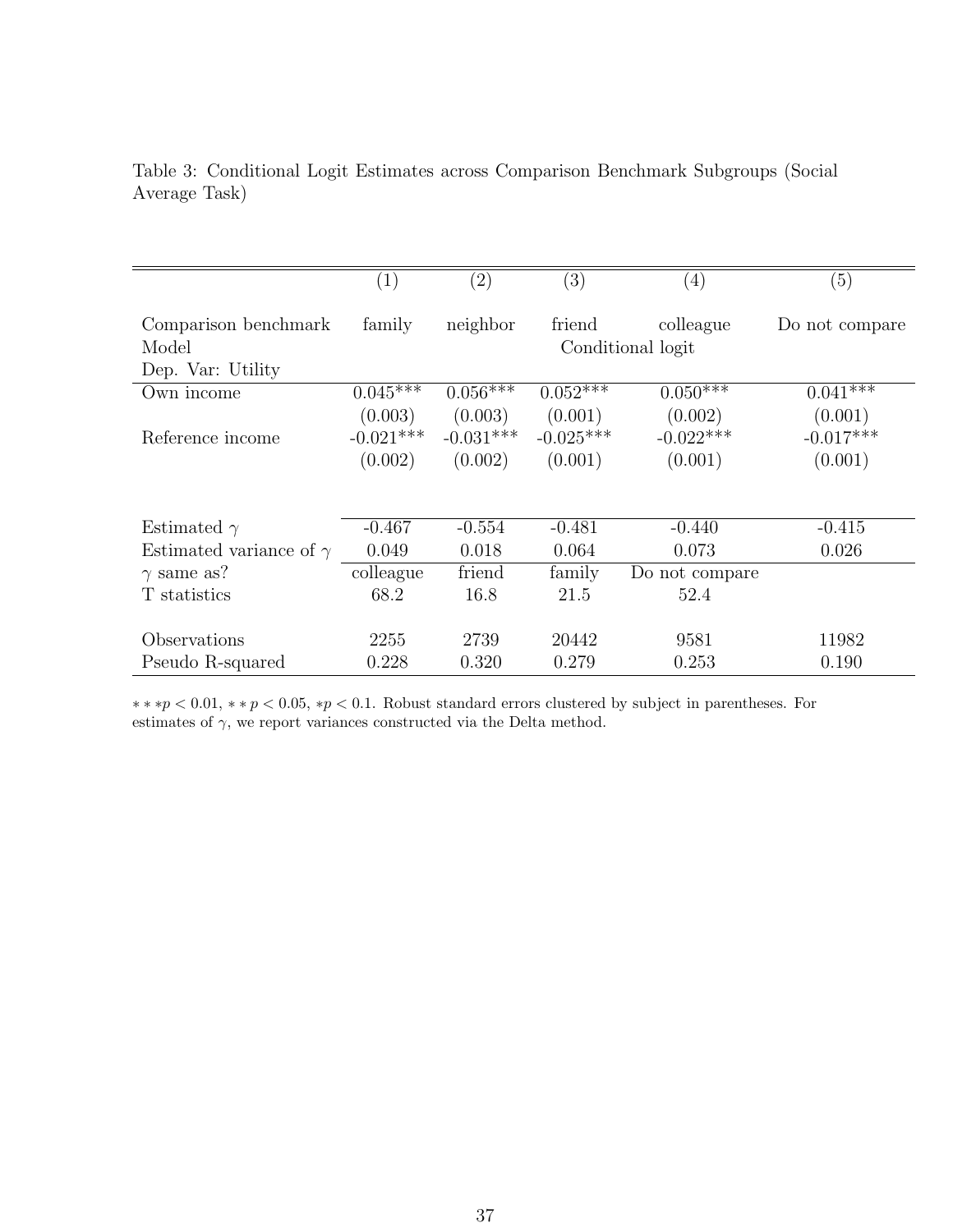|                                | $\left( 1\right)$ | $\left( 2\right)$ | (3)                    | $\left(4\right)$ | (5)      |
|--------------------------------|-------------------|-------------------|------------------------|------------------|----------|
| Intensity of Jealousy<br>Model | 1                 | $\overline{2}$    | 3<br>Conditional logit | 4                | 5        |
| Dep. Var: Utility              |                   |                   |                        |                  |          |
| Own income                     | $0.038***$        | $0.041***$        | $0.044***$             | $0.034***$       | $-0.003$ |
|                                | (0.003)           | (0.002)           | (0.002)                | (0.011)          | (0.018)  |
| Reference income               | $-0.013***$       | $-0.015***$       | $-0.022***$            | $-0.038***$      | $-0.035$ |
|                                | (0.002)           | (0.001)           | (0.002)                | (0.010)          | (0.040)  |
|                                |                   |                   |                        |                  |          |
| Estimated $\gamma$             | $-0.342$          | $-0.366$          | $-0.500$               | $-1.118$         | N.A.     |
| Estimated variance of $\gamma$ | 0.004             | 0.001             | 0.002                  | 0.147            |          |
| $\gamma$ same as?              | $j$ ealous $=$ 2  | jealous=3         | jealous=4              |                  |          |
| T statistics                   | 17.5              | 145.8             | 22.1                   |                  |          |
| Observations                   | 2181              | 5935              | 3662                   | 188              | 16       |
| Pseudo R-squared               | 0.162             | 0.183             | 0.224                  | 0.229            | 0.127    |

Table 4: Conditional Logit Estimates in the "Do Not Compare" Subgroup by Intensity of Jealousy (Social Average Task)

*∗ ∗ ∗p <* 0*.*01, *∗ ∗ p <* 0*.*05, *∗p <* 0*.*1. Robust standard errors clustered by subject in parentheses. For estimates of  $\gamma,$  we report variances constructed via the Delta method.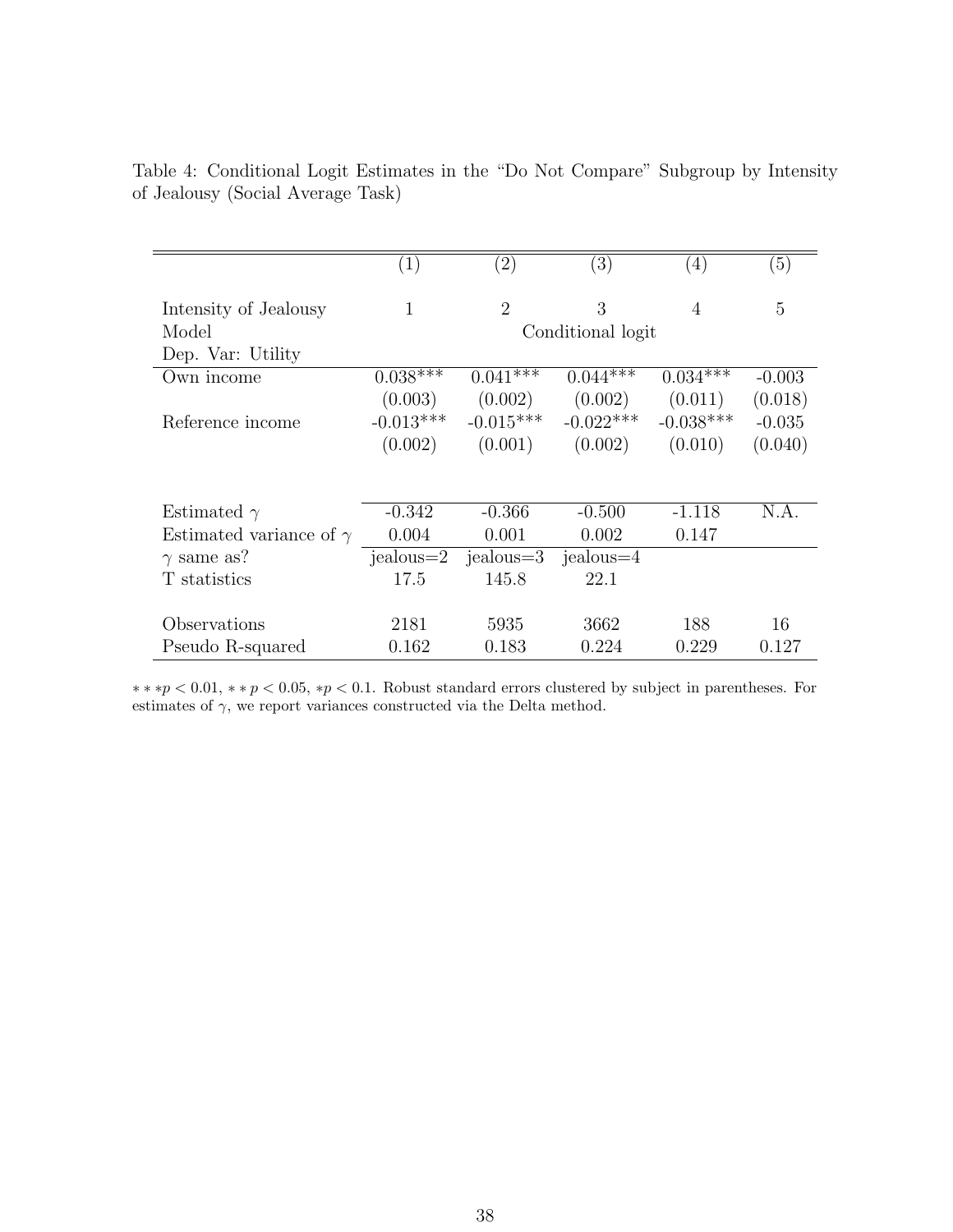# **A Appendices**

#### **Appendix A.1 Leyden task**

#### **Appendix A.1.1 Construction of choice tasks**

The general method of constructing the choice scenarios in the Leyden task is the same as in social average task, including orthogonal planning. However, in this task, the reference group is not simply the social average, but instead is characterized by the gender, age, and educational attainment of the reference person.

Hence, a total of five alternatives were defined in this task. After the preliminary tests, we determined the levels of these attributes as follows. First, as before, the income variables contain the following variations: 180,000 JPY, 240,000 JPY, 400,000 JPY, 640,000 JPY, and 900,000 JPY. For age, we included four levels – 22, 32, 45, and 58 years old with the goal of reflecting different stages of workers' careers. Gender was male and female. For the levels of educational attainment, we included five variations: middle school, high school, technical school, undergraduate, and graduate.

One thousand potential variations in the combinations of these attributes exist. The computer algorithm for orthogonal planning in SPSS Conjoint provided 25 sets of alternatives out of 1,000 potential variations. We replicated this procedure to obtain two sets of alternative vectors. To pair the alternatives for this task, we used the same strategy as in the social average task, with the exception that information on the three attributes of socioeconomic characteristics were not taken into account. We also added the no-choice options as in the previous task. The following table shows the set of questions we used in the survey.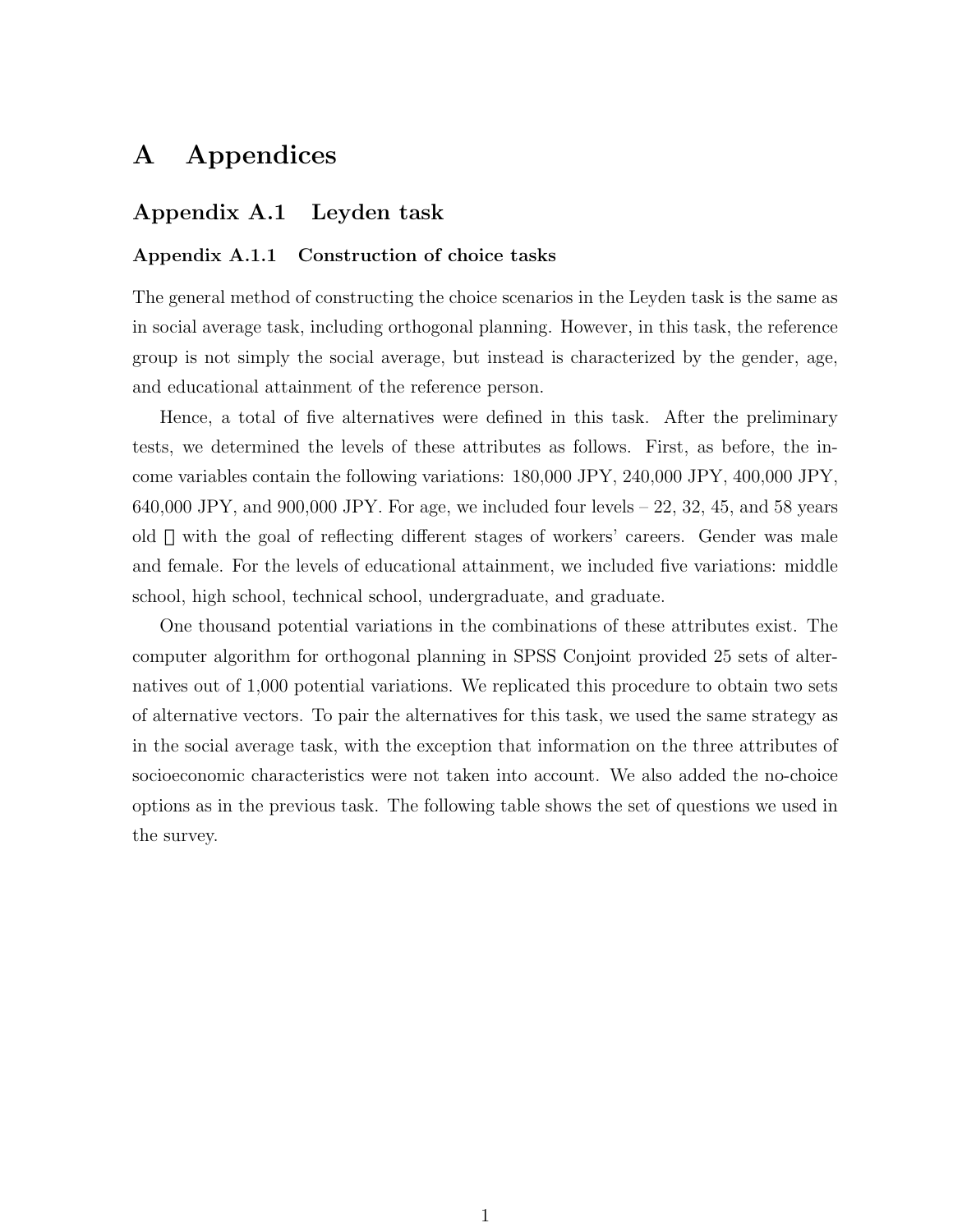|                |            |             | Alternative 1 |                                    |     |            |             | Alternative 2 |                                    |              |
|----------------|------------|-------------|---------------|------------------------------------|-----|------------|-------------|---------------|------------------------------------|--------------|
|                |            |             |               | Reference person's characteristics |     |            |             |               | Reference person's characteristics |              |
| Q              | Own income | Ref. income | Gender        | Education                          | Age | Own income | Ref. income | Gender        | Education                          | Age          |
| 1              | 18         | 90          | female        | under graduate                     | 32  | 40         | 40          | male          | junior high                        | 32           |
| $\mathbf{2}$   | 40         | 18          | male          | graduate                           | 32  | 64         | 40          | male          | tech school                        | 45           |
| 3              | 24         | 24          | male          | graduate                           | 45  | 40         | 24          | male          | tech school                        | $\bf{22}$    |
| $\overline{4}$ | 90         | 24          | female        | junior high                        | 32  | 64         | 64          | female        | junior high                        | $\bf{22}$    |
| 5              | 18         | 40          | female        | graduate                           | 58  | 24         | 40          | male          | under graduate                     | $\bf{^{22}}$ |
| 6              | 40         | 40          | male          | under graduate                     | 22  | 64         | 24          | male          | graduate                           | 22           |
| $\overline{7}$ | 40         | 24          | female        | high school                        | 22  | 90         | 24          | male          | high school                        | 32           |
| 8              | 40         | 64          | male          | junior high                        | 58  | 24         | 64          | male          | high school                        | 45           |
| 9              | 64         | 40          | female        | junior high                        | 45  | 24         | 24          | female        | junior high                        | 58           |
| 10             | 90         | 90          | male          | high school                        | 58  | 64         | 90          | female        | under graduate                     | 32           |
| 11             | 24         | 64          | female        | under graduate                     | 22  | 18         | 64          | male          | graduate                           | 32           |
| 12             | 90         | 40          | male          | tech school                        | 22  | 90         | 90          | male          | junior high                        | 45           |
| 13             | 64         | 90          | male          | graduate                           | 22  | 24         | 18          | female        | tech school                        | 32           |
| 14             | 64         | 24          | male          | under graduate                     | 58  | 24         | 90          | male          | graduate                           | $\bf{^{22}}$ |
| 15             | 18         | 24          | male          | tech school                        | 22  | 40         | 64          | male          | under graduate                     | 58           |
| 16             | 64         | 18          | female        | high school                        | 22  | 90         | 18          | male          | under graduate                     | $\bf{^{22}}$ |
| 17             | 18         | 64          | male          | high school                        | 45  | 18         | 40          | female        | high school                        | 22           |
| 18             | 40         | 90          | female        | tech school                        | 45  | 18         | 18          | male          | junior high                        | 22           |
| 19             | 90         | 64          | female        | graduate                           | 22  | 40         | 18          | female        | graduate                           | 45           |
| 20             | 90         | 18          | male          | under graduate                     | 45  | 40         | 90          | female        | high school                        | 22           |
| 21             | 24         | 40          | male          | high school                        | 32  | 18         | 90          | male          | tech school                        | 58           |
| 22             | 64         | 64          | male          | tech school                        | 32  | 64         | 18          | male          | high school                        | 58           |
| 23             | 18         | 18          | male          | junior high                        | 22  | 18         | 24          | female        | under graduate                     | 45           |
| 24             | 24         | 90          | male          | junior high                        | 22  | 90         | 40          | female        | graduate                           | 58           |
| 25             | 24         | 18          | female        | tech school                        | 58  | 90         | 64          | female        | tech school                        | 22           |

#### **Appendix A.1.2 Instructions in the survey**

Before the subjects started the repeated choice questions, they were shown an instruction screen saying that:

*The next figure shows your hypothetical monthly income (before tax). It also shows the monthly income (before tax) of a certain other person. As in the previous question [social average task], suppose that the current situation of your monthly income (before tax) and the other person's monthly income (before tax) are both as shown.*

*This certain other person might, for example, be a 28-year-old woman with a university degree, or a 58-year-old man with a high school diploma. The characteristics of this other person vary in each question.*

In the subsequent screens, we asked respondents to answer the following question while showing them various figures for different alternatives after the question, as shown below.<sup>28</sup>

*Comparing situation 1 and situation 2 shown in the figures, which is more preferable to you? Suppose that the price levels in the two situations are the*

<sup>&</sup>lt;sup>28</sup>In the survey information in the figures was presented in Japanese. The images for monthly income differ in terms of number of banknotes shown according to the attribute levels. Also, images for reference person differ, depending on his or her characteristics. Subjects repeated five questions and they were not allowed to go back to previous questions once they had made their choices.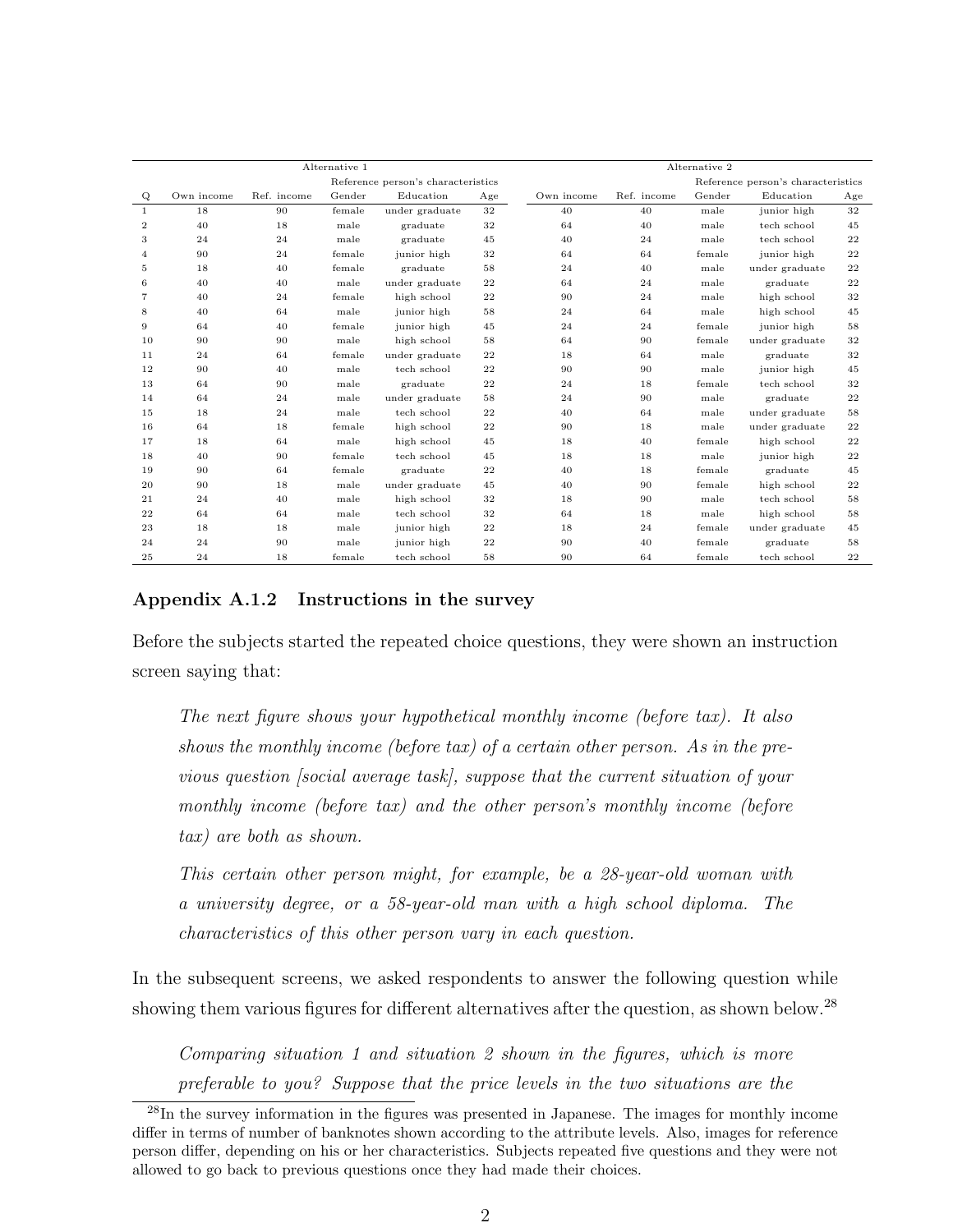*same.*



As we documented above, we prepared in a total of 25 choice sets consisting of specific hypothetical amounts for a person's own pre-tax monthly income and for the reference person. Each respondent answered five randomly assigned questions out of the 25 total questions.

#### **Appendix A.1.3 Empirical results**

We identify the effects of the reference person's characteristics on marginal utility by adding interaction terms for reference income levels and reference person characteristic dummy variables. We created these dummy variables as follows. Regarding gender, we made a *different gender* dummy variable, with information of the subjects' own gender and that of the reference group in the choice scenario  $(0=$  "same gender"). With respect to age, we created dummy variables for *higher age* and *younger age* (0="same age") using information on the subjects' own age and that of the reference group in the choice scenarios. Finally, using information on the subjects' own level of educational attainment and that of the reference group in the choice scenarios, we created dummy variables for *higher education* and *lower education* (0="same education"). These interaction terms are added into the conditional logit model estimation, thereby examining how this additional information on reference groups affects social comparison. Table 5 presents the results.

In column (1) of Table 5, we show the results of a conditional logit model estimation when we do not control for the effects of subjects' own individual characteristics on their own income, reference income, and reference group type dummy interactions. Column (2) of Table 5 shows the results when controlling for these effects.<sup>29</sup> The columns show that one's own income effect is positive and significant, as is the case in the previous task. The

 $^{29}$ Our findings are robust against changes in the threshold level for the comparison-conscious group, the happy group, the high-income group, and the elder group. These results are available upon requests.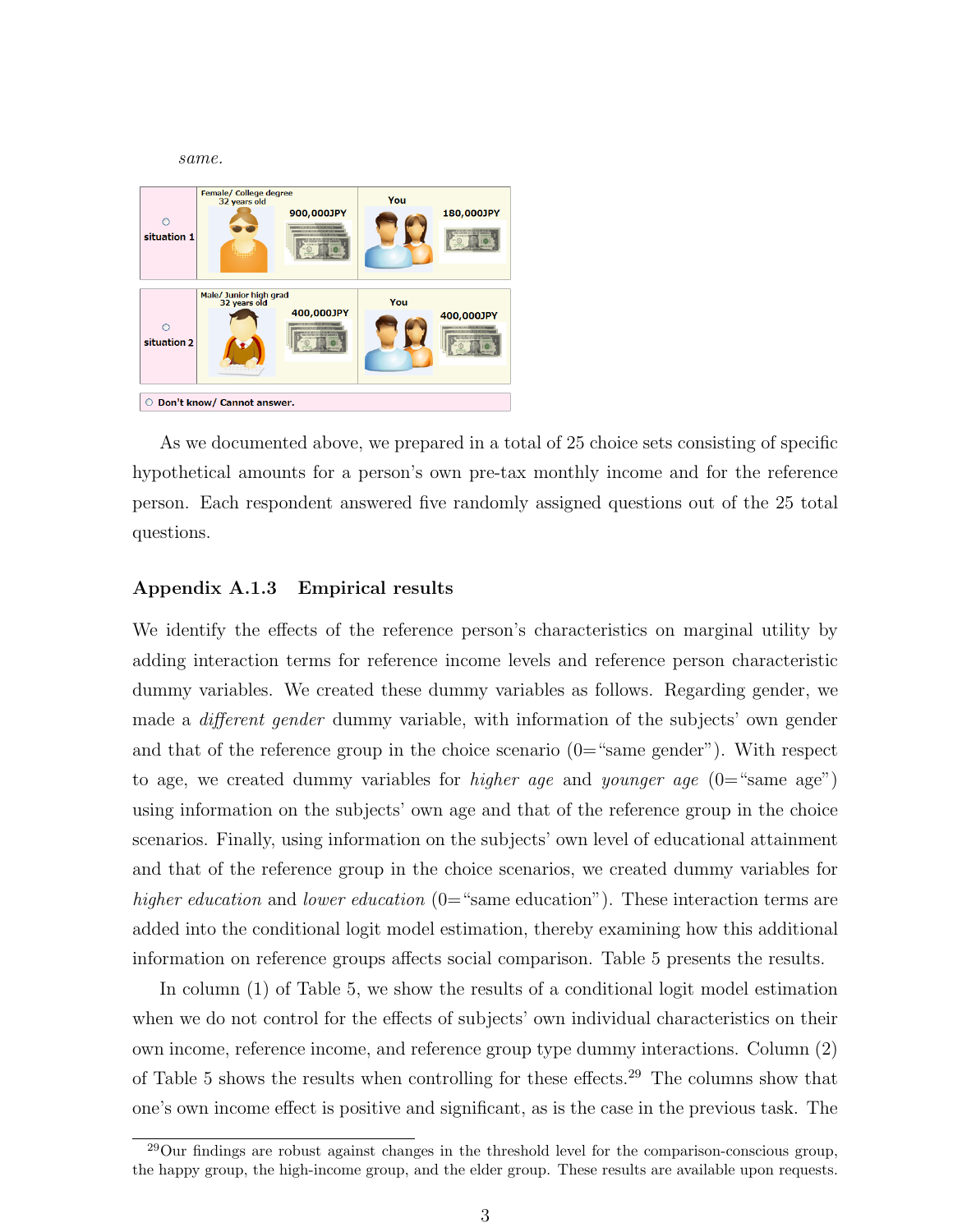main effect of reference income identified is negative and significant.

As columns (1) and (2) show, reference groups with higher educational attainment tend to be the target of stronger jealousy. We also find that if the reference person is older than you are, feelings of pecuniary emulation are mitigated. The altruistic attitudes toward elderly persons, or admiration of them, are interesting since both higher age and higher education are associated with higher income on average. As it was confirmed in the social average task, reference persons with higher income levels draw stronger jealousy. These intriguing relative utility effects for the elderly may be a good reflection of Japanese culture.

While columns (1) and (2) do not provide strong evidence showing effects of reference persons' gender on comparisons, we actually have significant effects when we divide our sample into subgroups of male and females. Column (3) (male) and column (4) (female) suggest that males have stronger jealousy toward people of the same gender than they do toward females, whereas females have weaker jealousy toward people of the same gender than they do toward males. Hence, we conclude that males are the target of stronger jealousy in Japanese society. Columns (3) and (4) also suggest that the previous results on the effects of age and educational backgrounds of reference groups remain unchanged.

To sum up, from the Leyden task we can say that comparison attitudes change on the basis of the features of reference persons. These findings suggest that consideration of social averages as the salient reference group is not sufficient when examining relative utility effects. Instead, researchers should pay attention to the features of the true reference groups of subjects, since they can greatly affect the outcome of empirical investigations on relative utility.

#### **Appendix A.2 Who-compares-to-whom task**

#### **Appendix A.2.1 Construction of choice tasks**

In the descriptive statistics from the pre-test, we could see that the most often cited reference group is *friends*, followed by *work colleagues*. Now these two groups are treated as reference persons.<sup>30</sup> We thus use three attributes, one's own income, reference income of friends, and reference income of colleagues. While we can elicit the intensity and signs of relative utility for friends and colleagues using a two-situation-choice framework as in

<sup>&</sup>lt;sup>30</sup>In the Japanese social context, the two reference groups (friends/classmates and work-related) may not be mutually exclusive. The nested-logit regressions, however, show that respondents distinguished these two reference groups clearly. We thank Charles Yuji Horioka for pointing out this potential flaw in the structure of the choice experiment.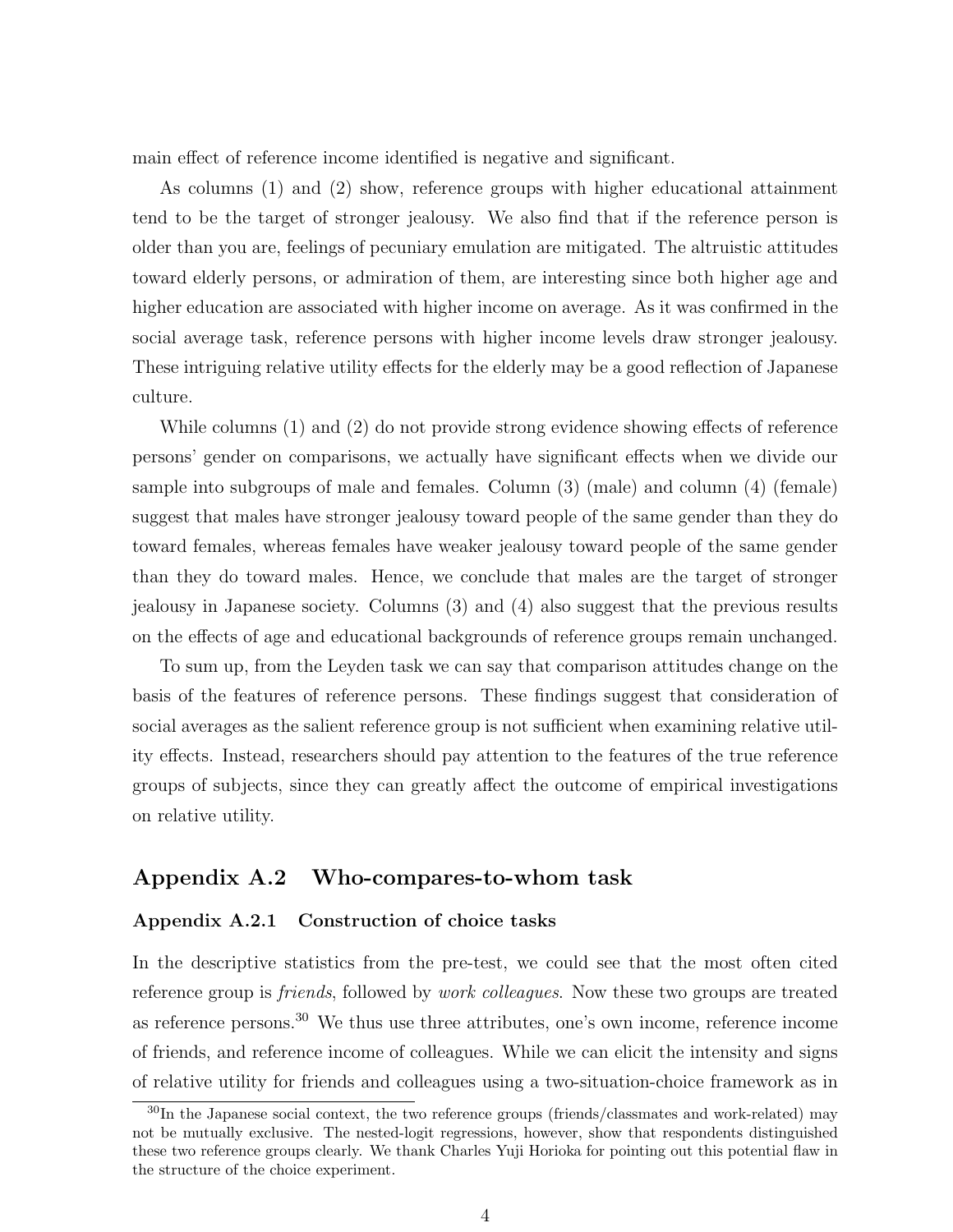the previous tasks, the framework of this choice task has five options: (i) situation 1, (ii) situation 2, (iii) situation 3, (iv) situation 4, and (v) do not know/cannot answer.

We created this expanded framework so as to use a *tree structure* for the choice options. Our purpose is to investigate whether people perceive two different reference groups as actually different. More specifically, we would like to exclude the possibility that people define their comparison benchmark to simply be others and that the exact characterizations of others are not important.

As before, the levels of the three attributes have five variations: 180,000 JPY, 240,000 JPY, 400,000 JPY, 640,000 JPY, and 900,000 JPY. Given that we have three attributes in this task, there are 125 potential variations of alternatives. Again, orthogonal design was used to pick up 25 out of the 125 variations to make a vector of alternatives. We repeated this procedure four times to form the four-situation choice task used in the survey. We paired these four situations to form a choice set such that we can make use of a tree structure in the hypothetical choice experiments. Two attributes for situation 1 and situation 2 are characterized by the same level of income for *colleagues*, while one's own income and income levels of *friends* are randomly chosen. Regarding the attributes of situation 3 and situation 4, the income level of *friends* is fixed, while one's own income and income levels of *colleagues* are randomly chosen. We call the nest of situation 1 and situation 2 *C-fixed*, while the second nest of situation 3 and situation 4 is called *F-fixed*. For respondents who consider that *only* the reference income of friends matters, the Ffixed nest exhibits the similarity of the choice options in the nest. Also, for respondents who consider that only reference income of work colleagues matters, the C-fixed nest shows the equivalence of the choice options in the nest. With this tree structure, if subjects think that there is no difference between the reference group of friends and that of work colleagues– in other words, if they think of both reference groups of friends and work colleagues as being simply "others"–the tree structure of the choice options becomes irrelevant. If this is the case, from the nested logit model estimation, we would obtain that *Inclusive Value (IV)* parameters related to respective nests are estimated to be significantly different from one. The following table shows the set of questions we used in the survey.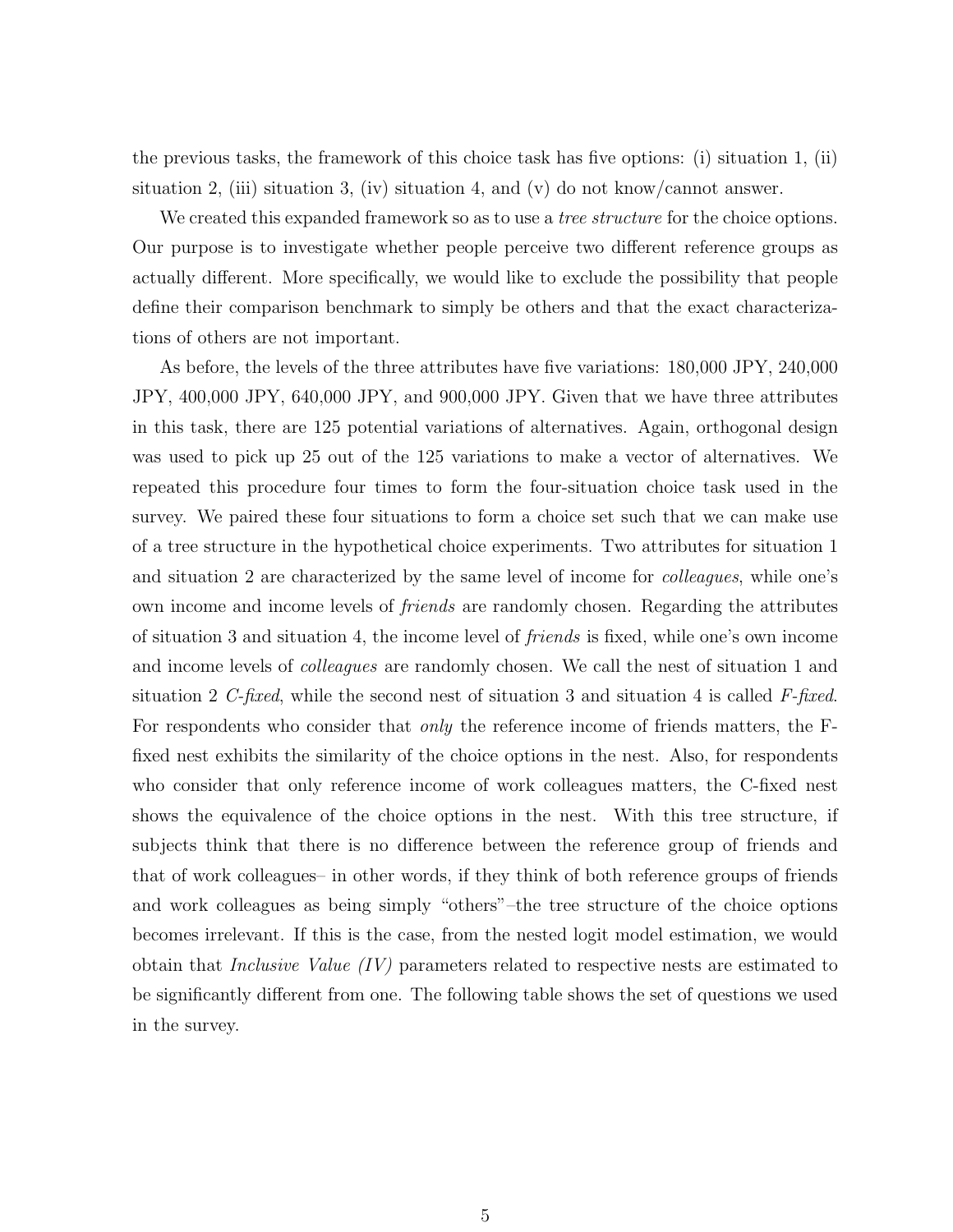|                |      | Alternative 1 |        |      | Alternative 2 |        |      | Alternative 3 |        |      | Alternative 4 |        |
|----------------|------|---------------|--------|------|---------------|--------|------|---------------|--------|------|---------------|--------|
|                |      | Ref. income   |        |      | Ref. income   |        |      | Ref. income   |        |      | Ref. income   |        |
| $\Omega$       | Self | colleague     | friend | Self | colleague     | friend | Self | colleague     | friend | Self | colleague     | friend |
| $\mathbf{1}$   | 90   | 40            | 64     | 18   | 40            | 90     | 90   | 64            | 40     | 64   | 18            | 40     |
| $\overline{2}$ | 90   | 64            | 24     | 64   | 64            | 40     | 64   | 24            | 90     | 18   | 90            | 90     |
| 3              | 64   | 64            | 64     | 18   | 64            | 24     | 90   | 40            | 18     | 24   | 24            | 18     |
| $\overline{4}$ | 40   | 90            | 64     | 40   | 90            | 40     | 40   | 64            | 90     | 64   | 40            | 90     |
| 5              | 18   | 24            | 64     | 24   | 24            | 90     | 24   | 64            | 18     | 18   | 18            | 18     |
| 6              | 64   | 18            | 90     | 90   | 18            | 64     | 64   | 90            | 18     | 40   | 40            | 18     |
| $\overline{7}$ | 64   | 40            | 18     | 40   | 40            | 64     | 90   | 18            | 24     | 40   | 64            | 24     |
| 8              | 40   | 40            | 40     | 64   | 40            | 18     | 40   | 90            | 24     | 24   | 44            | 24     |
| 9              | 24   | 64            | 40     | 90   | 64            | 94     | 18   | 40            | 90     | 24   | 18            | 90     |
| 10             | 18   | 40            | 24     | 90   | 40            | 40     | 24   | 44            | 64     | 64   | 24            | 64     |
| 11             | 24   | 18            | 64     | 64   | 18            | 24     | 40   | 24            | 18     | 64   | 64            | 18     |
| 12             | 64   | 24            | 40     | 90   | 24            | 18     | 90   | 28            | 64     | 24   | 90            | 64     |
| 13             | 64   | 90            | 24     | 18   | 90            | 64     | 64   | 40            | 24     | 18   | 24            | 24     |
| 14             | 90   | 90            | 90     | 24   | 90            | 18     | 64   | 64            | 64     | 40   | 18            | 64     |
| 15             | 24   | 90            | 18     | 90   | 90            | 24     | 64   | 18            | 40     | 90   | 24            | 40     |
| 16             | 40   | 64            | 18     | 24   | 64            | 64     | 24   | 18            | 90     | 90   | 68            | 90     |
| 17             | 40   | 24            | 90     | 64   | 24            | 64     | 18   | 18            | 18     | 90   | 90            | 18     |
| 18             | 24   | 40            | 90     | 24   | 40            | 24     | 18   | 24            | 40     | 40   | 90            | 40     |
| 19             | 18   | 64            | 90     | 40   | 64            | 18     | 40   | 40            | 40     | 24   | 68            | 40     |
| 20             | 18   | 18            | 18     | 40   | 18            | 90     | 24   | 24            | 24     | 64   | 90            | 24     |
| 21             | 90   | 18            | 40     | 18   | 18            | 18     | 90   | 90            | 90     | 40   | 24            | 90     |
| 22             | 40   | 18            | 24     | 24   | 18            | 40     | 24   | 90            | 40     | 18   | 40            | 40     |
| 23             | 24   | 24            | 24     | 18   | 24            | 40     | 18   | 90            | 64     | 18   | 64            | 64     |
| 24             | 18   | 90            | 40     | 64   | 90            | 90     | 18   | 64            | 24     | 90   | 18            | 24     |
| 25             | 90   | 24            | 18     | 40   | 24            | 24     | 40   | 18            | 64     | 90   | 40            | 64     |

#### **Appendix A.2.2 Instructions in the survey**

Before the subjects started the repeated choice questions, they were shown an instruction screen saying that:

*The next figure shows your hypothetical monthly income (before tax). And in the same way as before, it pairs that amount with the monthly income (before tax) of certain other persons. Suppose that the current situations for these sets are as shown.*

*This time for the question, imagine that the certain other persons as (1) a co-worker, (2) a friend.*

In the subsequent screens, we asked respondents to answer the following question while showing the various figures for different alternatives, as shown below.

footnoteIn the survey everything in the figures was presented in Japanese. Subjects repeated five questions and they were not allowed to go back to previous questions once they had made their choices.

*Comparing situations 1 through 4 as shown in the figures, which would be the most preferable to you? Suppose that the price levels in the four situations are all the same.*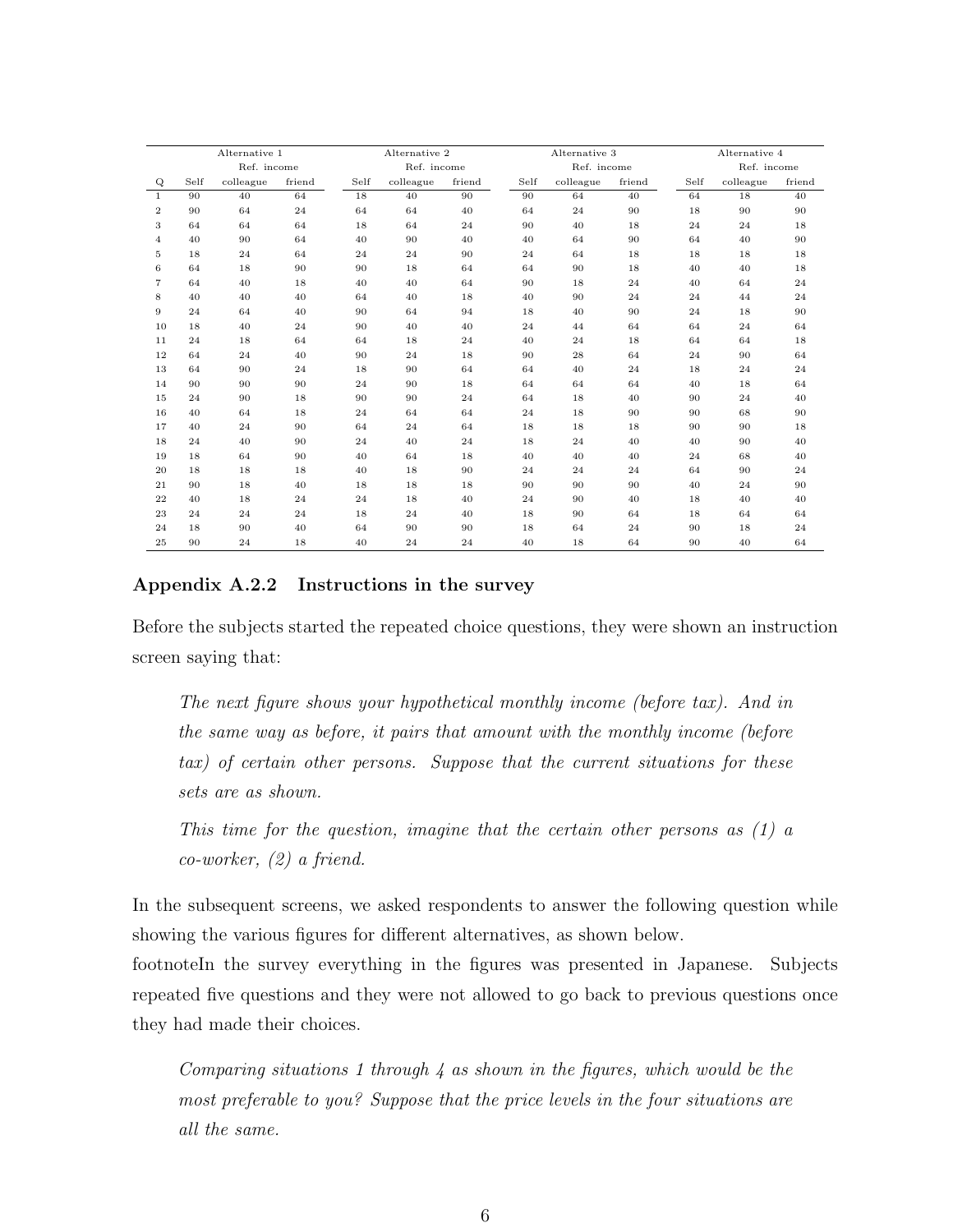

Each respondent answered five randomly assigned questions out of the 25 total questions.

#### **Appendix A.2.3 Empirical results**

In the questionnaire for this task, we provided four choice options and a "Don't know/ Cannot answer" option, since we aim to use a tree structure for the choice options. The first two options are the *F-fixed* nest, while the third and the fourth options are the *Wfixed* nest in this task. Our purpose in making these nests is to test if people perceive the friend and colleague groups as independent from each other. If people define their rivals as being merely "others", then the characterization of reference persons is not important, nullifying the nested structure of the four options.

The results from the nested logit model are as follows (not shown in tabular form). First, the IV parameter for the *F-fixed* nest becomes 1.556, while that for the *W-fixed* nest becomes 1.627. Both of these results are significantly different from 1 at the 1% confidence level. These figures indicate that respondents perceive the two reference groups as different from each other. Secondly, an interesting finding here is that the estimated IV parameters exceed 1. According to Train et al. (1987), from a purely statistical perspective, the values of IV parameters indicate the relative substitutability within and among nests, and if they are greater than 1, it means that choice substitutability among nests are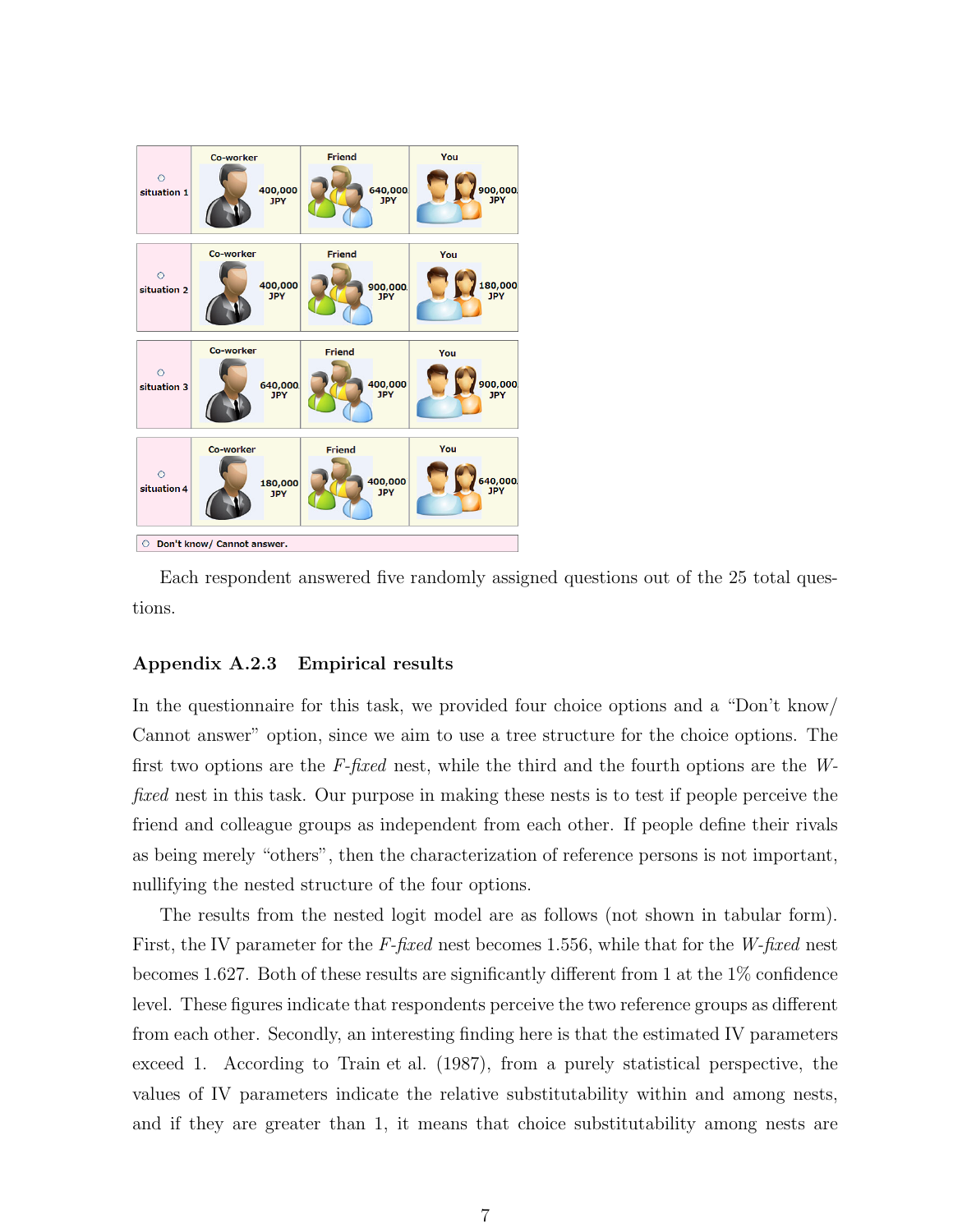more frequent.<sup>31</sup> In our choice setting, the outcome suggests that subjects frequently change their comparison benchmarks from one to the other, rather than stick to a single benchmark group, in accordance with situations they face. This result hints at the fact that reference groups are chosen endogenously.

To investigate the difference in relative utility effects toward friends and colleagues, we first employ a conditional logit model framework as is shown in Table 6. In this task, the true parameters of relative utility,  $\gamma_f$  and  $\gamma_w$ , are calculated by dividing the estimates of the reference income terms for friends and for work colleagues by the estimates of the own income term.

The first column of Table 6 shows the result of conditional logit estimation for the whole study sample. Firstly, it shows that the own income effect is found to be positive and significant, which validates the framework of the choice task in this study. Secondly, the relative utility effects toward the friend group and colleague group are both estimated to be significantly negative, as is the case when the reference group is the social average.

The difference in magnitudes for the terms of these two reference groups, however, warrants attention. Looking at the true estimates of relative utility parameters, the intensity of jealousy toward work colleague group is more than 10 times stronger than that of the friend group. Another interesting finding is that from columns (2) to (6), where estimation results of subgroups of individual-specific comparison benchmark are provided, the relative utility effect toward certain types of friends disappears in some cases.

Especially, in column (4), for those who state that their reference group is friends, the relative utility effect toward friends is not significantly different from zero; whereas in column (5), for those whose reference group is work colleagues, the relative utility effect toward friends is significantly negative.<sup>32</sup> At first glance, this outcome is puzzling.

A mixed logit model framework helps to understand the issue of the weak intensity of comparison attitude toward friends. Column (7) of Table 6 shows that we obtain very similar magnitudes for the mean effects of one's own income, the reference income of friends, and that of work colleagues, as is the case in the conditional logit model in column (1). The column, on the other hand, shows that the relative magnitudes of the

<sup>&</sup>lt;sup>31</sup>See Herriges and Kling (1996) for the relationship between the magnitude of IV parameters and the global necessary and sufficient condition of utility maximization behavior in a random utility model framework.

 $32\text{We point out that the intensity of is}$  jealousy toward the reference group of work colleagues by those who answered that they do not compare is the weakest among subgroups (column 6). Together with the same finding in the social average task, this result validates our data set.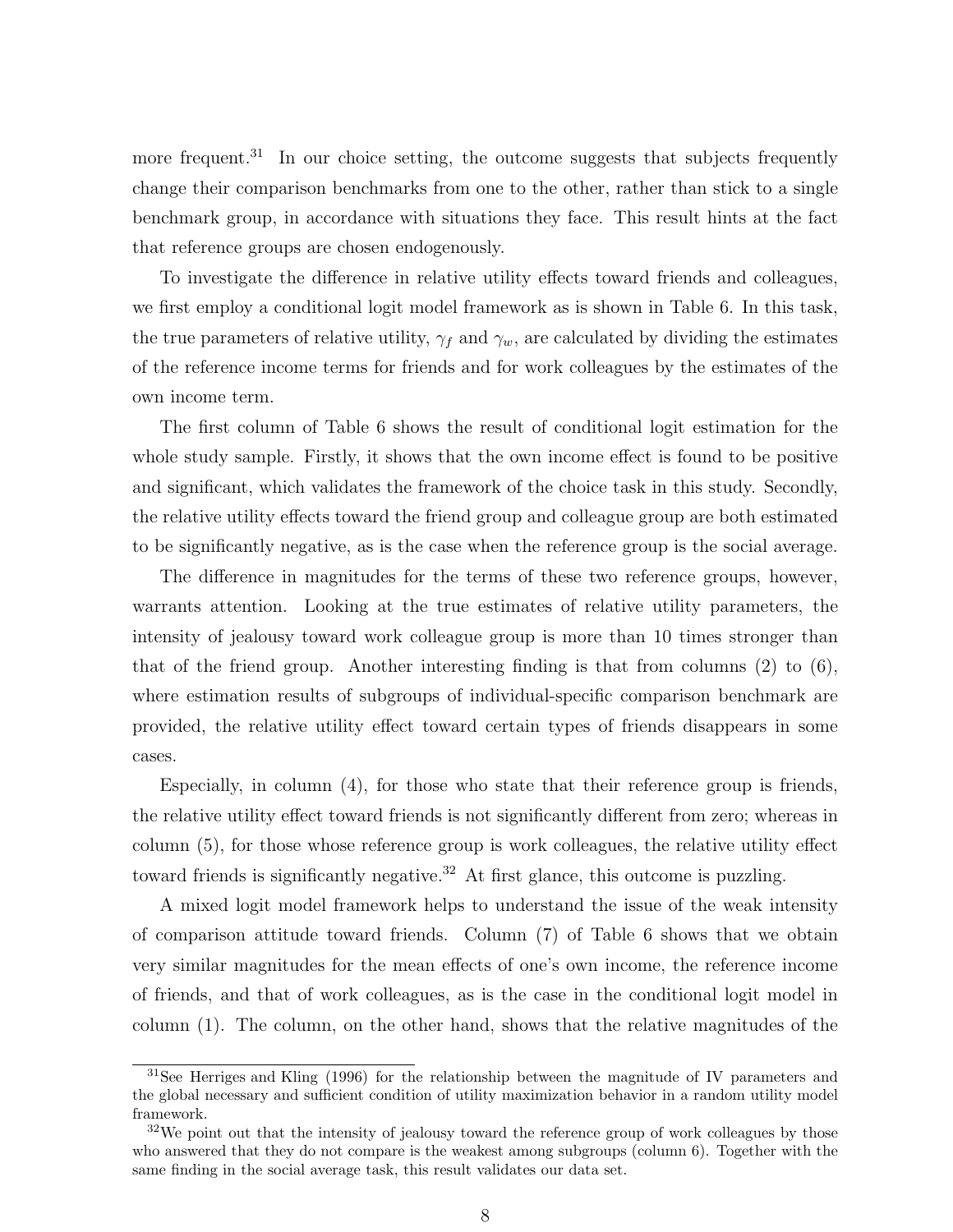standard deviation terms compared to their mean estimates are very different from each other.

A noteworthy finding is the large standard deviation for the reference income level for friends compared to the mean. With this finding, we conclude that a mean estimate of reference income for friends that is close to zero reflects differing attitudes in the subjects toward their friends. In order to visualize the intuition of this point, we provide figure 1 in which the cumulative distribution functions (CDFs) of the true parameters of relative utility for the social average  $(\gamma_a)$ , for the friend group  $(\gamma_f)$ , and for the work colleague group  $(\gamma_w)$  are illustrated.<sup>33</sup> The figure clearly shows that the distributions of these true magnitudes of relative utility effects exhibit different patterns from each other. The CDF of  $\gamma_w$  shows that all the subjects in our study sample have negative relative utility toward work colleagues, whereas the CDF of  $\gamma_f$  shows that around 30% of subjects feel altruism toward friends. We also see from the CDF of  $\gamma_a$  that the distribution of  $\gamma_a$  has the largest variance.

It is also interesting to note the differences in the distribution of relative utility effects, in addition to those in the intensity of comparisons, by separately regressing subsamples of specific comparison benchmarks using the mixed logit model framework. Results are shown in Table 7.

The first noteworthy finding is that in each subgroup of specific comparison benchmarks, the means of the effect of one's own income provides quite similar magnitudes to each other. The means of relative utility effects for friends are found to be significantly negative, except for subgroups with neighbors as the comparison benchmark. For the subgroups with family as the comparison benchmark, the mean relative utility effect of friend's income is estimated to be significant, but it is only at the 10% confidence level. In all subgroups, the absolute values of the mean estimates of relative utility effects for friends are close to zero. Another noteworthy observation is that the estimated standard deviation terms of the reference income terms for friends are large compared to the means. Notice that those terms are significant for all subgroups, including the subgroup with work colleagues as the comparison benchmark.

The mean relative utility effects of work colleagues' income are found to be significantly negative for all subsample regressions. The magnitudes of the mean estimates compared to the own income terms are larger than they were in the case of using friends as the reference group.

 $33\gamma_a$  is obtained in the social average task. We obtained individual parameters of relative utility using the inverse Bayesian formula after the mixed logit model estimation (Train 2009).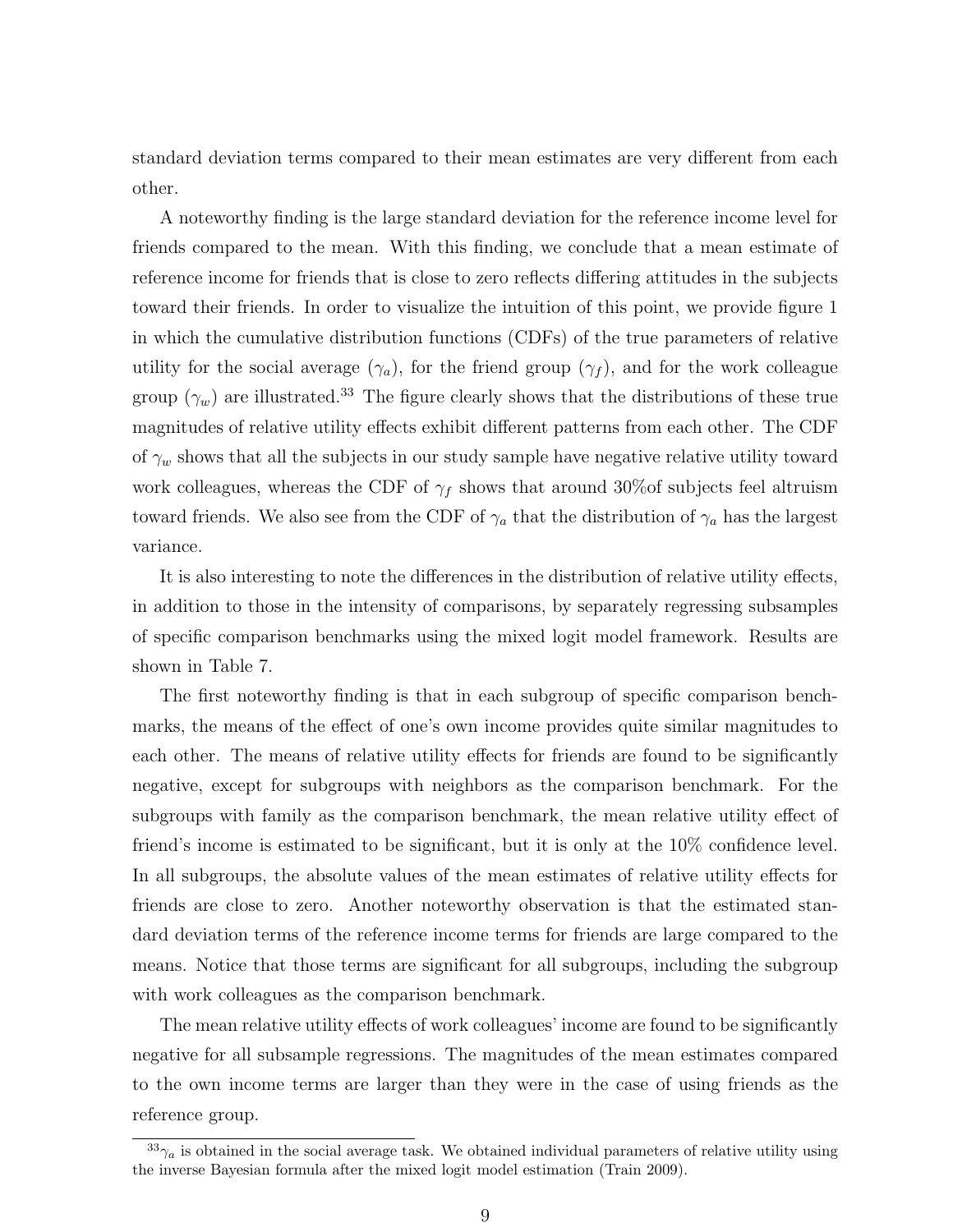An intriguing pattern is found when we compare the estimates of standard deviations for the relative utility effects toward work colleagues for the two subgroups of subjects with friends (column 3) and with work colleagues (column 4) as the comparison benchmark. On one hand, the standard deviation is found to be significant (though it is not particularly large) in the friend subgroup. On the other hand, for the work colleague subgroup, the standard deviation is found to be *insignificant*, implying that the negative relative utility effect against work colleagues spikes near the average point among those subsamples. This outcome suggests that reference groups of friends and work colleagues are different, not only in terms of the average intensities of the relative utility effects, but also in the sense that their distributions differ by subsample group for specific comparison benchmarks. We argue that this outcome reflects that *friends* encompass many aspects of life, such as benevolent rivals, persons of understanding, and so forth, and that work colleagues tend to be regarded as rivals.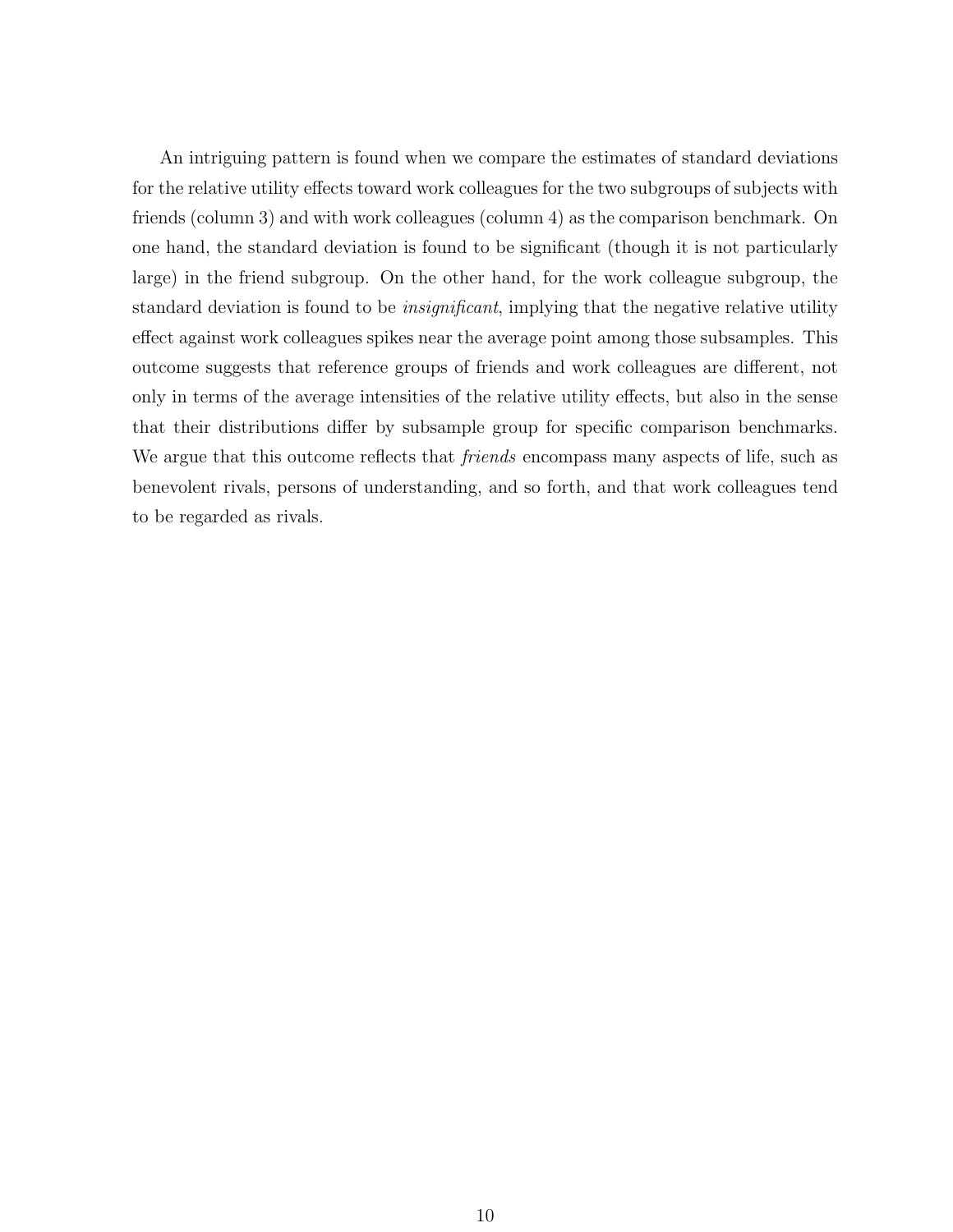Figure 1: Distributions of Relative Utility Parameters (Social Average, Friends, and Colleagues)

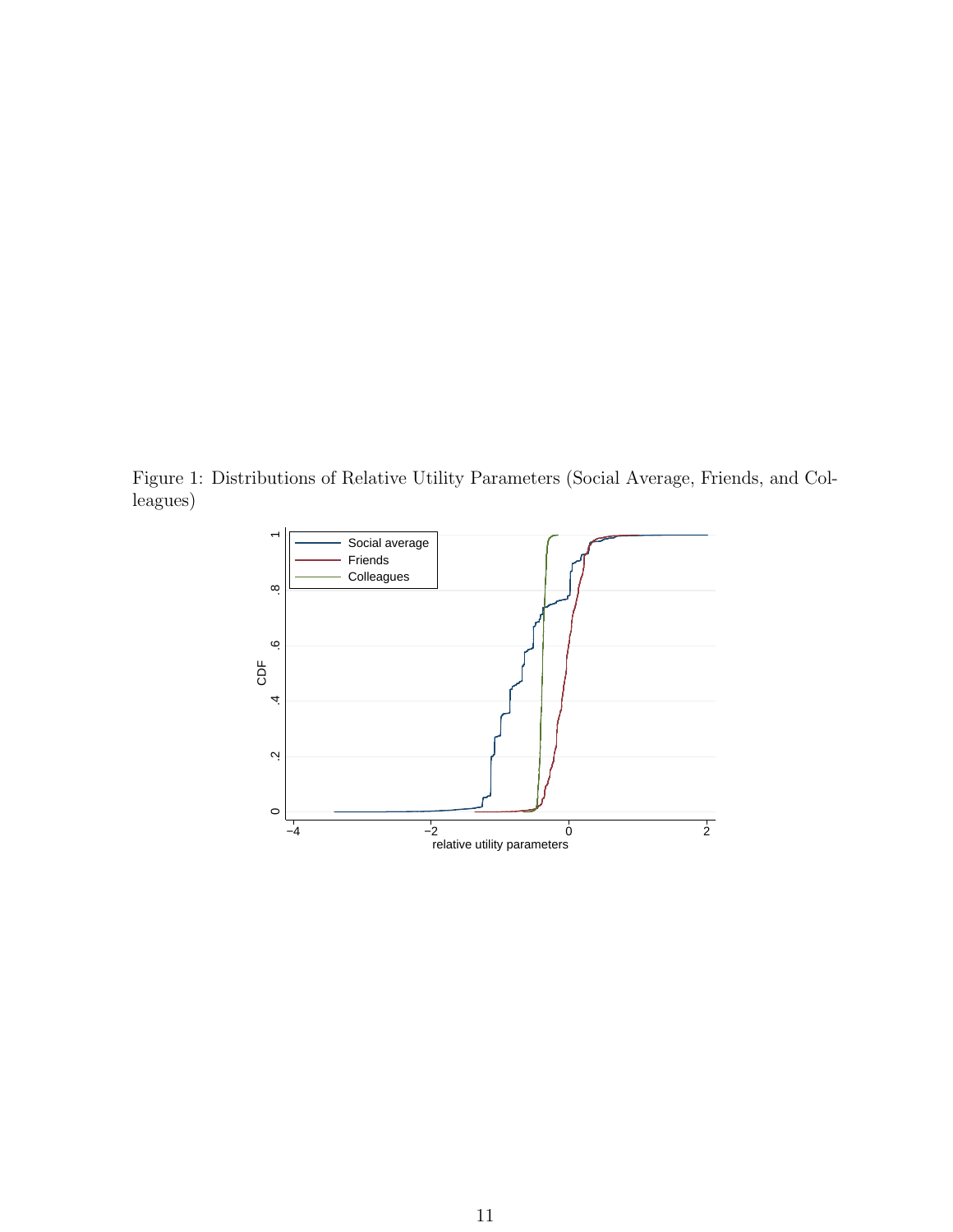|                                                   | (1)            | (2)         | $\overline{(3)}$        | $\left( 4\right)$ |
|---------------------------------------------------|----------------|-------------|-------------------------|-------------------|
| Dep. Var: Utility                                 |                |             | Conditional logit model |                   |
| Own income                                        | $0.028***$     | $0.028***$  | $0.029***$              | $0.020***$        |
|                                                   | (0.001)        | (0.001)     | (0.002)                 | (0.001)           |
| Reference income                                  | $-0.001$       | $-0.001$    | $-0.002$                | 0.001             |
|                                                   | (0.001)        | (0.001)     | (0.002)                 | (0.002)           |
| Interactions:                                     |                |             |                         |                   |
| Reference person's demographic * reference income |                |             |                         |                   |
| Different sex $*\bar{y}$                          | 0.001          | 0.001       | $0.003***$              | $-0.007***$       |
|                                                   | (0.001)        | (0.001)     | (0.001)                 | (0.001)           |
| Higher age $*\bar{y}$                             | $0.005***$     | $0.005***$  | $0.007***$              | $0.007***$        |
|                                                   | (0.001)        | (0.001)     | (0.002)                 | (0.002)           |
| Lower age $*\bar{y}$                              | $-0.004***$    | $-0.004***$ | $-0.005***$             | $-0.003***$       |
|                                                   | (0.001)        | (0.001)     | (0.001)                 | (0.001)           |
| Higher education $*\bar{y}$                       | $-0.004***$    | $-0.004***$ | $-0.004***$             | $-0.001$          |
|                                                   | (0.001)        | (0.001)     | (0.001)                 | (0.001)           |
| Lower education $*\bar{y}$                        | $-0.000$       | $-0.000$    | $-0.000$                | $-0.000$          |
|                                                   | (0.001)        | (0.001)     | (0.001)                 | (0.001)           |
| Interactions of own individual characterstics     |                |             |                         |                   |
| and income levels (a)                             | N <sub>o</sub> | Yes         | Yes                     | Yes               |
| Observations                                      | 45554          | 45554       | $20328$ (male)          | $25226$ (female)  |
| Pseudo R-squared                                  | 0.194          | 0.213       | 0.253                   | 0.186             |

#### Table 5: Conditional Logit Estimates with Characterized Reference Groups (Leyden Task)

*∗ ∗ ∗p <* 0*.*01, *∗ ∗ p <* 0*.*05, *∗p <* 0*.*1. Standard errors clustered by subject in parentheses. Omitted categories are "Same age  $*\bar{y}$ " and "Same education  $*\bar{y}$ ."

(a) If Yes, individual characteristics are controlled with interaction terms for the own income term, and for reference income. The same set of individual characteristic variables controlled in the social average task regressions are taken into account.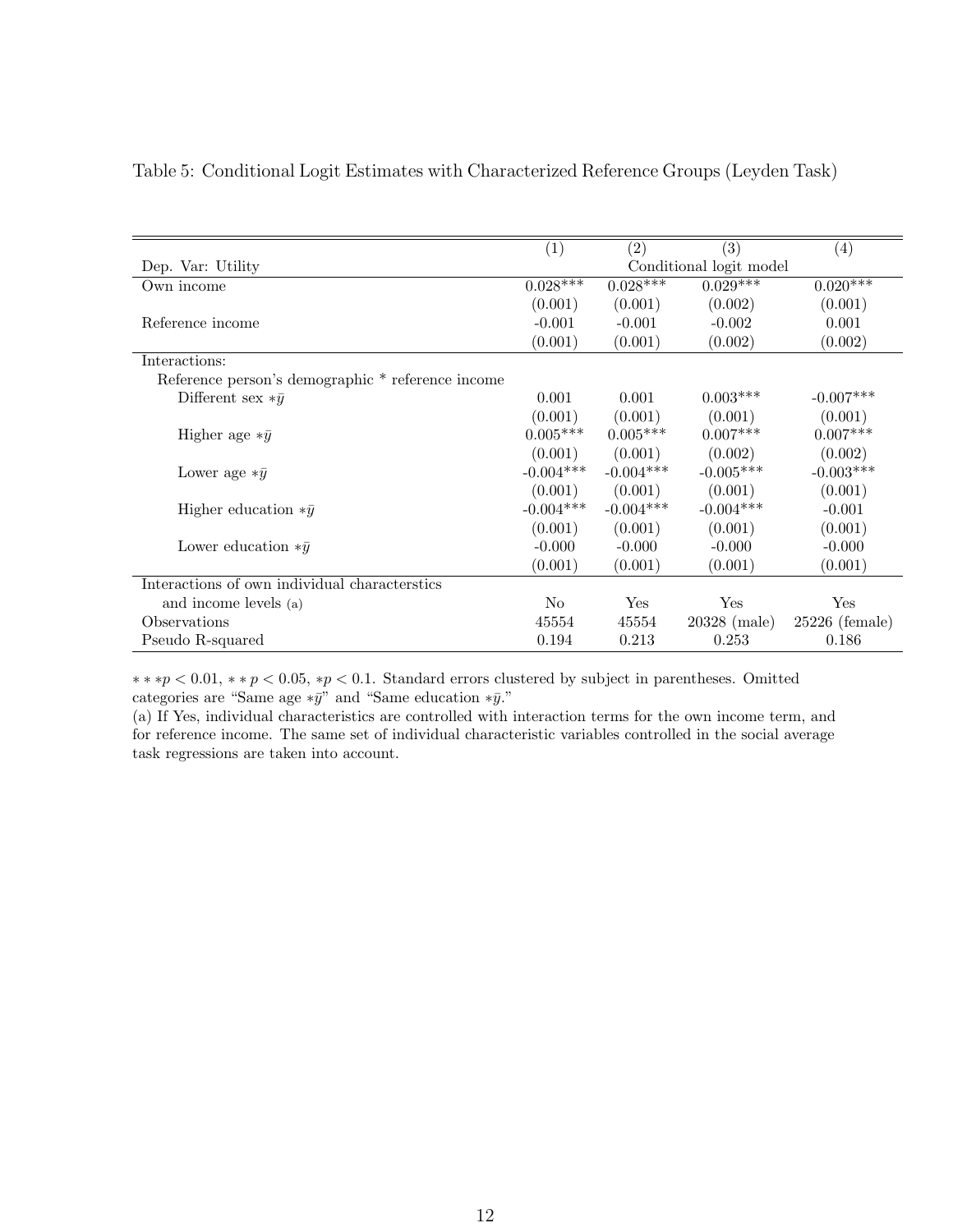|                                                                                                                                                |             | $\widehat{\Omega}$ | $\widehat{\mathbb{C}}$ | $(\pm)$                                       | $\widetilde{\Theta}$ | $\widehat{\odot}$                                                                                           | $(\overline{z})$         |                         |
|------------------------------------------------------------------------------------------------------------------------------------------------|-------------|--------------------|------------------------|-----------------------------------------------|----------------------|-------------------------------------------------------------------------------------------------------------|--------------------------|-------------------------|
| Comparison benchmarks                                                                                                                          |             | $\text{family}$    | neighbor               | friend                                        | colleague            | Do not compare                                                                                              |                          |                         |
|                                                                                                                                                |             |                    |                        | Conditional logit                             |                      |                                                                                                             | Mixed logit              |                         |
| Dep. Var: Utility                                                                                                                              |             |                    |                        |                                               |                      |                                                                                                             | Mean                     | $\overline{\mathrm{S}}$ |
| Own income                                                                                                                                     | $0.028***$  | $0.028***$         | $0.031***$             | $0.028***$                                    | $0.030***$           | $0.025***$                                                                                                  | $0.035***$               | $0.029***$              |
|                                                                                                                                                | (0.000)     | (0.001)            | (0.001)                |                                               | (0.001)              | $\left( 0.001\right)$                                                                                       |                          |                         |
| Reference income (Friend)                                                                                                                      | $-0.001***$ | $-0.001$           | $0.000$                | $\begin{array}{c} (0.000)\\0.000 \end{array}$ | $0.003***$           | $-0.002***$                                                                                                 | $(0.000)$<br>$0.002$ *** | $(0.001)$<br>-0.011***  |
|                                                                                                                                                | (0.000)     | (0.001)            | $(0.001)$              | (0.000)                                       | (0.001)              | (0.000)                                                                                                     |                          |                         |
| Reference income (Colleague)                                                                                                                   | $-0.011***$ | $0.012***$         | $0.012***$             | $0.012***$                                    | $-0.011***$          | $-0.007***$                                                                                                 | $(0.000)$<br>$0.011***$  | $(0.000)$<br>$0.006***$ |
|                                                                                                                                                | (0.000)     | (0.001)            | (0.001)                | (0.000)                                       | (0.001)              | (0.000)                                                                                                     | (0.000)                  | (0.001)                 |
| Estimated $\gamma_f$                                                                                                                           | $-0.036$    |                    |                        |                                               | $-0.100$             | $-0.080$                                                                                                    |                          |                         |
| Estimated variance of $\gamma_f$                                                                                                               |             | 0.039              | 0.030                  | 0.013                                         | 0.017                | $0.017$                                                                                                     |                          |                         |
| Estimated $\gamma_w$                                                                                                                           | $-0.393$    | $-0.429$           | $-0.387$               | $-0.429$                                      | $-0.367$             | $-0.280$                                                                                                    |                          |                         |
| Estimated variance of $\gamma_w$                                                                                                               |             | 710.0              | 0.036                  | 0.015                                         | 0.019                | 0.019                                                                                                       |                          |                         |
|                                                                                                                                                |             |                    |                        |                                               |                      |                                                                                                             |                          |                         |
| Observations                                                                                                                                   | 47180       | 2226               | 2664                   | 20131                                         | 9387                 | 11639                                                                                                       | 47180                    |                         |
| Pseudo R-squared                                                                                                                               | 0.140       | 0.143              | 0.168                  | 0.147                                         | 0.158                | 0.111                                                                                                       |                          |                         |
| Result omitted for the case of "other comparison benchmarks"<br>$* * p < 0.01, * * p < 0.05, * p < 0.1$ . Robust standard<br>the Delta method. |             |                    |                        |                                               |                      | errors clustered by subject in parentheses. For estimates of $\gamma$ , we report variances constructed via |                          |                         |

Table 6: Conditional Logit and Mixed Logit Estimates (Who-Compares-to-Whom Task) Table 6: Conditional Logit and Mixed Logit Estimates (Who-Compares-to-Whom Task)

13